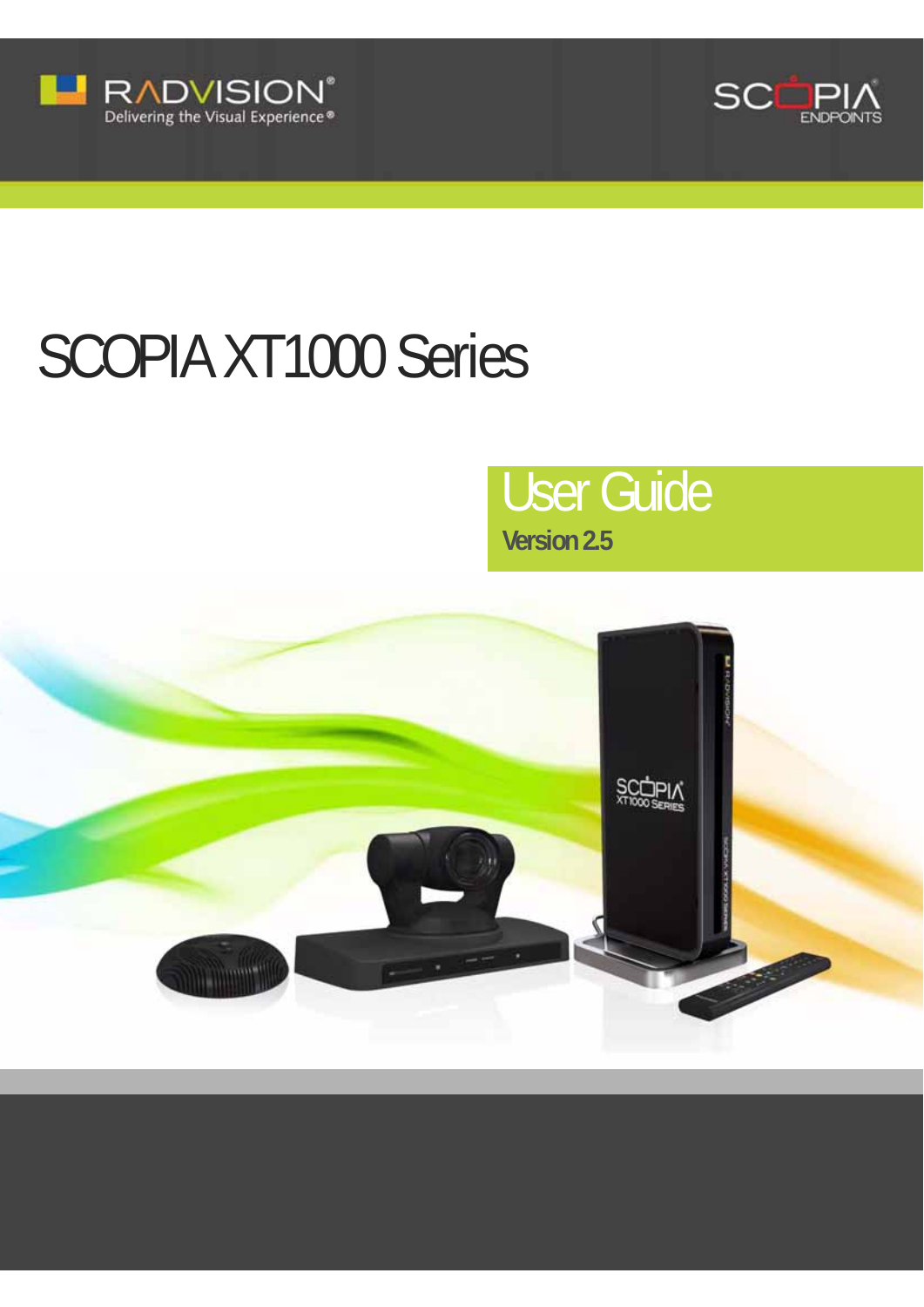© 2000-2011 RADVISION Ltd. All intellectual property rights in this publication are owned by RADVISION Ltd and are protected by United States copyright laws, other applicable copyright laws and international treaty provisions. RADVISION Ltd retains all rights not expressly granted.

All product and company names herein may be trademarks of their registered owners.

This publication is RADVISION confidential. No part of this publication may be reproduced in any form whatsoever or used to make any derivative work without prior written approval by RADVISION Ltd.

No representation of warranties for fitness for any purpose other than what is specifically mentioned in this guide is made either by RADVISION Ltd or its agents.

RADVISION Ltd reserves the right to revise this publication and make changes without obligation to notify any person of such revisions or changes. RADVISION Ltd may make improvements or changes in the product(s) and/or the program(s) described in this documentation at any time.

If there is any software on removable media described in this publication, it is furnished under a license agreement included with the product as a separate document. If you are unable to locate a copy, please contact RADVISION Ltd and a copy will be provided to you.

Unless otherwise indicated, RADVISION registered trademarks are registered in the United States and other territories. All registered trademarks recognized.

For further information contact RADVISION or your local distributor or reseller.

*User Guide for SCOPIA XT1000 Series Version 2.5, September 2011*

http://www.radvision.com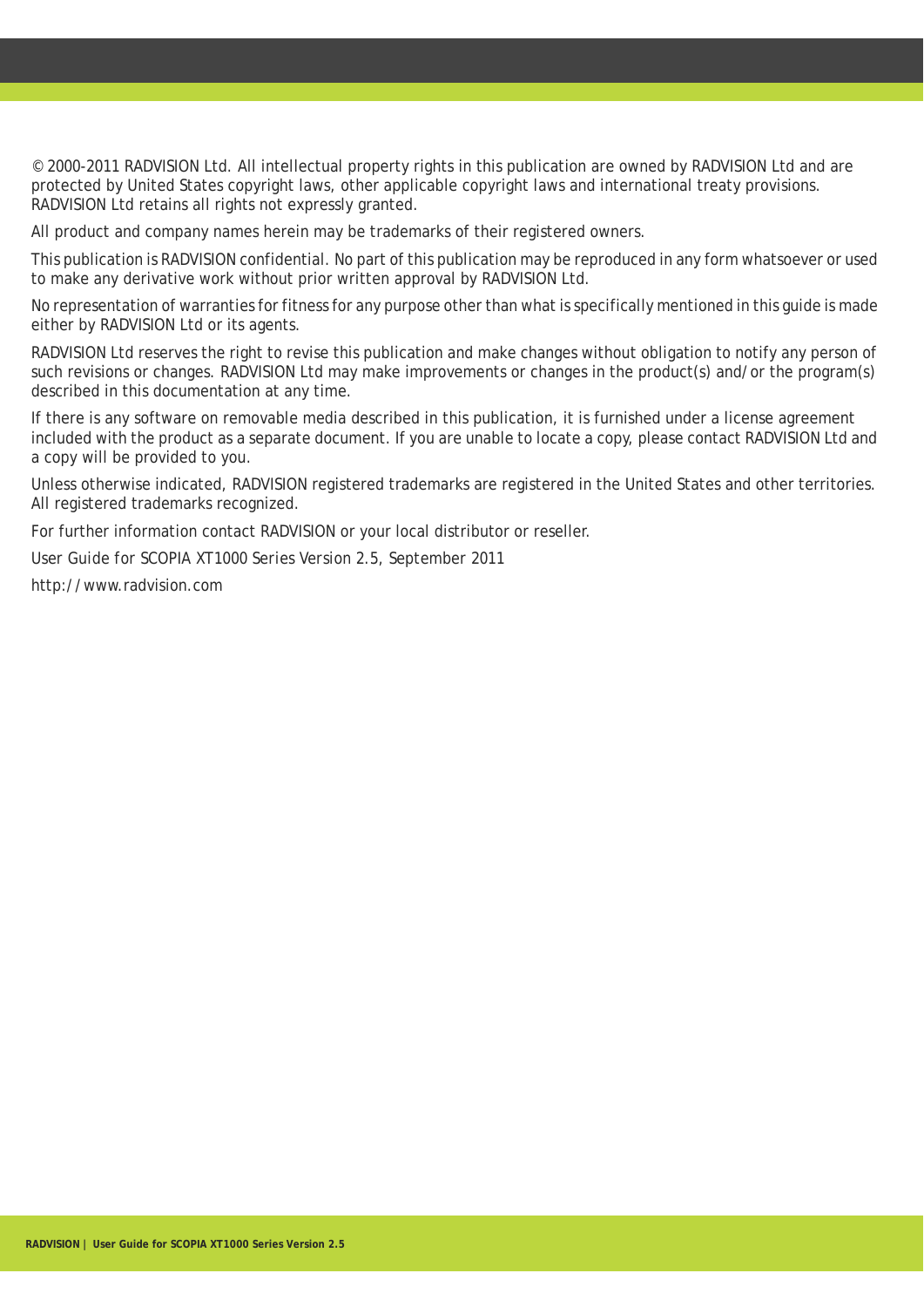



# *1* Table of Contents

# **1** [SCOPIA XT1000 Remote Control](#page-5-0)

# **2** [About SCOPIA XT Series](#page-7-0)

|--|--|

# **3** [Getting Started](#page-8-0)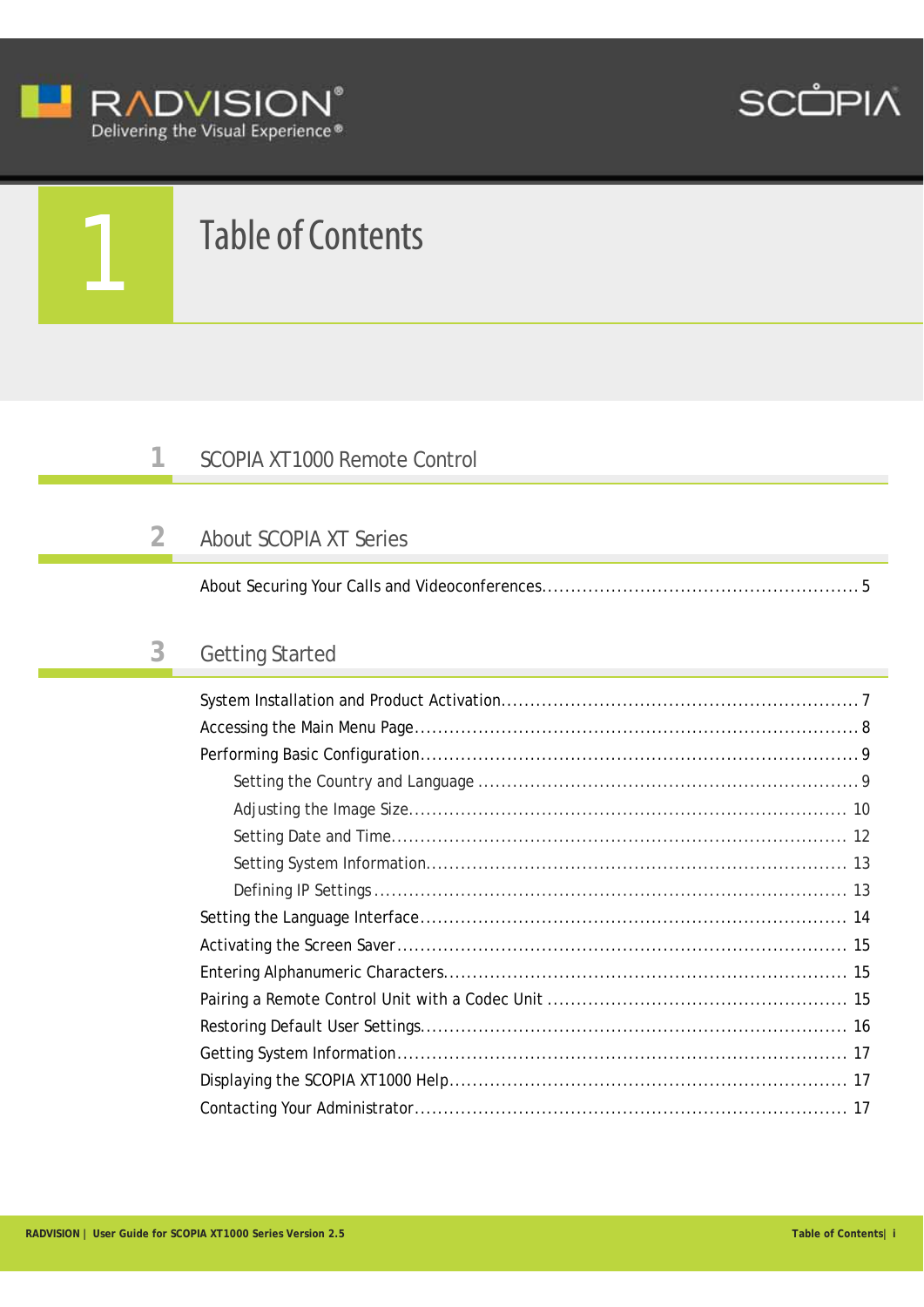# **4** [Tailoring Your User Experience](#page-19-0)

| Configuring the SCOPIA XT1000 to Enter the Local Presentation Mode Automatically  21 |  |
|--------------------------------------------------------------------------------------|--|
|                                                                                      |  |
|                                                                                      |  |

# **5** [Preparing for a Video Call or Videoconference](#page-24-0)

# **6** [Making Calls](#page-29-0)

# **7** [Making Videoconference Calls](#page-34-0)

| Managing the Videoconference from the SCOPIA XT1000 Hosting ItMCU  41     |  |
|---------------------------------------------------------------------------|--|
|                                                                           |  |
| Managing the Videoconference from an SCOPIA XT1000 Used as an Endpoint 43 |  |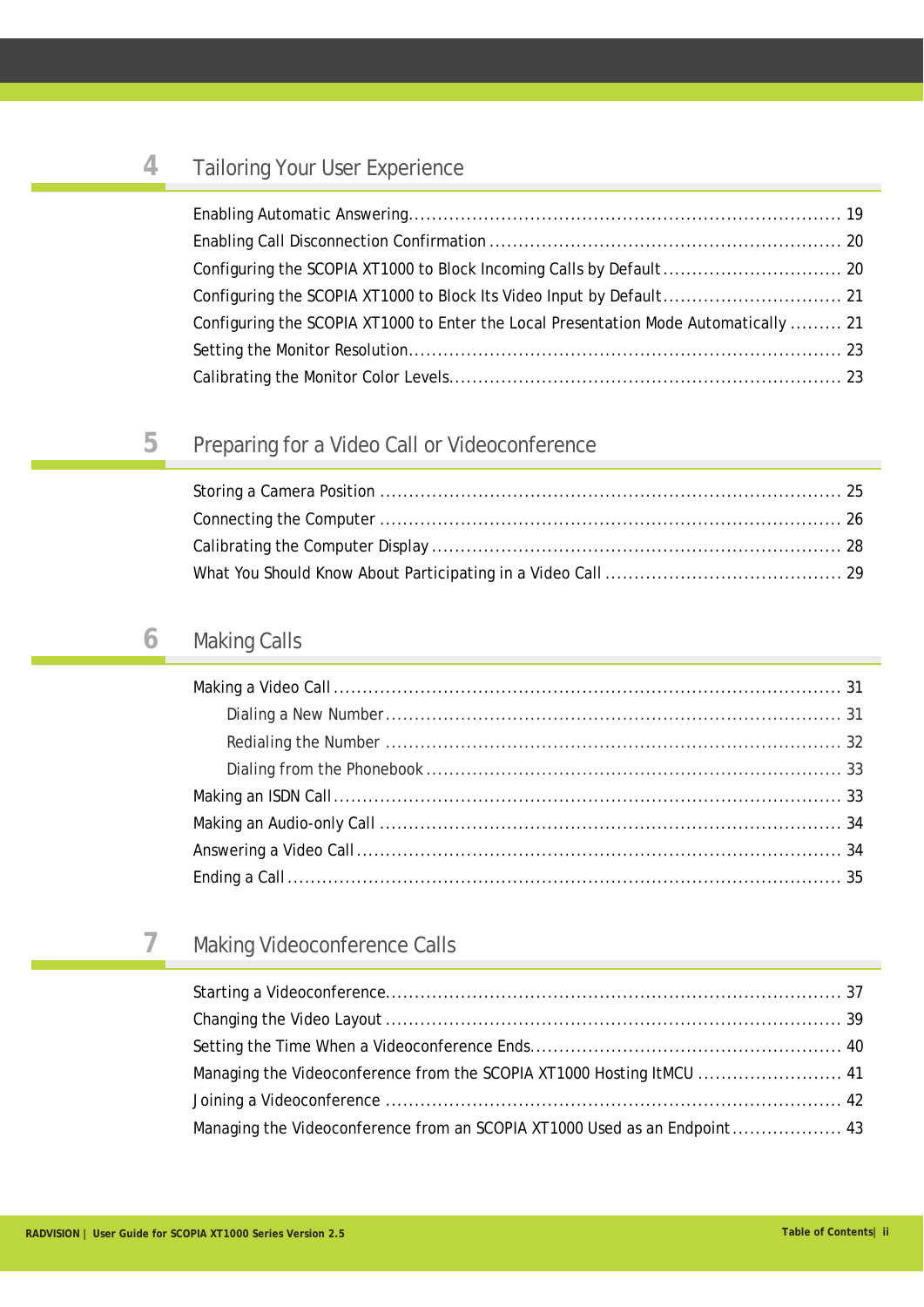|--|--|--|

# **8** [Managing Calls and Videoconferences](#page-42-0)

| About Video Layouts in the SCOPIA XT1000 Using One Monitor 47  |
|----------------------------------------------------------------|
| About Video Layouts in the SCOPIA XT1000 Using Two Monitors 48 |
|                                                                |
|                                                                |
|                                                                |
|                                                                |
|                                                                |
|                                                                |
|                                                                |
|                                                                |
|                                                                |
|                                                                |
|                                                                |
|                                                                |
|                                                                |
|                                                                |
|                                                                |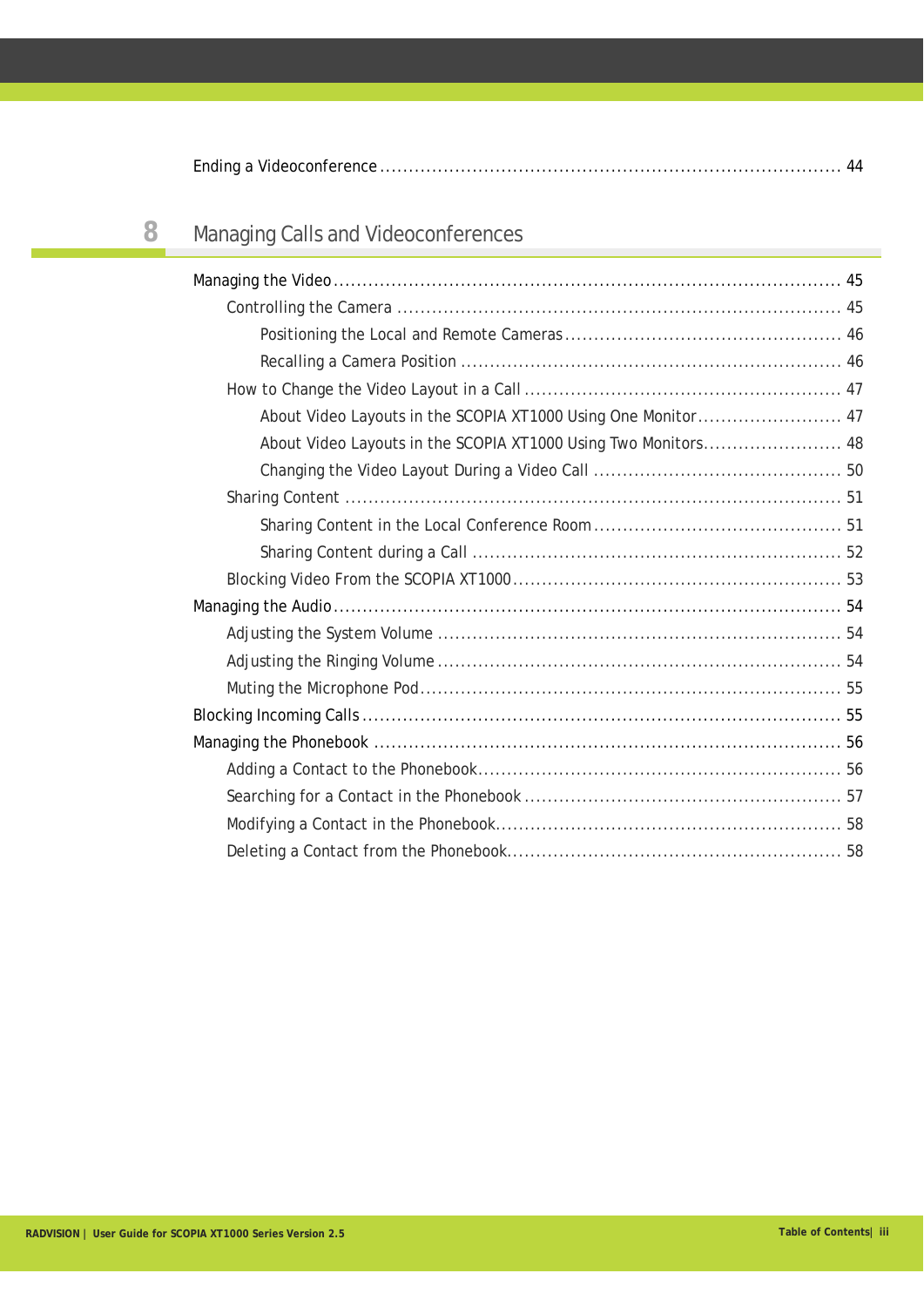



<span id="page-5-0"></span>

This section explains function of the SCOPIA XT1000 Remote Control keys.



**Figure 1-1 The upper part of the XT1000 Remote Control Unit**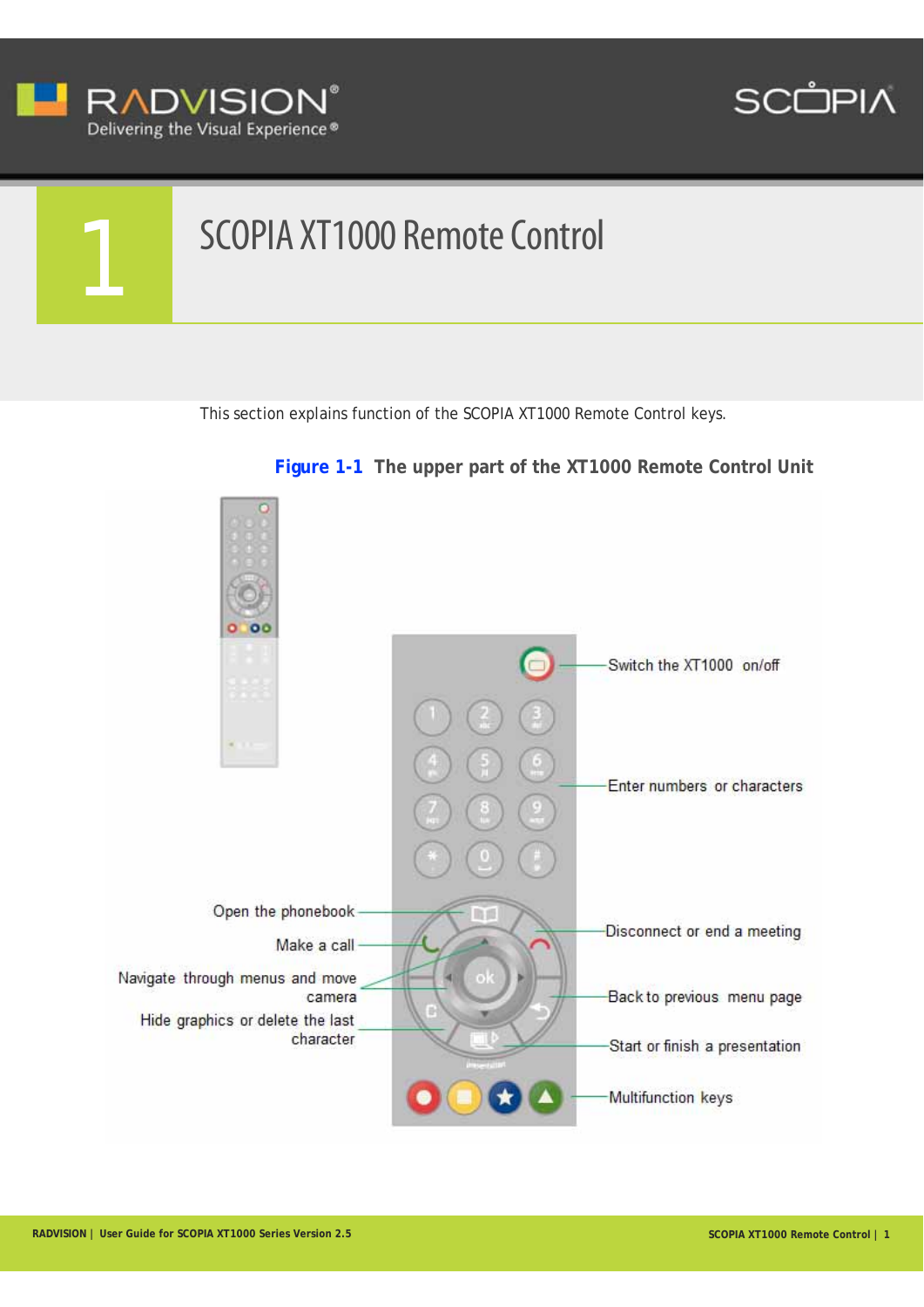# **Figure 1-2 The middle part of the XT1000 Remote Control Unit**



**Figure 1-3 The lower part of the XT1000 Remote Control Unit**

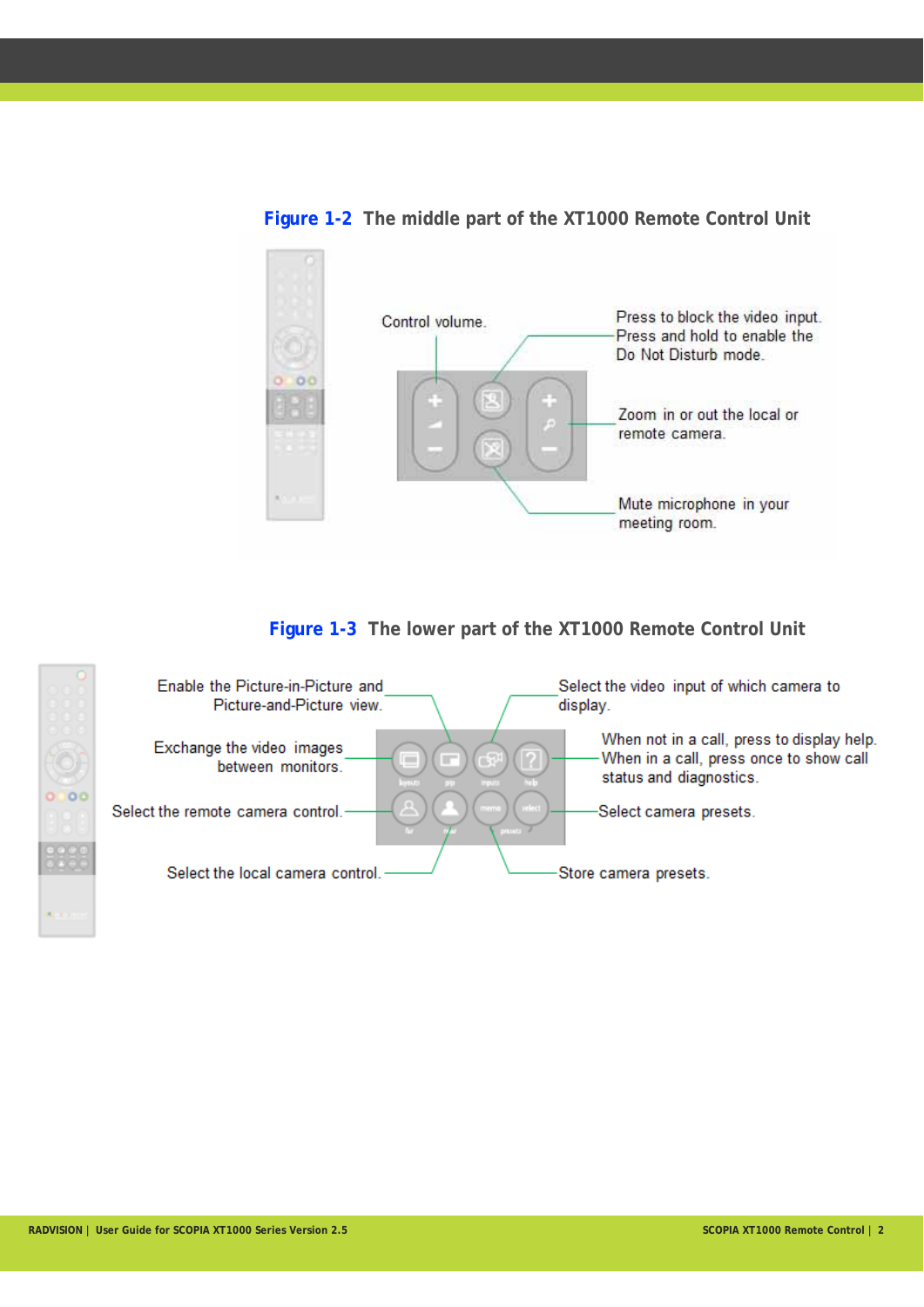

*2*



# <span id="page-7-0"></span>About SCOPIA XT Series

SCOPIA XT1000 is a high definition (HD) room system that meets all features and capabilities required for room system deployments:

- Support for two full HD video streams
- A high-end camera that supports 10x optical zoom and wide angle capability
- A 3-way microphone pod that puts focus on the speaker isolating background noise
- Support for high resolution content sharing

In addition, the SCOPIA XT1000 has a high capacity embedded MCU that provides the ability of hosting High Definition, Continuous Presence meetings with up to four or nine participants. The number of participants in a meeting depends on the kind of the embedded MCU. Typically, the embedded MCU is disabled in deployments which use a SCOPIA Elite MCU or a third-party MCU. The embedded MCU is activated with the MCU product key.

#### <span id="page-7-1"></span>About Securing Your Calls and Videoconferences

The system can manage secure videoconference sessions via encrypted connections, in both point-to-point and multipoint sessions. The multipoint videoconference supports up to three remote encrypted participants.

If your system administrator enabled encryption in your system, an icon showing a padlock appears on your display. The padlock icon means:

- $\bullet$   $\bullet$  The call is unencrypted.
- $\bullet$   $\bullet$  The call is encrypted.
- $\bullet$  T<sub>12</sub> Only the transmitted audio and video (one-way) is encrypted.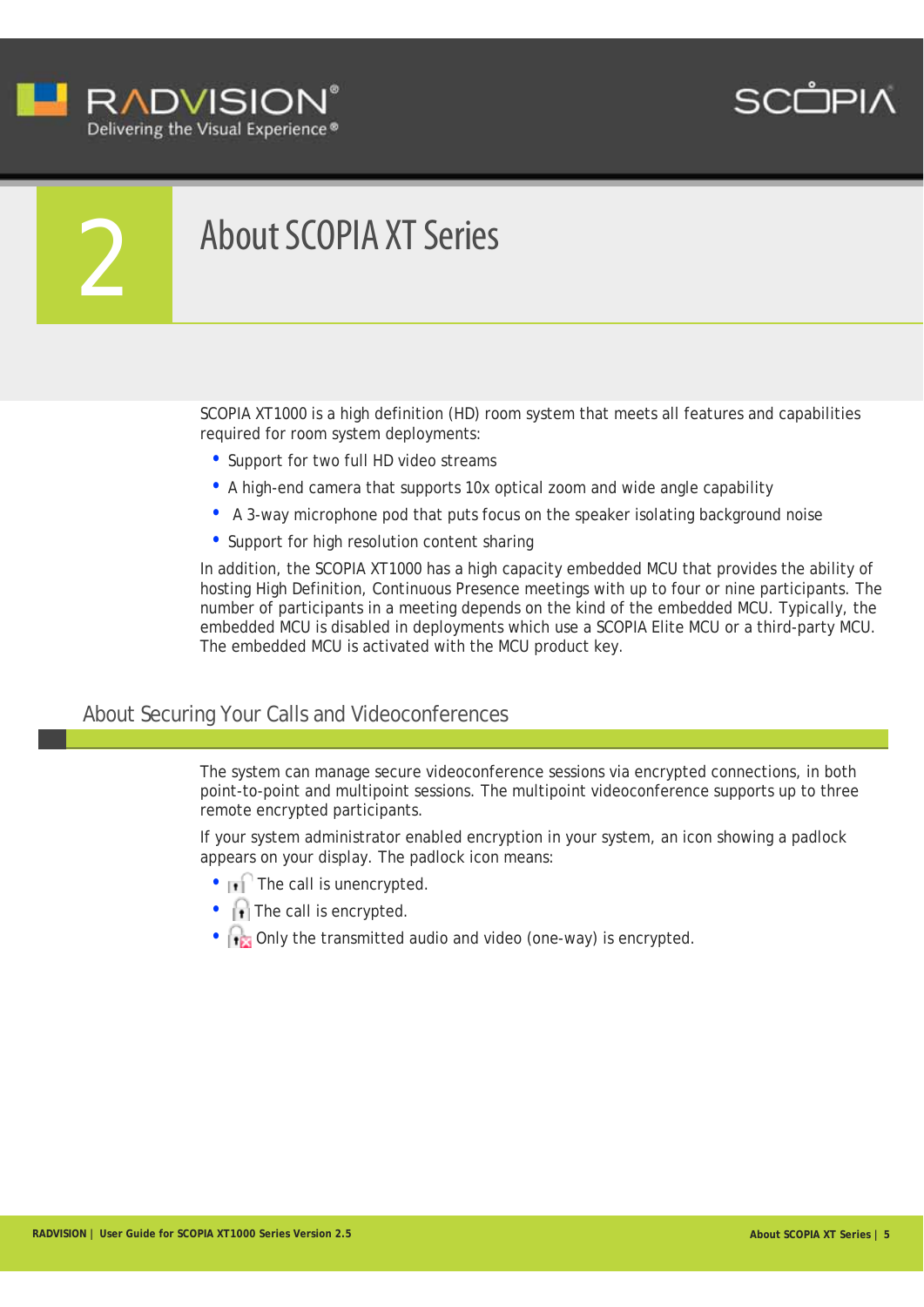



# *3*

# <span id="page-8-0"></span>Getting Started

Congratulations on your purchase of the SCOPIA XT1000. To get started with video calls and videoconferences, activate the product and use the quick setup wizard to configure the basic settings of the unit.

# <span id="page-8-1"></span>System Installation and Product Activation

For installation and product activation of the SCOPIA XT1000, consult the documentation enclosed in the delivery package:

- SCOPIA XT1000 *Quick Setup Guide*
- SCOPIA XT1000 *Safety Instructions leaflet*

The Quick Setup section covered in the *Quick Setup Guide* explains the minimal required setting necessary to enjoy a proper working of the system.

Your system administrator may have customized certain features described in this guide to suit the environment of your company. Please ask your service administrator for details on your system's customization.

Once you have completed the installation, you are ready to use the system's menus.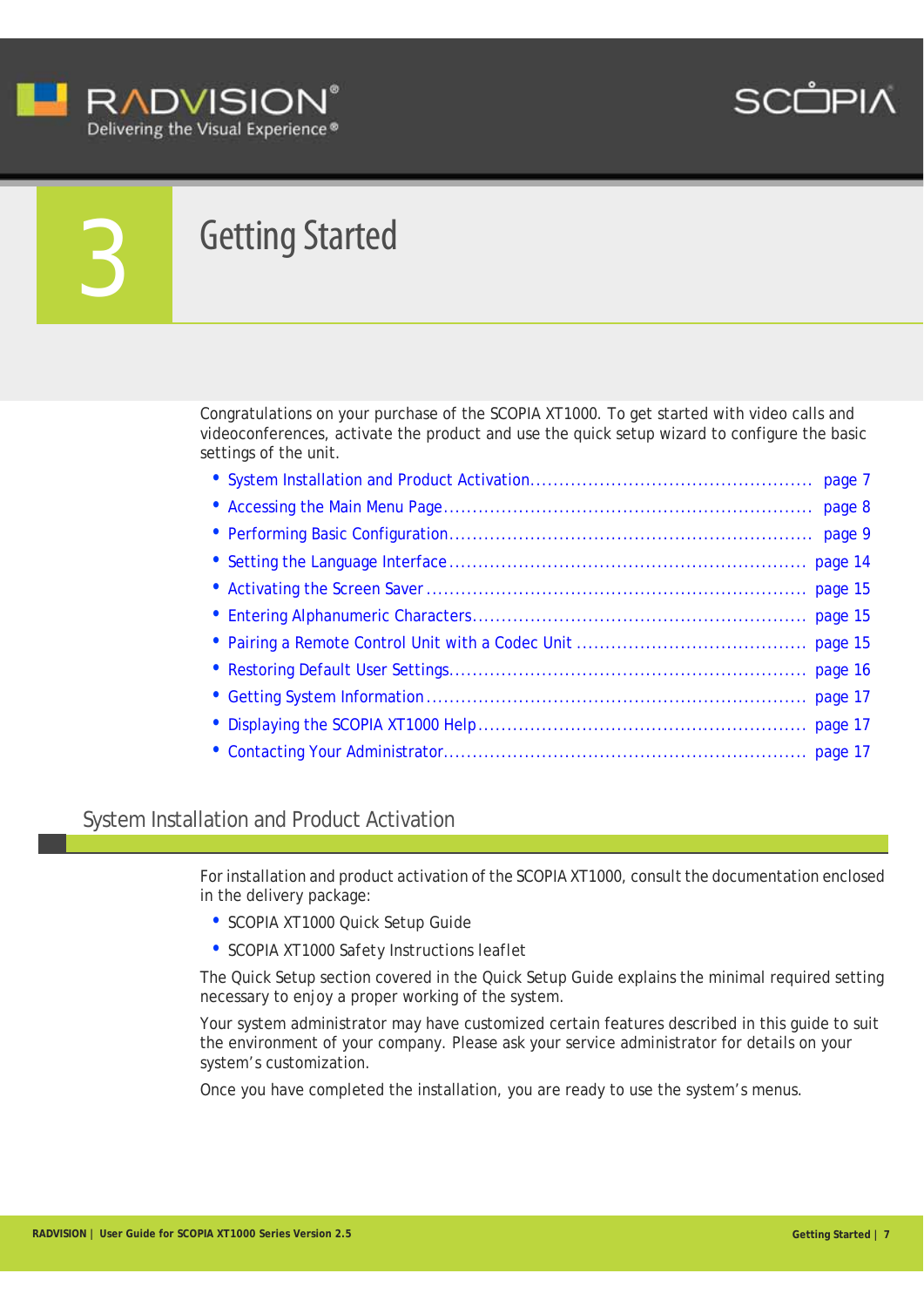<span id="page-9-0"></span>The Main Menu page displays the buttons that you must select to activate the features and capabilities of the SCOPIA XT1000.

#### **Procedure**

- **Step 1** Turn on the TV monitors.
- **Step 2** Make sure the XT1000 Remote Control Unit has batteries installed.
- **Step 3** Verify that the LED on the front panel of the XT1000 Codec Unit is blinking.
- **Step 4** Turn on the Codec Unit by pressing the **button on the Remote Control Unit or the Power button** on the back of the Codec Unit.
- Step 5 The RADVISION welcome screen appears on the monitors, followed by the Main Menu page.



**Figure 3-1 Main Menu Page**

**Step 6** Using the arrow keys of the Remote Control Unit, select the action to perform in the rightmost section of the page (e.g. **Make your call** or **Settings**).

> According to the selected action, the content of the function key bar changes dynamically in color and presents further options. In this way, you can access all major system functions by simply pressing the arrows and color keys of the Remote Control Unit. For example, scroll to Settings. The function keys allow you to choose among **Administrator**

> **settings, User settings, and <b>Quick setup**.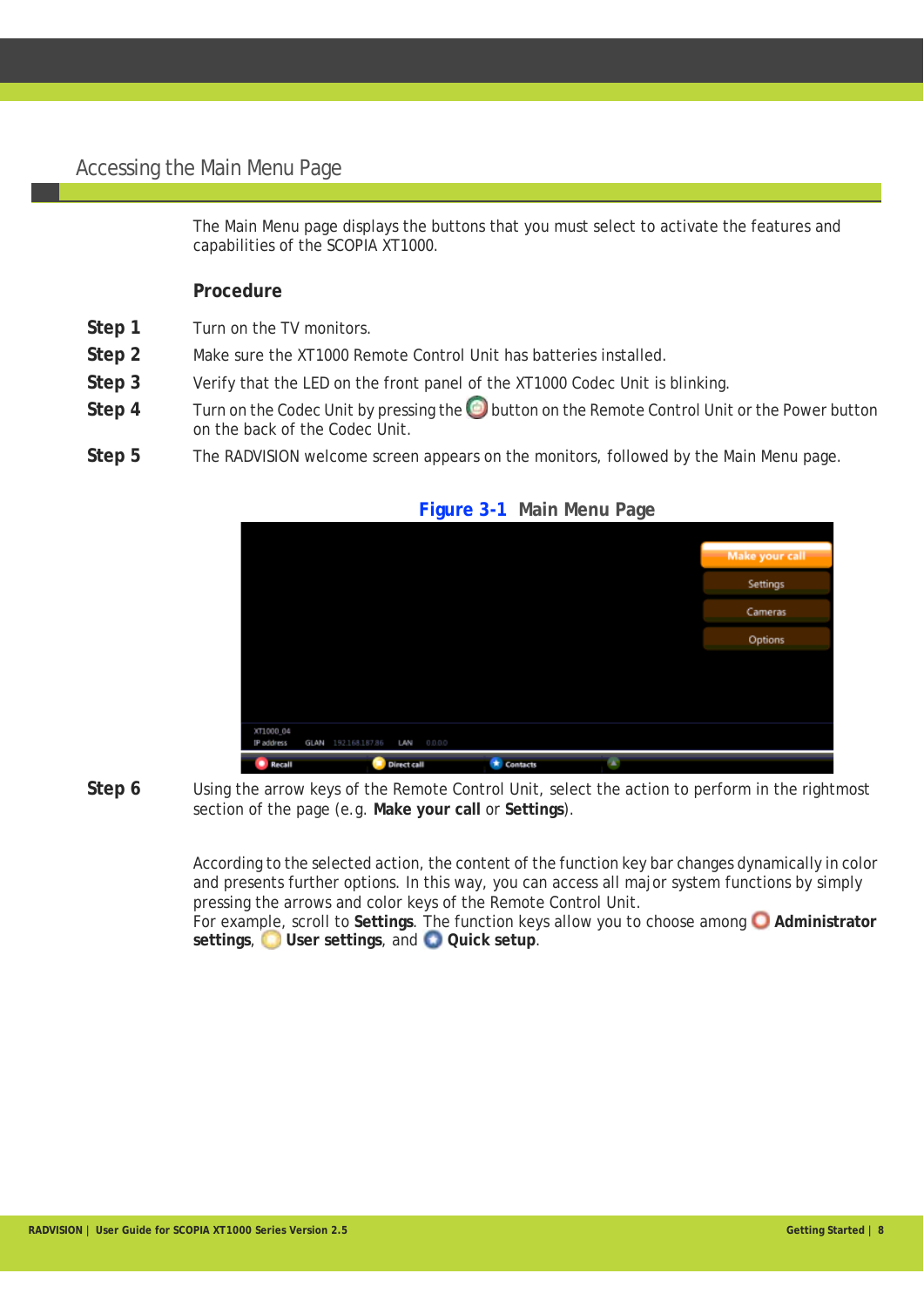<span id="page-10-0"></span>During this configuration you define some basic settings for your SCOPIA XT Series, like user interface language, the system name, and network settings. Notice that your system administrator might already have set these parameters for you.

In addition to fresh installations, you need to use the quick setup wizard after restoring default settings and re-installing software.

The quick setup wizard guides you through the basic system configuration in these steps:

- 1. [Setting the Country and Language page 9](#page-10-1)
- 2. [Adjusting the Image Size page 10](#page-11-0)
- 3. [Setting Date and Time page 12](#page-13-0)
- 4. [Setting System Information page 13](#page-14-0)
- 5. [Defining IP Settings page 13](#page-14-1)

The Quick Setup wizard automatically appears when you turn the Codec Unit on for the first time.

#### <span id="page-10-1"></span>Setting the Country and Language

You can select the country in which the system is located and the language in which the system menus are displayed.

#### **Procedure**

- **Step 1** Turn on the SCOPIA XT Series unit.
- **Step 2** If the Quick Setup wizard is not displayed automatically, start it by performing the following steps:
	- **a.** In the Main Menu page, scroll to **Settings**.
	- **b.** Press **Quick setup** on the Remote Control Unit.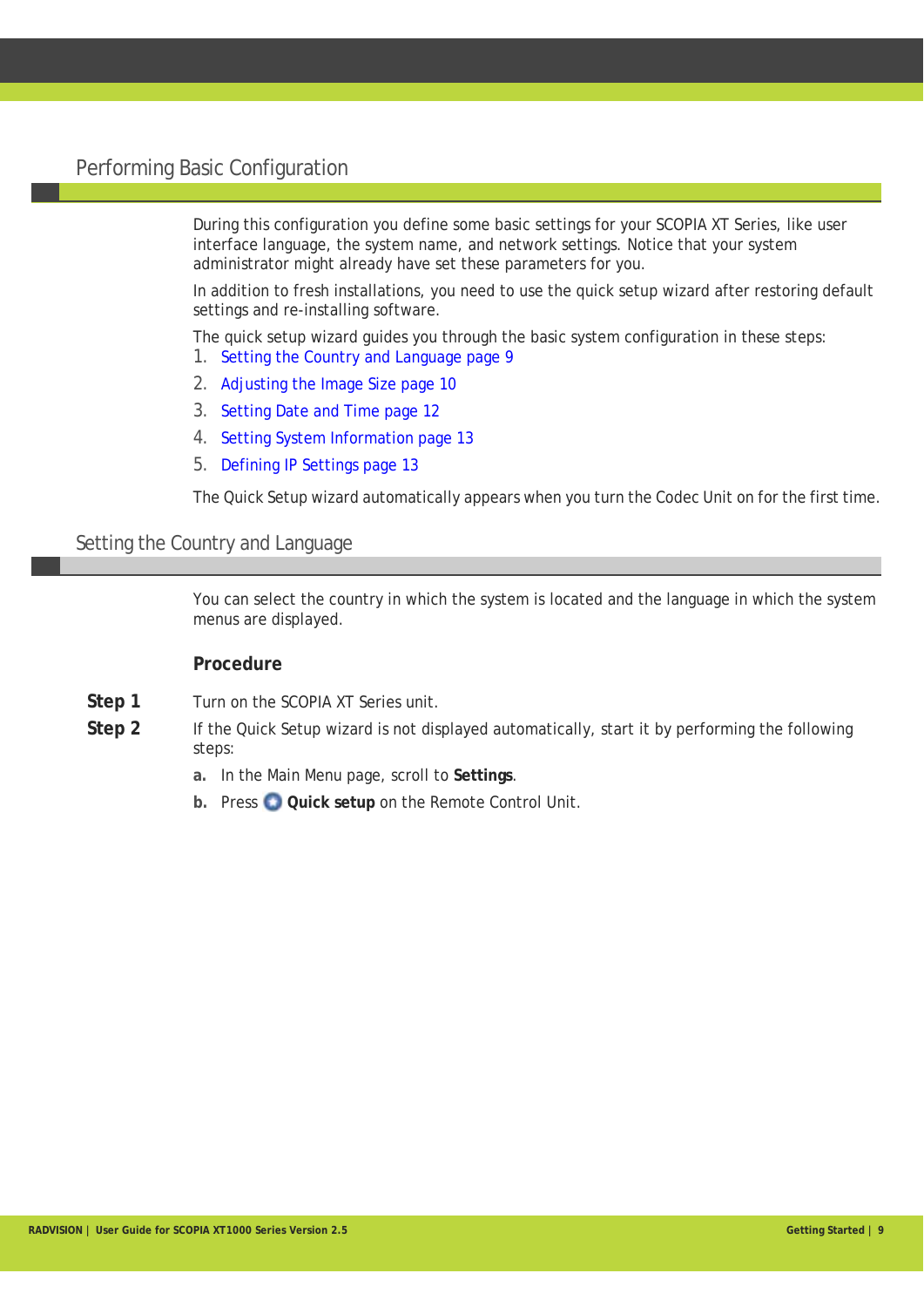**Step 3** Use the down arrow key to scroll to the **Country** field. Press **ob**. The list of countries opens up. Using the up and down arrow keys, scroll to the required country and press  $\mathbb{C}$ . The system menu and the **Language** field change to the language used in the selected country.

| Quick setup 1/6 |                |  |  |
|-----------------|----------------|--|--|
|                 |                |  |  |
| Country         | $\leftarrow$   |  |  |
| Language        | <b>English</b> |  |  |
| <b>Next</b>     | Close          |  |  |

#### **Figure 3-2 Setting Country and Language**

- **Step 4** If you want to change the language of the system menus, use the down arrow key to navigate to the Language field and press ok. The list of languages opens up. Scroll to the preferred language and press ok.
- **Step 5** Press **P** Next to continue the basic configuration.

#### <span id="page-11-0"></span>Adjusting the Image Size

If your monitor crops the borders of the displayed image, you can adjust the image until it fits perfectly within the visible area of the display.

#### **Procedure**

**Step 1** If all the sides of the orange frame are visible on your monitor, select  $\Box$  to continue the setup. Otherwise select **No** to access the screen for adjusting the image size.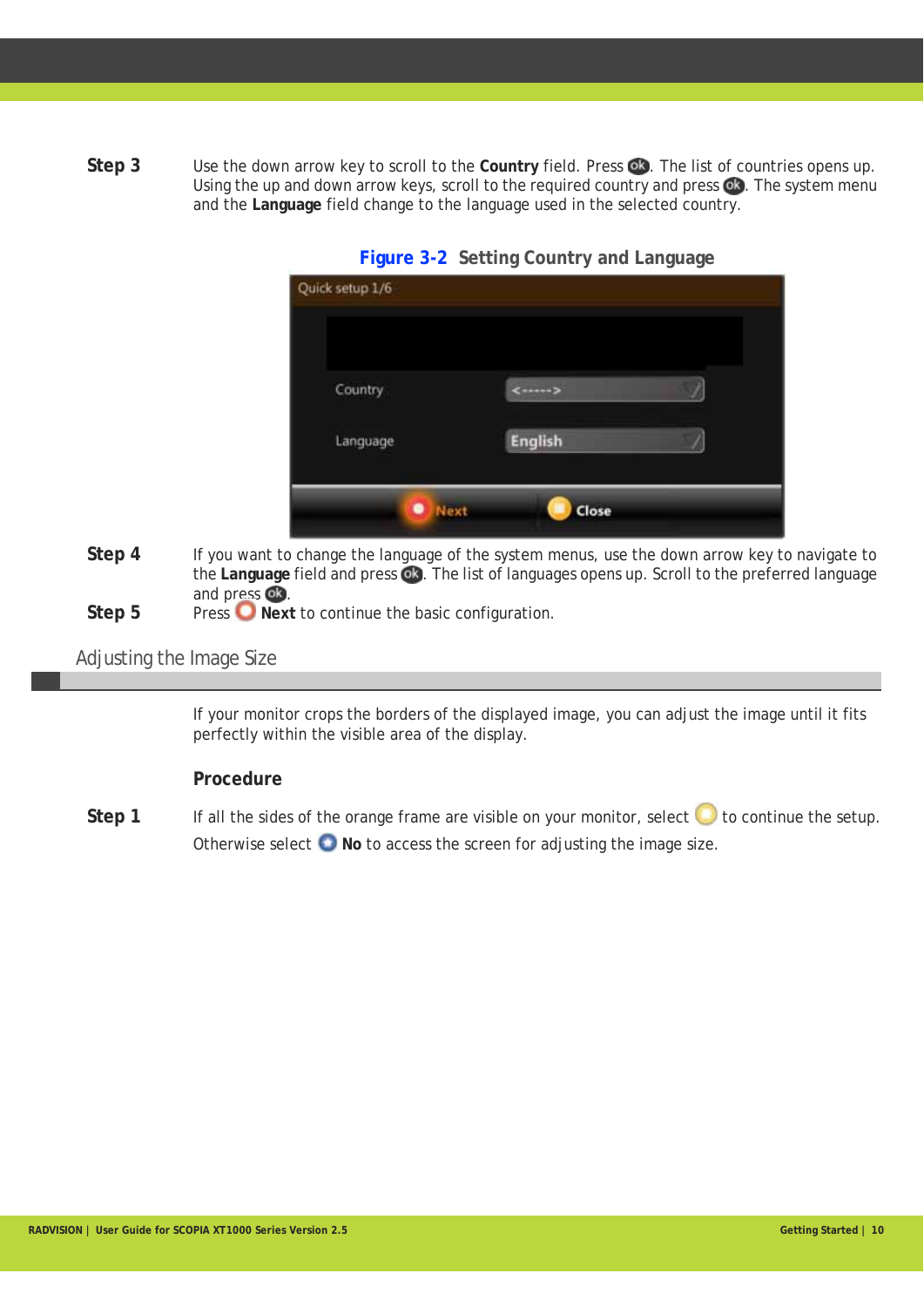

- Step 2 Press <sup>Ok</sup>. The first slider is highlighted in orange. Use the right and left arrow keys to move the slider until the **Top** orange frame is fully visible on your monitor. Move to a different slider with the up and down arrow keys and press of to move the slider with the right and left arrow keys. Repeat the procedure for the **Left**, **Bottom**, and **Right** side.
	- **COM**
- **Figure 3-4 Adjusting the Image Size**

**Step 3** Press **Next** to continue the basic configuration.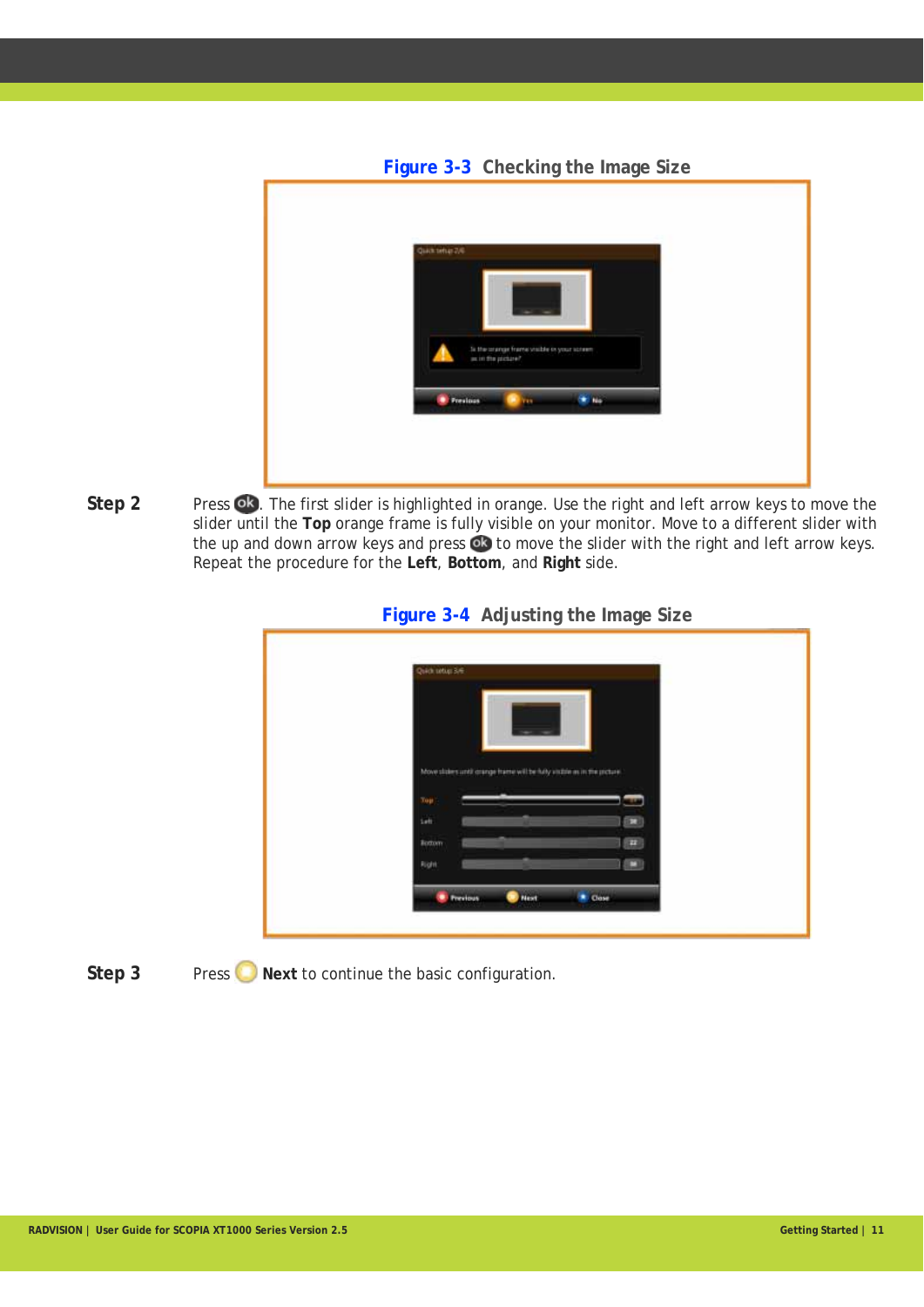This page displays fields belonging to minimal settings requirements to have the system function properly.

#### **Procedure**

<span id="page-13-0"></span>**Step 1** In the **Quick setup 4/6** screen, use the up and down arrow keys to navigate to the **Day** field. Press on the Remote Control Unit to delete the date. Enter today's date. Use the arrow keys to move to the next field.

| 2010<br>9<br>Year           |
|-----------------------------|
| 35                          |
| Yes                         |
| GMT+1.00h (Amsterdam, Rome) |
| Yes                         |
| 25<br>в                     |
| 10<br>28                    |
|                             |

**Figure 3-5 Setting Date and Time**

- **Step 2** Repeat the procedure for the **Month**, **Year**, **Hour**, and **Minutes**.
- **Step 3** (Recommended) To synchronize the system with the network time, set **Internet time** to **Yes**. Then select the relevant time zone from the list.
- **Step 4** (Optional) Set the **Enable daylight time** (or summer time) field to **Yes** or **No** according to the current daylight-saving status of your time zone.
- **Step 5** Set the **Start (dd/mm)** and **Stop (dd/mm)** fields to indicate when daylight saving times start and end.
- **Step 6** Press **Next** to continue the basic configuration.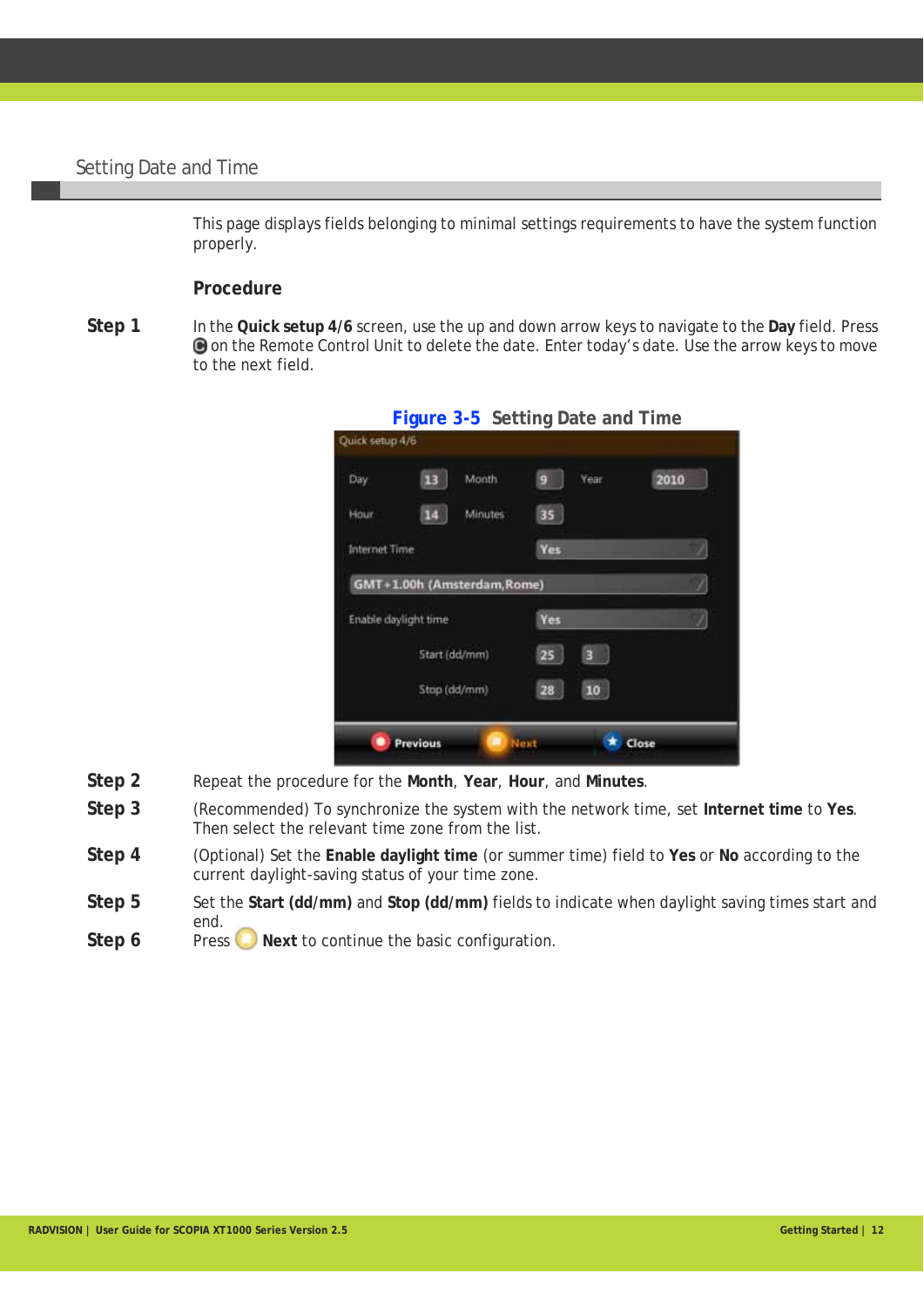<span id="page-14-0"></span>This page allows you to select the name of your Codec Unit. The name is displayed on the monitors participating in the videoconference call (for example: **Hong Kong**, or **9th Floor Conf Rm**, or **NY Office**). You can also configure the fields required for setting up calls.

#### **Procedure**

**Step 1** Use the Remote Control Unit keypad to type the system name. Spaces used in the name will be automatically converted to "-".

| Quick setup 5/6 |                      |           |
|-----------------|----------------------|-----------|
| System name     | XT1000_7C0           |           |
| Gatekeeper      |                      |           |
|                 | Number H.323         | 1984      |
|                 | Use gatekeeper       | <b>No</b> |
|                 | Automatic IP address | No.       |
|                 | IP address           | 0.0, 0.0  |
|                 |                      |           |
| <b>Previous</b> | ٠<br>Next            | Close     |

**Figure 3-6 Setting the Codec Unit Display Name**

- Step 2 Use the down arrow key to scroll to the Number H.323 field. Press ok, and enter the H.323 number required to dial the Codec Unit.
- **Step 3** Use the down arrow key to navigate to the **Gatekeeper** fields. Enter the gatekeeper information used by the device. Consult your network administrator for more information.
- **Step 4** Press **Next** to access the next screen, or press **C** Close to exit the quick setup wizard.

<span id="page-14-1"></span>Defining IP Settings

This page allows you to setup the GLAN port fields and the IP address the system uses for placing a call.

Consult with your network administrator to configure these fields.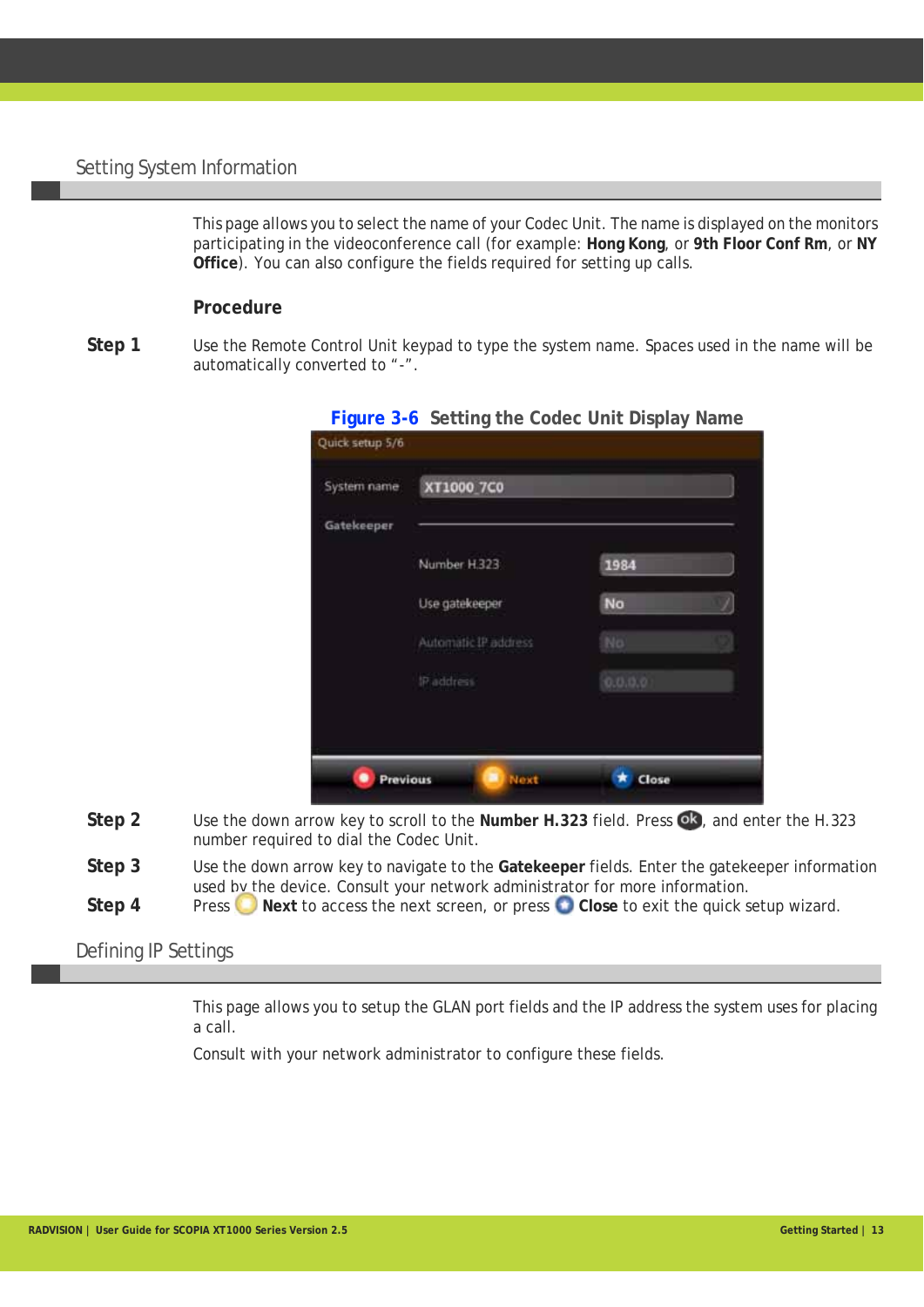#### **Procedure**

**Step 1** Use the up arrow key to navigate to **Use IPv6**. This field is set to use IPv4 by default. If you want to use IPv6, press ok. Scroll to Yes and press ok

| Use IPv6    | <b>No</b>                   |            |  |
|-------------|-----------------------------|------------|--|
| <b>GLAN</b> | <b>Automatic IP address</b> | <b>Yes</b> |  |
|             | IP address                  | 0.0.0.0    |  |
|             | SubNet mask                 | 0.0.0.0    |  |
|             | Gateway IP address          | 0.0.0.0    |  |
|             | DNS server IP address       | 0.0.0.0    |  |
|             |                             |            |  |
|             | <b>Previous</b>             | Close      |  |

- **Step 2** Use the down arrow key to navigate to Automatic IP address. Press **OK** and scroll to Yes. Set the IP addresses as discussed with your network administrator.
- **Step 3** Press **Close** to exit the quick setup wizard.

## <span id="page-15-0"></span>Setting the Language Interface

You may set the language interface in the Quick Setup Wizard or from the Main Menu page.

If you manage your SCOPIA XT1000 remotely using web interface, you can set the language interface remotely by accessing the web interface and choosing the required language from the **Language** menu.

#### **Procedure**

- **Step 1** In the Main Menu page, select Settings, then press User settings.
- **Step 2** The **General** page appears. Use the arrow keys to select the required language interface from the drop-down list.
- **Step 3** Press Save to save the new setting.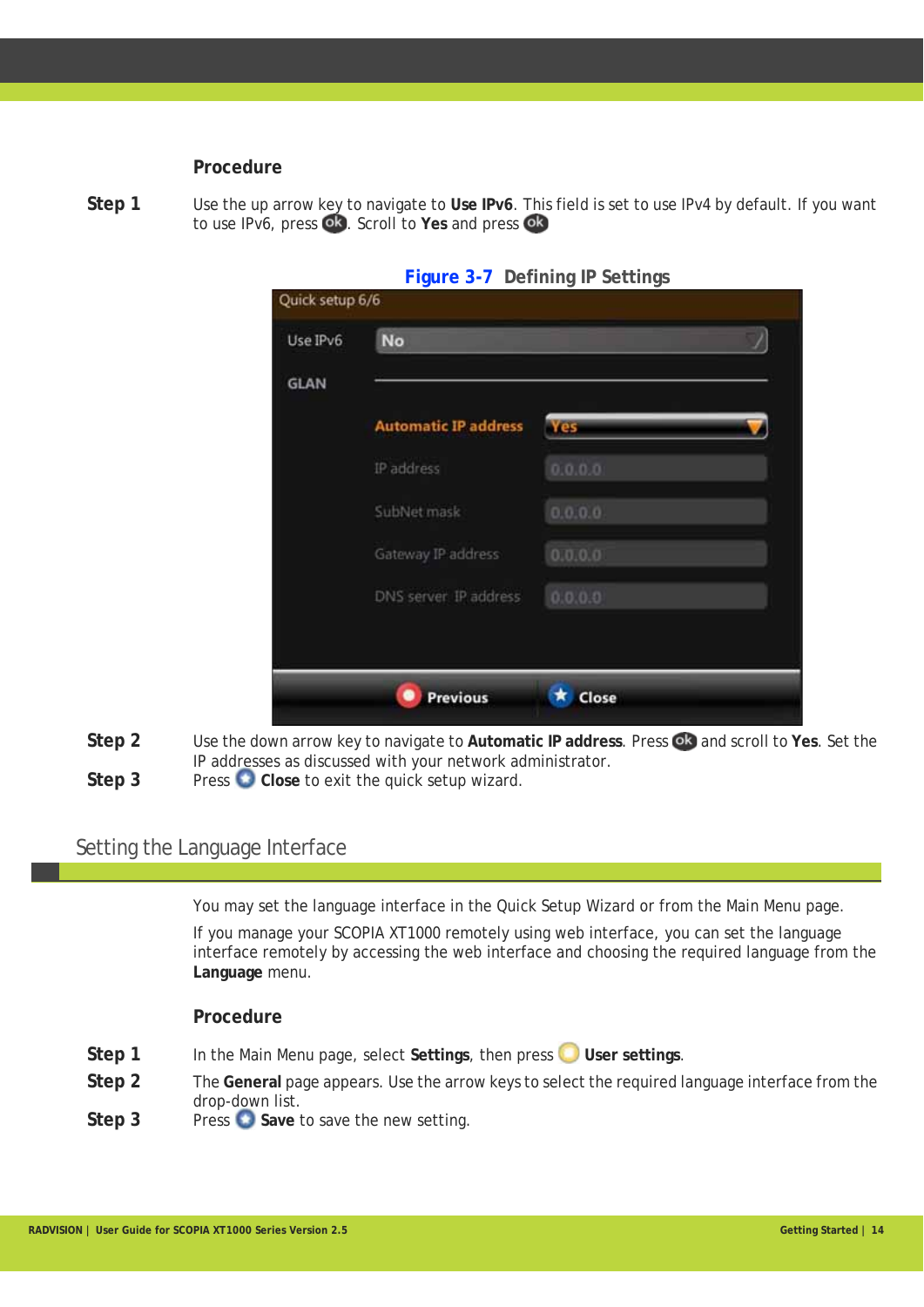# <span id="page-16-0"></span>Activating the Screen Saver



## <span id="page-16-4"></span><span id="page-16-1"></span>Entering Alphanumeric Characters

Use the Remote Control Unit keypad to type letters and digits.

Scroll to the input field and type the required characters. As you are using the default abc1 input method, you must press the alphanumeric button repeatedly before entering a digit.

You can also select another method that best suits the type of information you want to enter in the input field.

Press Ok while the cursor is in the input field. The input methods are displayed. Press Ok repeatedly to select one of these methods:

- Typing the digit first then typing letters (1abc)
- Typing only digits (123)
- Using the virtual keyboard. After opening the keyboard, move the cursor over the required letter or digit and press  $\circ$ k. Press  $\circ$  to delete the last entered character. Press  $\circ$  to close the virtual keyboard.

[Figure 3-8 on page 15](#page-16-3) depicts the methods.

#### <span id="page-16-3"></span>**Figure 3-8 Selecting the method for entering alphanumeric characters**



# <span id="page-16-2"></span>Pairing a Remote Control Unit with a Codec Unit

Multiple Codec Units can be set up in the conference room and controlled with different Remote Control Units.

You can dedicate your Remote Control Unit to monitor one or more Codec Units of your choice by configuring the same numeric code in your Remote Control Unit and the system software.

An XT1000 Remote Control Unit is configured with code 1 by default.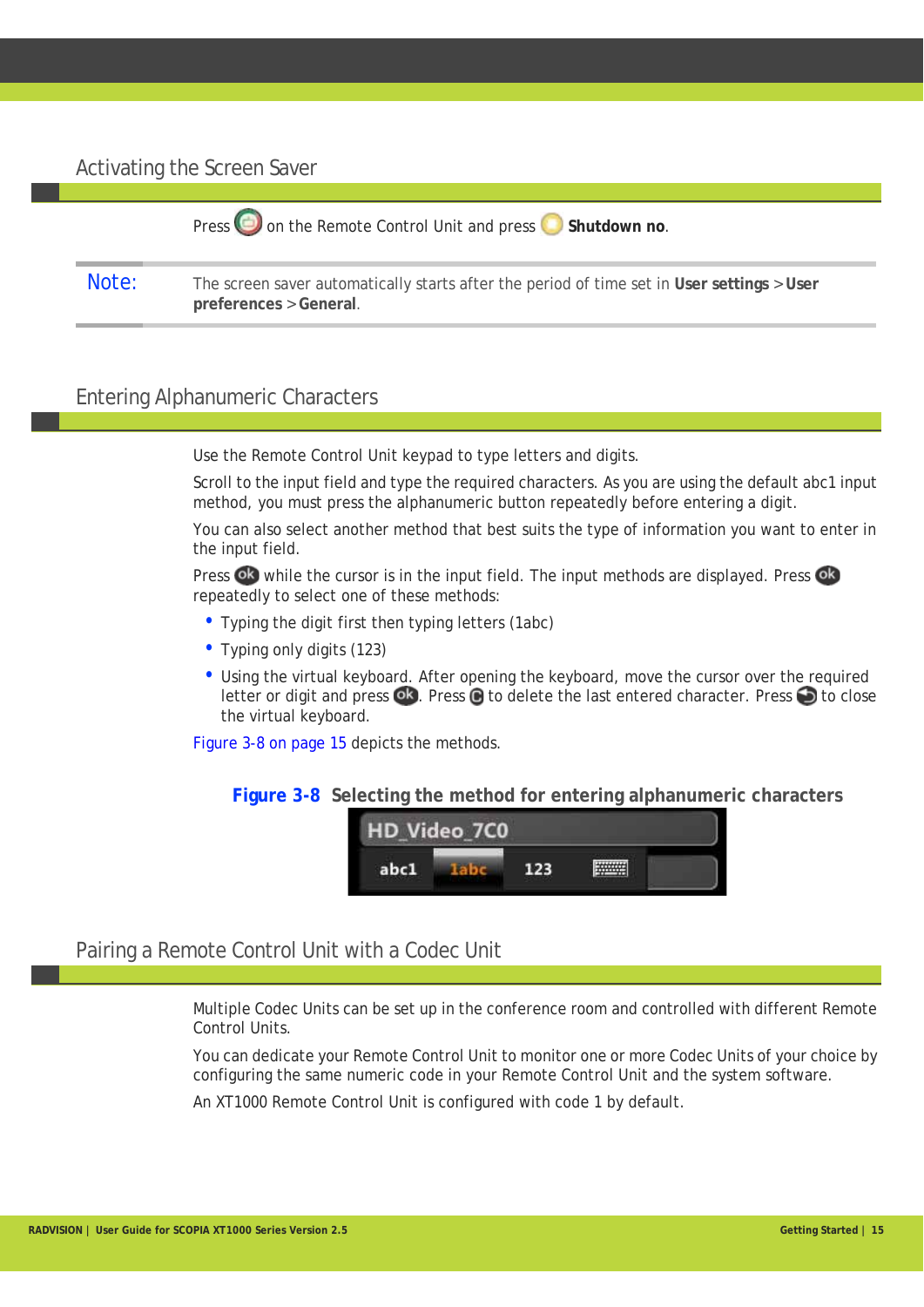If you manage your SCOPIA XT1000 remotely using web interface, you can pair a Remote Control Unit with your Codec Unit remotely by accessing the web interface and navigating to **Settings > User settings > User Preferences**.

#### **Procedure**

- **Step 1** On the Main Menu page, scroll to **Settings**.
- **Step 2** Press User settings. The General page appears on the display.

#### **Figure 3-9 Setting the Remote Control Unit Code**

| <b>General</b>                          |                  |        |
|-----------------------------------------|------------------|--------|
| Language                                | <b>English</b>   |        |
| Automatic screensaver                   | Yes              |        |
| Minutes                                 | 5                |        |
| Remote control code                     | 80               | [1.99] |
| Local presentation mode                 | <b>Automatic</b> |        |
| Show warnings (Local presentation mode) | Yes              |        |

- **Step 3** Using the arrow keys, scroll to the **Remote control code** field and type a number. You can enter a number between 1 and 99.
- **Step 4** Press **to save.**
- **Step 5** Simultaneously press and **A**. The button becomes red.
- **Step 6** Using the keypad, type the number you just entered in the **Remote control code** field.
- **Step 7** Press **Finish.**

# <span id="page-17-0"></span>Restoring Default User Settings

You can use the **User settings** page to change the default settings of the system and adapt them to your work requirements. You can restore the default user settings at any time.

Restoring default settings causes a system restart.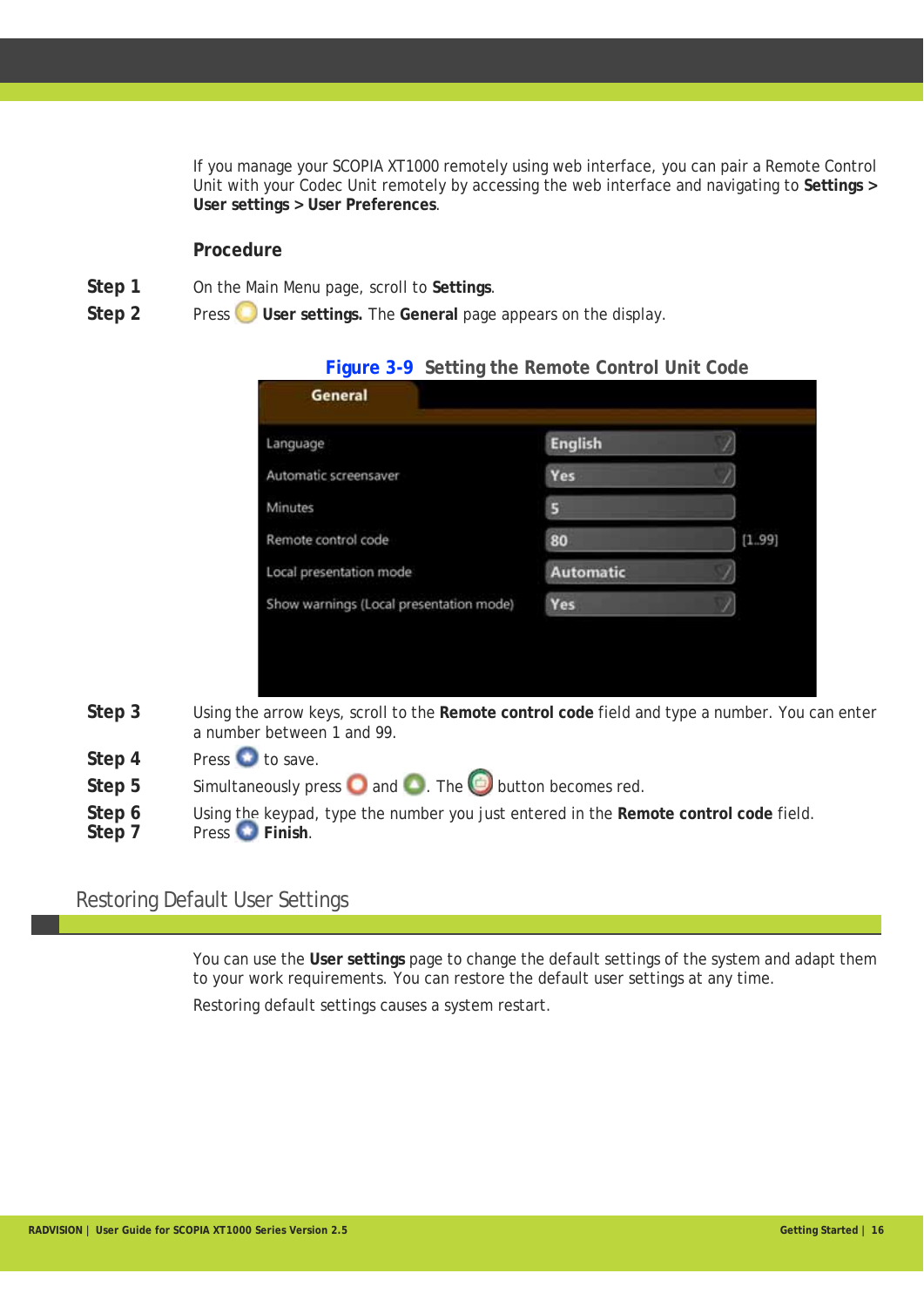#### **Procedure**

- **Step 1** From the Main Menu page scroll to Settings and press on the Remote Control Unit to enter the **User Settings** page.
- **Step 2** Select **Load default values**.
- **Step 3** Press to restore the default user configuration settings.

#### <span id="page-18-0"></span>Getting System Information

Use this feature to find information about the system (for example: software version, user code, or IP addresses).

Note: If you need the system serial number, look on the label at the rear of the XT1000 Codec Unit.

Press  $\Box$  in the Main Menu page to have access to system information.

#### <span id="page-18-1"></span>Displaying the SCOPIA XT1000 Help

To display help press the Help key **the Remote Control Unit when the SCOPIA XT1000** is not in a call.

To display a help topic about the selected XT1000 interface element, press and hold the **Help** key.

#### <span id="page-18-2"></span>Contacting Your Administrator

Before contacting your administrator for help during a call, press @ on the Remote Control Unit. The call status and diagnostics appear on the display.

Press **a** again and system information appears on the display.

Your administrator needs the information shown in these displays.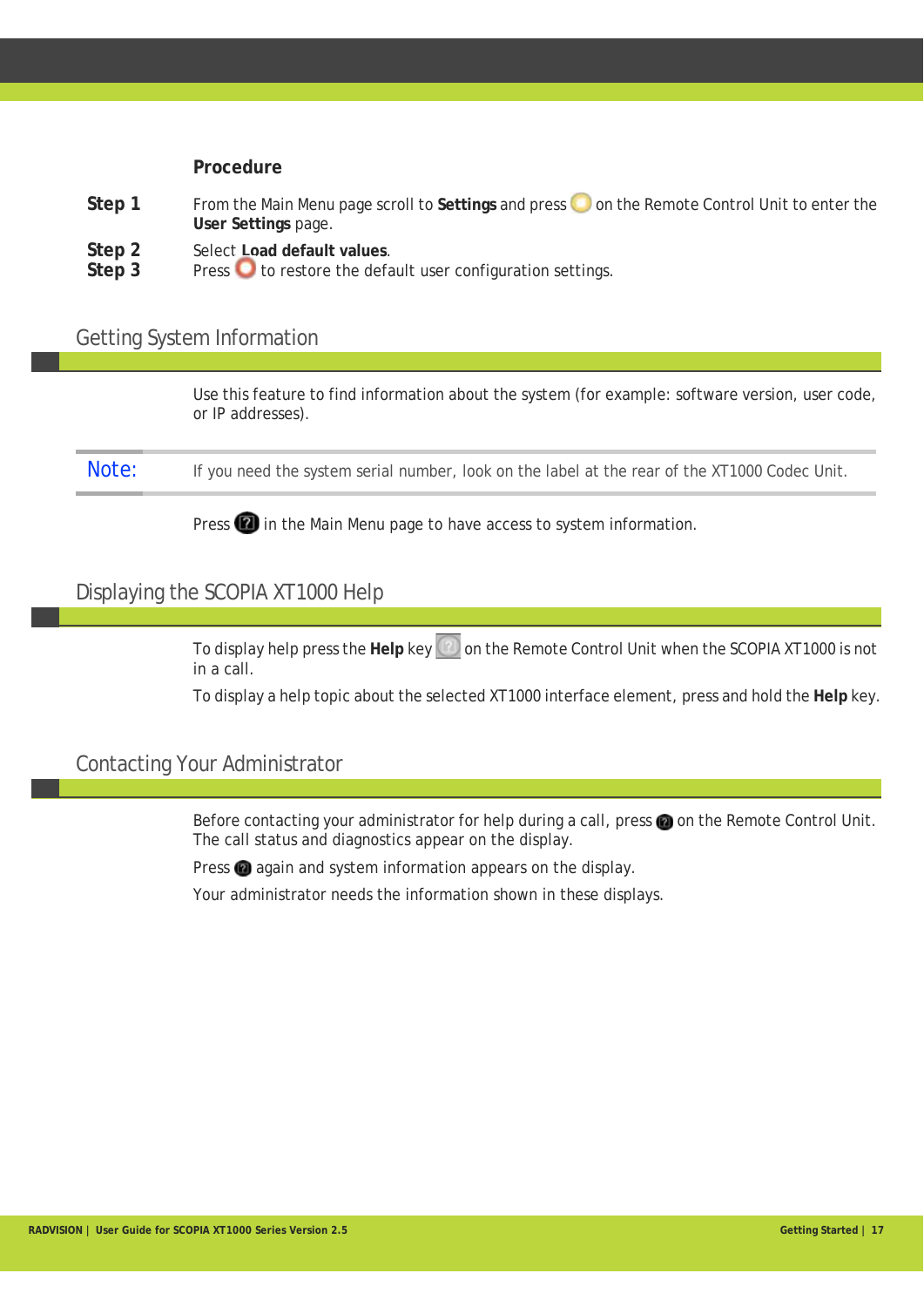

*4*



# <span id="page-19-0"></span>Tailoring Your User Experience

This section explains how to configure your SCOPIA XT1000 so that your user experience is optimal. All configurations in this section are optional; you can perform them in any order and at any time.

| • Configuring the SCOPIA XT1000 to Enter the Local Presentation Mode Automatically page 21 |  |
|--------------------------------------------------------------------------------------------|--|
|                                                                                            |  |
|                                                                                            |  |

# <span id="page-19-2"></span><span id="page-19-1"></span>Enabling Automatic Answering

You can enable automatic answering to an incoming call. You may select among a number of settings: **Yes always**, **Never**, **Yes if not already in a call**. You can also set the number of alert rings the system plays until you answer the call.

If you control your SCOPIA XT1000 remotely using the web interface, you can enable automatic answering remotely by accessing the web interface and navigating to **Settings > User settings > Call-Answer Mode**.

#### **Procedure**

- **Step 1** Navigate to **Settings**.
- **Step 2** Press **User settings**.
- **Step 3** Select **Call-Answer Mode**.
- **Step 4** Select **Automatic answer**.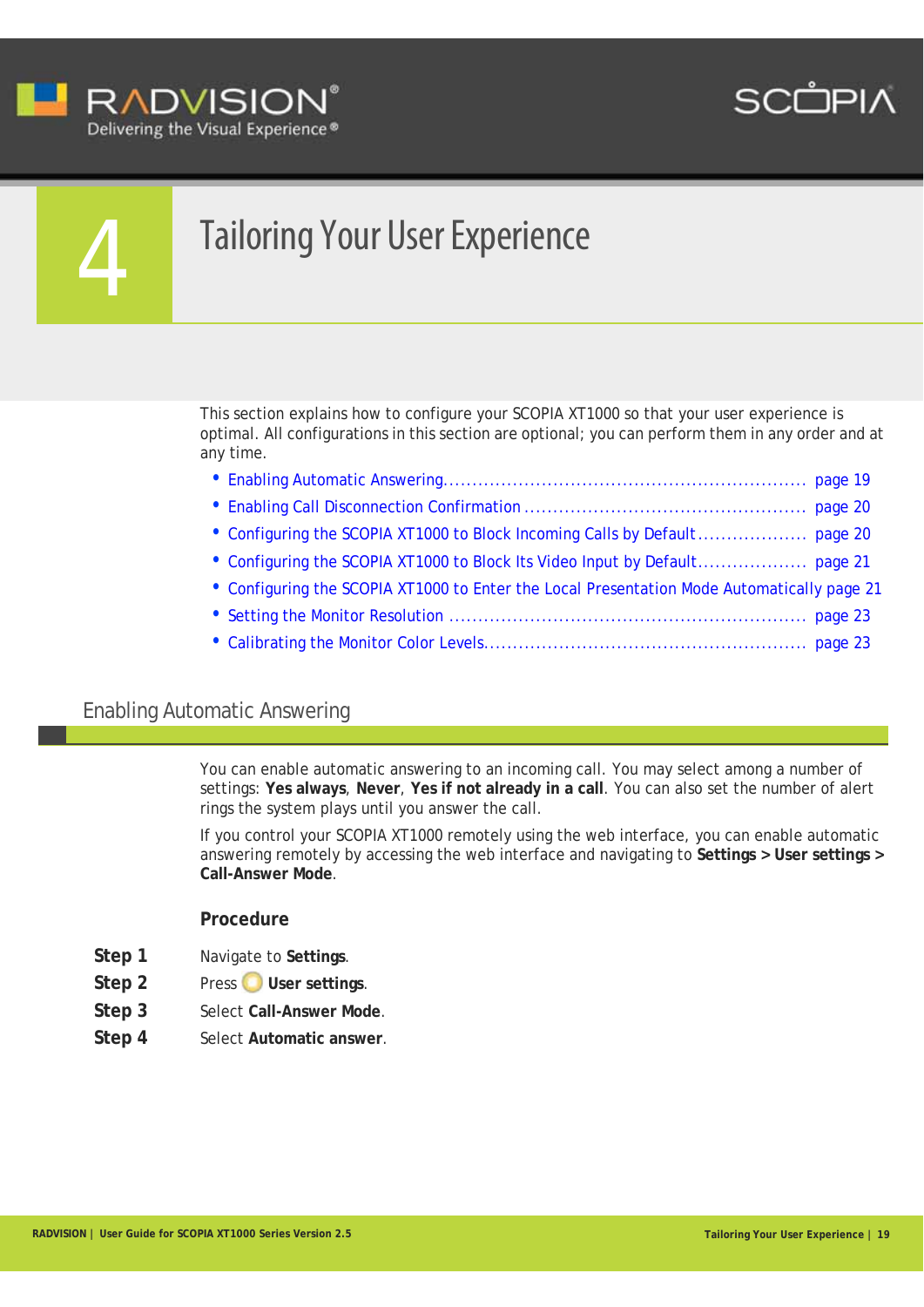| Step 5           | Open the list and select the required setting:                                                                                                                                                                                                                                                                            |
|------------------|---------------------------------------------------------------------------------------------------------------------------------------------------------------------------------------------------------------------------------------------------------------------------------------------------------------------------|
|                  | • Yes always: this setting enables automatic answer to an incoming call. The system will not<br>prompt you to accept a call if the display shows the Home page.                                                                                                                                                           |
|                  | • Never: this setting disables automatic answer to an incoming call. The system will always<br>prompt you to accept a call.                                                                                                                                                                                               |
|                  | • Yes if not already in a call: this setting enables automatic answer only if the system is not in<br>a call. If the system is in a call, it displays a notification about another incoming call, allowing<br>you to accept it. When you accept an incoming call already being in a call, the embedded MCU<br>is enabled. |
| Step 6           | (Optional) Navigate to the After Num. Rings field.                                                                                                                                                                                                                                                                        |
| Step 7<br>Step 8 | (Optional) Enter the number of rings.<br>At each step, press the relevant function key of the Remote Control Unit to save.                                                                                                                                                                                                |

# <span id="page-20-0"></span>Enabling Call Disconnection Confirmation

You can set the system to request a confirmation upon call disconnection.

If you manage your SCOPIA XT1000 remotely using web interface, you can block video input of your local endpoint remotely by accessing the web interface and navigating to **Settings > User settings > Call-Answer mode**.

#### **Procedure**

- **Step 1** Navigate to **Settings**.
- **Step 2** Press **User settings**.
- **Step 3** Select **Call-Answer Mode**.
- **Step 4** Select **Confirm disconnection**.
- **Step 5** Press the relevant function key to save the configuration.

# <span id="page-20-2"></span><span id="page-20-1"></span>Configuring the SCOPIA XT1000 to Block Incoming Calls by Default

You can configure the SCOPIA XT1000 to block all incoming calls by enabling the Use Do Not Disturb (DND) feature if you do not want to answer incoming calls.

When the Do Not Disturb feature is enabled:

- The system blocks notifications of incoming calls.
- The **i** icon appears in the system information area of the monitor display.
- When the remote terminal calls, the system informs it is busy. The calling terminal is automatically disconnected.

You can also block incoming calls manually as described in [Blocking Incoming Calls page 55.](#page-52-2)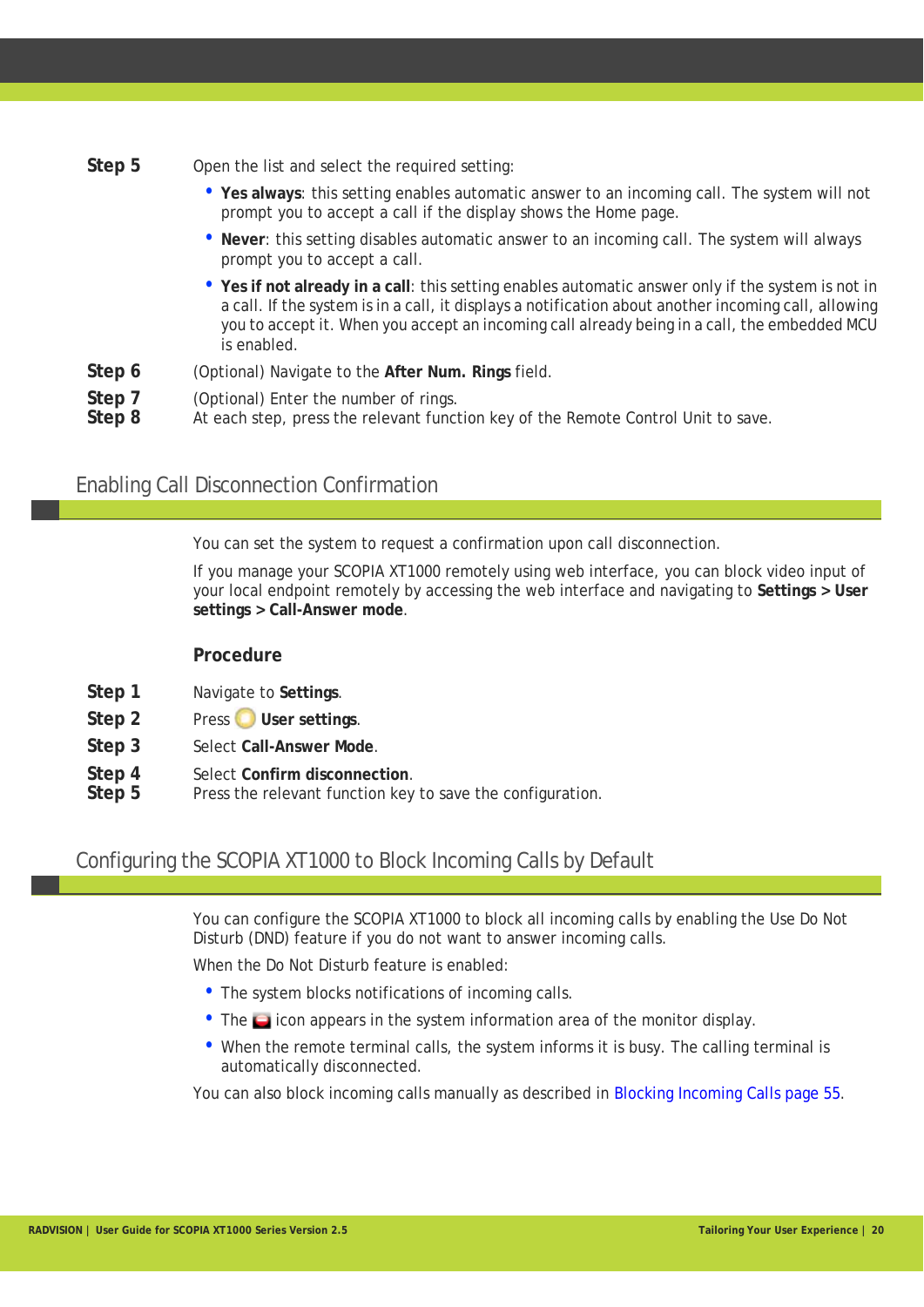If you manage your SCOPIA XT1000 remotely using web interface, you can configure XT1000 to block incoming calls remotely by accessing the web interface and navigating to **Settings > User settings > Call-Answer mode**.

Even when the system is set to blocking incoming calls by default, you can temporarily disable the DND feature by holding the Privacy key **O** on the Remote Control Unit.

#### **Procedure**

- **Step 1** Navigate to **Settings**.
- **Step 2** Press **User settings**.
- **Step 3** Select **Call-Answer Mode**.
- **Step 4** Select **Do Not Disturb**.
- **Step 5** Select the preferred setting.

#### <span id="page-21-2"></span><span id="page-21-0"></span>Configuring the SCOPIA XT1000 to Block Its Video Input by Default

You can configure the SCOPIA XT1000 to block video transmission from your local endpoint at the start of each call.

When configured in this way, the system sends a pre-defined image to the remote endpoint. The icon appears on your display, indicating that the remote endpoint no longer receives video from your local endpoint.

If you manage your SCOPIA XT1000 remotely using web interface, you can block video input of your local endpoint remotely by accessing the web interface and navigating to **Settings > User settings > Call-Answer mode**.

#### **Procedure**

- **Step 1** Navigate to **Settings**.
- **Step 2** Press **User settings**.
- **Step 3** Select **Call-Answer Mode**.
- **Step 4** Select **Video Privacy**.
- **Step 5** Select the relevant function key to save the settings.

#### <span id="page-21-1"></span>Configuring the SCOPIA XT1000 to Enter the Local Presentation Mode Automatically

Local presentation mode is an SCOPIA XT1000 feature that allows to easily connect a PC laptop to the DVI connector of the Codec Unit for having a presentation or any other PC content immediately available on the monitors. When in the local presentation mode, the system does not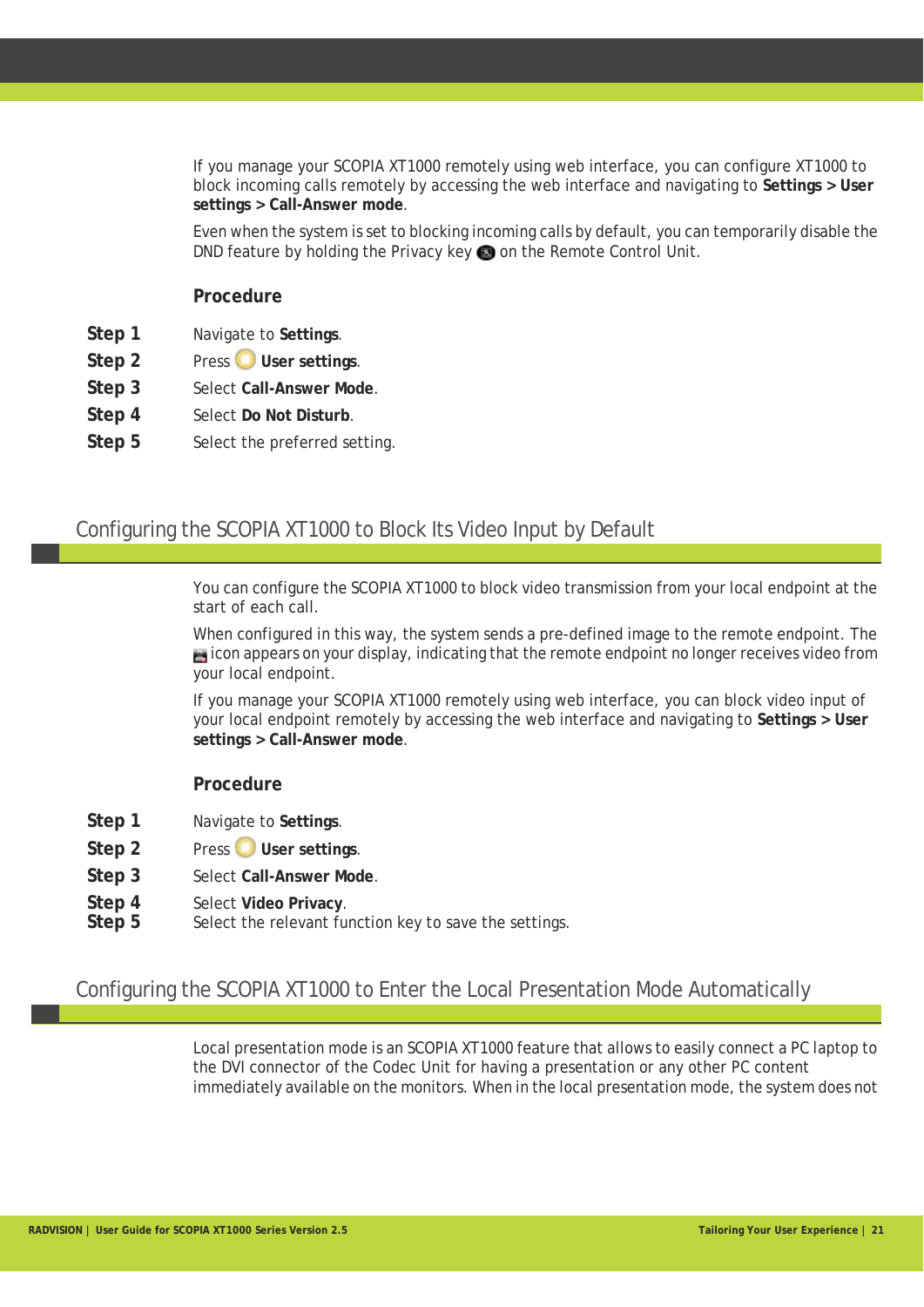accept incoming calls automatically. When an incoming call is received, the local presentation mode is suspended. The original video source and graphics are restored, and system displays the prompt allowing you to choose how to handle the call (accept/reject/do not disturb).

You can configure your XT1000 so that it enters the local presentation mode automatically. When configured so, the system starts presenting the moment you connect a PC to the DVI connector on the Codec Unit if there is no active call.

If the PC resolution is not supported, the system suggests the maximum supported resolution for the PC/laptop:1440x900 (analog) or 1920x1200 (digital).

When accessing the local presentation mode, the current selection of the live camera is saved; the video input switches to DVI and the audio settings associated to DVI are automatically used.

You can also enter the local presentation mode manually by pressing the **Presentation** button on the XT1000 Remote Control Unit.

If you manage your SCOPIA XT1000 remotely using web interface, you can configure it to enter the local presentation mode automatically by accessing the web interface and navigating to **Settings > User settings > User preferences**.

#### **Procedure**

- **Step 1** Navigate to **Settings**.
- **Step 2** Press **User settings**.
- **Step 3** Select **User preferences**.

| EE XT1000-7C0                                   |              |                                 |             | $E = 83$                |
|-------------------------------------------------|--------------|---------------------------------|-------------|-------------------------|
| $12:04$ 65<br><b>LI</b> RADVISION               |              |                                 |             |                         |
| General                                         |              |                                 |             | <b>User settings</b>    |
| Language                                        | English      |                                 |             |                         |
| Automatic screensaver                           | Yes          |                                 |             |                         |
| Minutes                                         | G            |                                 |             |                         |
| Remote control code                             | 65<br>[1.99] |                                 |             | <b>User preferences</b> |
| Local presentation mode                         | Automatic    |                                 |             |                         |
| Show warnings (Local presentation mode)         | Yes          |                                 |             | Call-Answer mode        |
| Keep presentation aspect ratio                  | Yes          |                                 |             | <b>Diagnostics</b>      |
|                                                 |              |                                 |             | Load default values     |
|                                                 |              |                                 |             |                         |
|                                                 |              |                                 |             |                         |
| XT1000-7C0<br>GLAN 192.168.187.33<br>IP address |              |                                 |             |                         |
| ۰                                               | Save         | $\blacktriangle$<br><b>Undo</b> | <b>Back</b> |                         |

#### **Figure 4-1 Configuring the local presentation mode**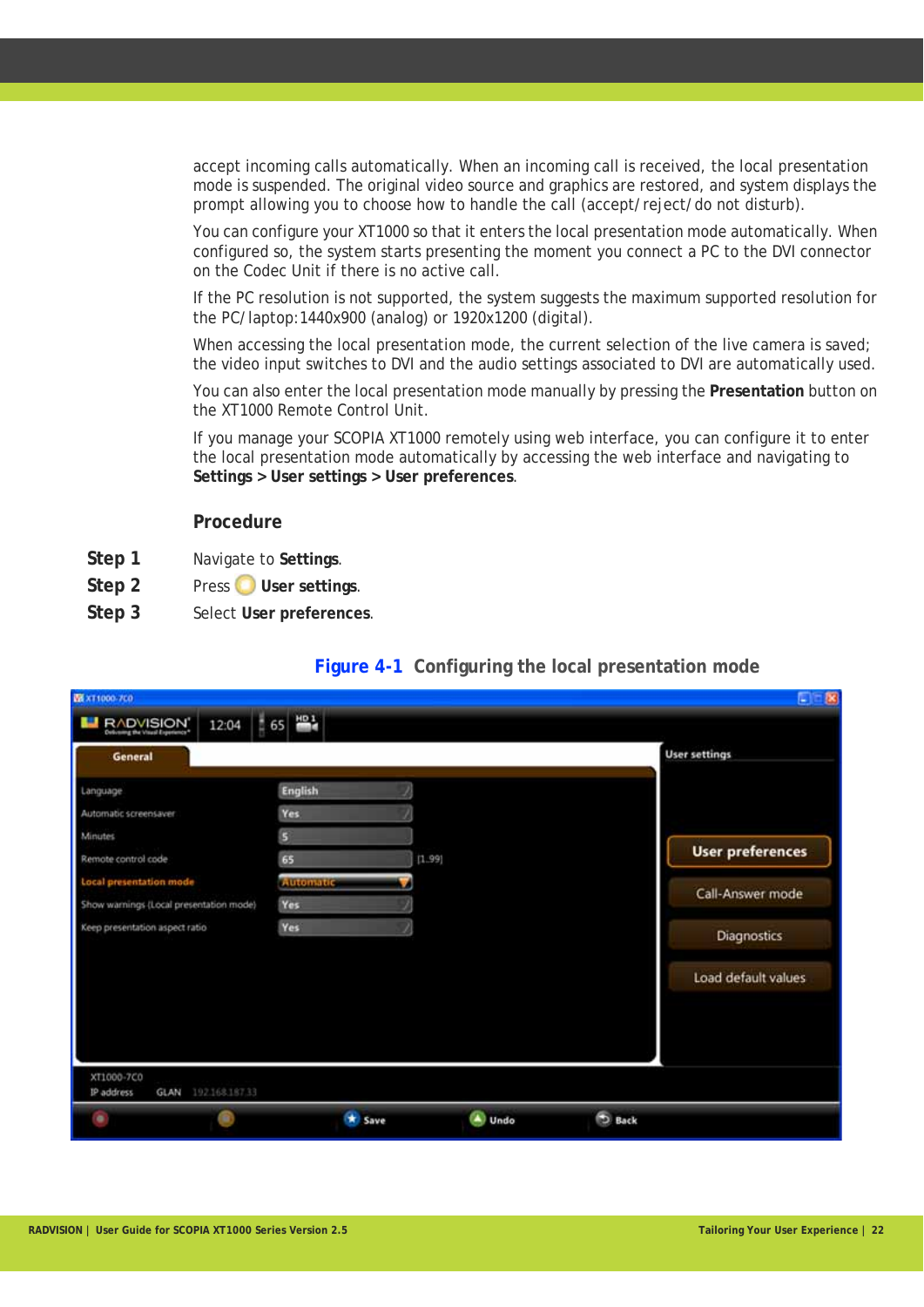- **Step 4** Select **Automatic** from the **Local presentation mode** list.
- **Step 5** Set **Show warnings to Yes** if you want the system to display the prompt when there is an incoming call.
- **Step 6** Set the presentation ratio setting in the Keep presentation ratio list:
	- **• Yes**—to keep the original presentation ratio even if the resolution is changed.
	- **• No**—to display the presentation on the whole monitor.

#### <span id="page-23-0"></span>Setting the Monitor Resolution

The rear panel of the Codec Unit features 2 HD inputs for connecting a main and auxiliary screen. For cabling, see the cabling diagram in the *Quick Setup Guide*.

Your system administrator must configure the system for correct video resolution.

When you are not in a call, you can set the refresh frequency of the monitor display:

- Set to 50 Hz by pressing  $\bigcirc$  then 5.
- Set to 60 Hz by pressing then 6.

#### <span id="page-23-1"></span>Calibrating the Monitor Color Levels

Monitors might need setup of color levels, brightness, and contrast to suit the requirements of the call participants and the environment of the conference room.

You can generate a graphic synthetic image in the monitor and use the image colors as a reference for fine tuning the monitor settings.

Use the monitor's remote control unit to calibrate the settings. Consult the monitor's user guide or the manufacturer's web site for calibration information.

#### **Procedure**

- **Step 1** From the Main Menu page scroll to Settings and press **U** User settings on the Remote Control Unit.
- **Step 2** Scroll to **Diagnostics**.
- **Step 3** Select **Monitor**. The display shows the **Tests** page.
- **Step 4** Navigate to the Generate test image **b** button and press **ok** to generate the image.
- **Step 5** Press **O** on the Remote Control Unit to remove the system menus from the display.
- **Step 6** Calibrate the monitor using the image as a reference for color levels. After performing calibration, you can return the system menus to the monitor by pressing  $\bigcirc$ .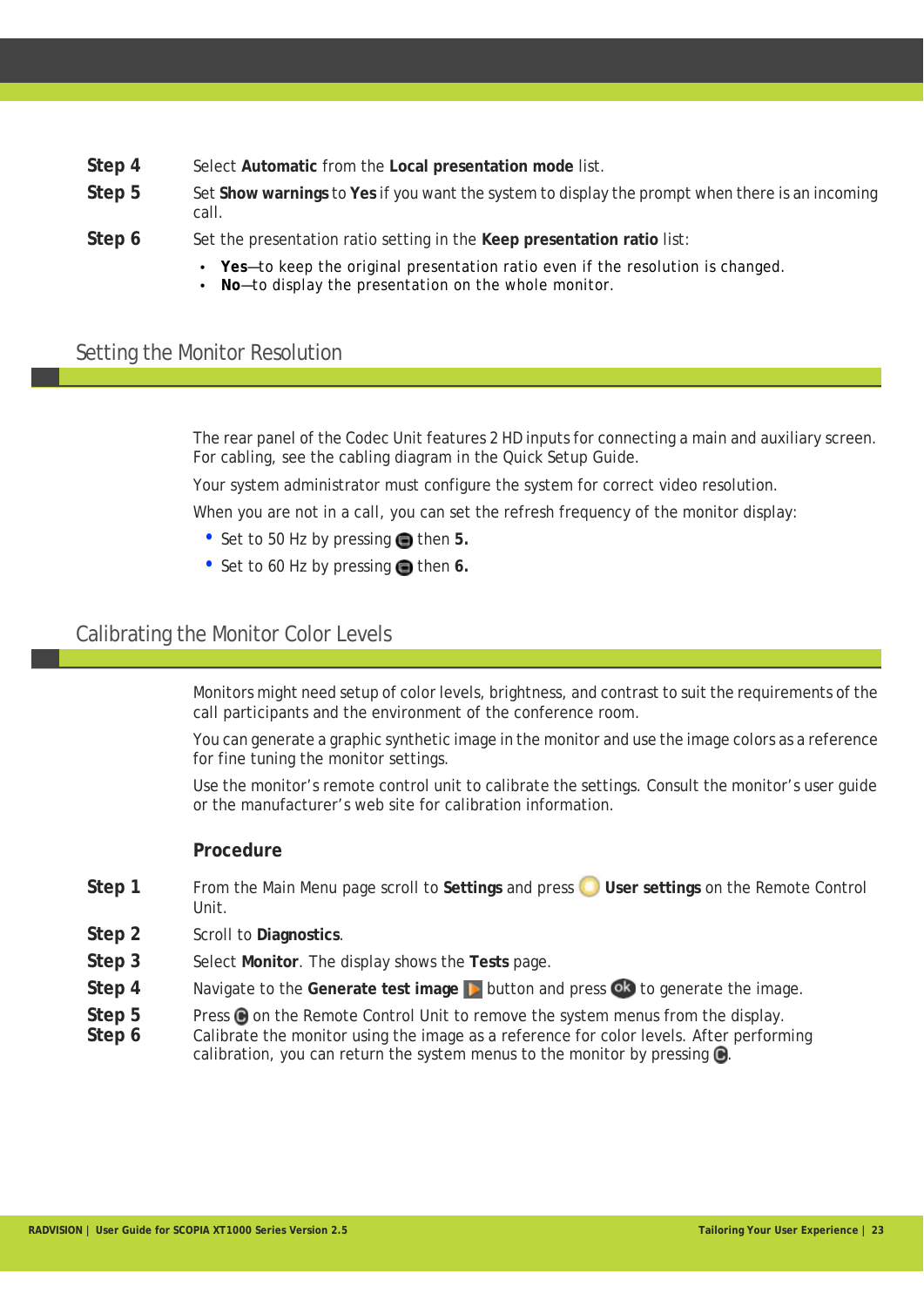



<span id="page-24-0"></span>

This section describes

- Verify that all lights are on in your room.
- If you need an additional HD camera or recorder, make sure it is correctly connected as described in Installation Guide for SCOPIA XT1000.

Caution Make sure all units are switched off whenever connecting or disconnecting devices.

• [Storing a Camera Position .................................................................... page 25](#page-24-1) • [Connecting the Computer .................................................................... page 26](#page-25-0) • [Calibrating the Computer Display ........................................................... page 28](#page-27-0) • [What You Should Know About Participating in a Video Call ............................ page 29](#page-28-0)

# <span id="page-24-2"></span><span id="page-24-1"></span>Storing a Camera Position

⚠

Move the camera to the position showing the best frame of a location or a video source. You can make this adjustment before or during a call.

Then store the position in your system. When you set up a videoconference, you can quickly recall the stored position and thus facilitate the organization of the call.

You can number and store up to 122 positions.

When you recall the stored number using the Remote Control Unit, the camera moves to the preset position. For operational information on how to recall a stored camera position, refer to ["Recalling a Camera Position" on page 46.](#page-43-2)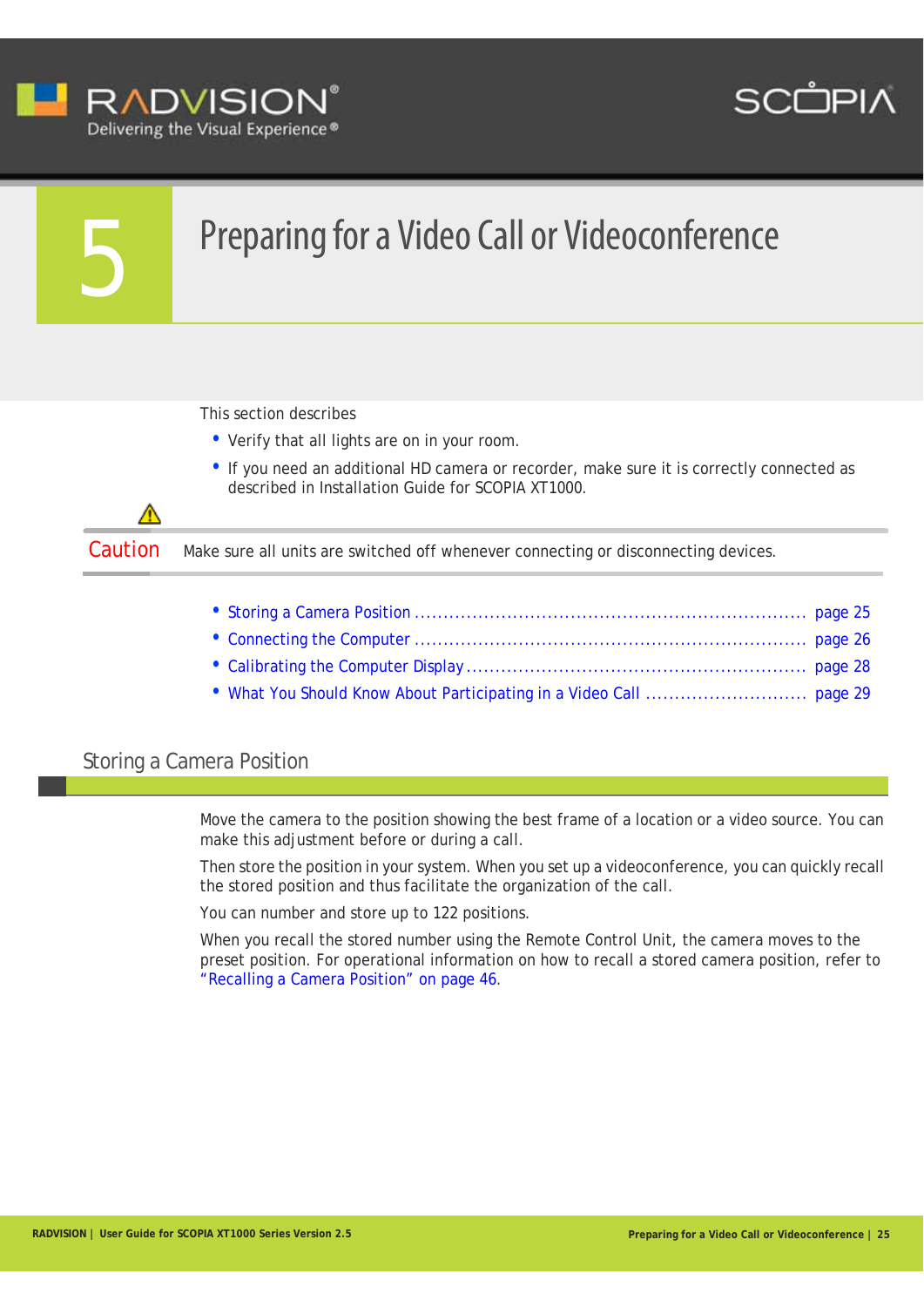#### **Procedure**

- **Step 1** Move the camera as described in [Positioning the Local and Remote Cameras page 46](#page-43-3) and adjust to the desired position.
- **Step 2** Press the Preset key **Remote** On the Remote Control Unit, and enter a number for the current position.

A message confirming the stored position appears on the display.

<span id="page-25-1"></span><span id="page-25-0"></span>Connecting the Computer

You need a computer to share a presentation during a call. This procedure describes how to connect computers that are equipped with a DVI out or VGA out connector.

The Codec Unit supports these DVI input formats: 1920 x 1200 (WUXGA), 1920 x 1080, 1600 x 1200 (UXGA), 1440 x 900 (WSXGA), 1280 x 1024 (SXGA), 1280 x 720, 1280 x 768 (WXGA), 1024 x 768 (XGA), 800 x 600 (SVGA), 640 x 480 (VGA).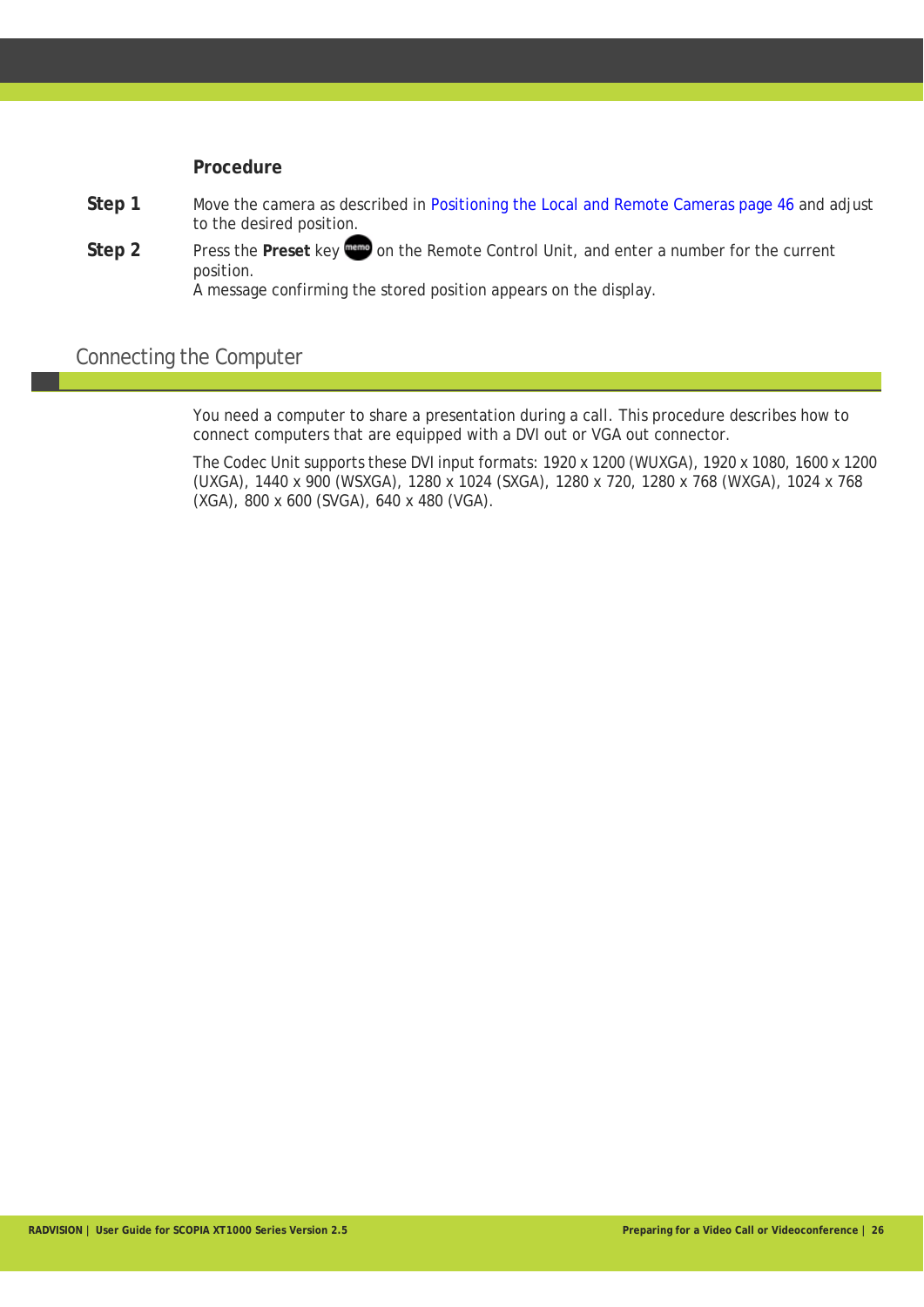#### **Procedure**

- **Step 1** Connect your computer to the Codec Unit:
	- For computers and laptops with a DVI out connector, connect the DVI cable to the DVI-I socket of the Codec Unit and connect the other end of the cable to the computer.

**Figure 5-1 Connecting a computer featuring a DVI out connection**



• For computers with a VGA output connector, use a DVI to VGA adapter.

Note: When the computer VGA output is connected to the Codec Unit DVI input using an adapter, the Codec Unit supports a resolution of 1440 x 900 maximum.

- **a.** Connect the DVI-VGA adapter to the DVI-IN socket of the Codec Unit.
- **b.** Connect a VGA cable to the adapter. This cable is not supplied with the system.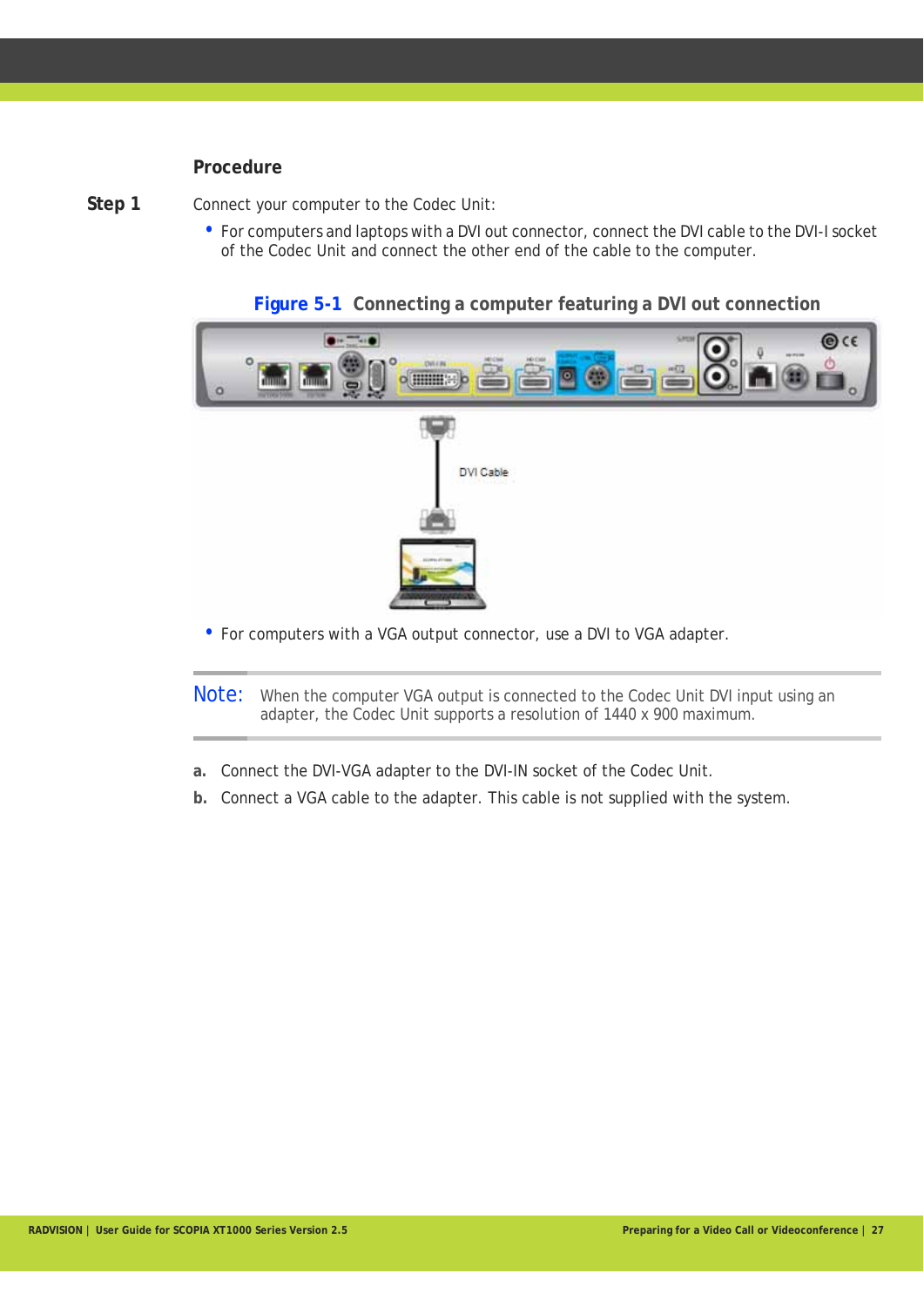- **c.** Connect the VGA cable to the PC/Laptop VGA out socket.
- **Step 2** Connect the computer audio to the Codec Unit.
	- **•** Since audio input is not included in the DVI-I port to Codec Unit connection, establish a separate audio connection from the computer's audio output port into the S/PDIF audio input port of the Codec Unit.
	- **•** If the computer does not support digital audio, use an external analog-to-digital converter. See the *SCOPIA XT1000 Installation Guide* for information on this setup.

# <span id="page-27-1"></span><span id="page-27-0"></span>Calibrating the Computer Display

Configure the computer display to one of the supported picture resolutions and refresh frequencies.

#### **Procedure**

- **Step 1** Right-click on your computer desktop. The **Display Properties** page appears.
- **Step 2** Select **Settings**.
- **Step 3** Select one of the relevant resolution and refresh frequencies.

| <b>Resolution</b> | <b>Refresh Frequency (Hz)</b> |
|-------------------|-------------------------------|
| 640 x 480         | 60, 72, 75, 85                |
| 800 x 600         | 56, 60, 72, 75, 85            |
| 1024 x 768        | 60, 70, 72, 75, 85            |
| 1280 x 768        | 60, 75                        |
| 1280 x 1024       | 60, 67, 70, 72, 75, 76, 85    |
| 1440 x 900        | 60                            |
| 1600 x 1200       | 60                            |
| 1920 x 1200       | 60                            |
|                   |                               |

Note: If you connect a camera to the DVI-I input, the system will manage it as PC content.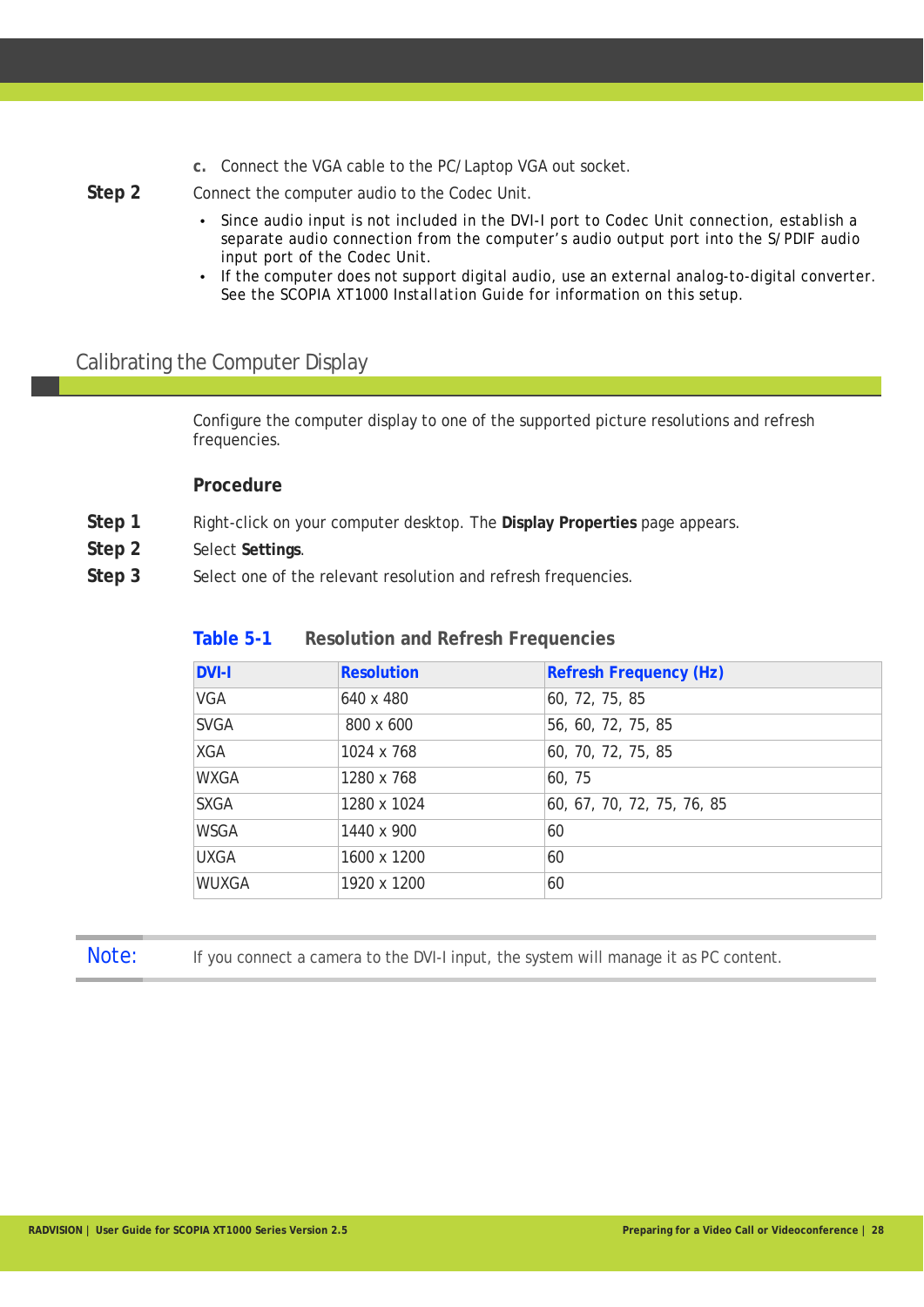# <span id="page-28-0"></span>What You Should Know About Participating in a Video Call

There are several general recommendations you should follow to optimize your videoconferencing experience.

We recommend that you read this section before participating in a videoconference for the first time.

- If you are using a portable computer during a meeting, do not place it too close to the microphone pods. Noise produced by the computer cooling system may be increased by the microphones and aggravate the quality of audio in the meeting.
- Use natural gestures as in a real meeting.
- Place chairs so that you and other participants appear in the middle of the monitors. Verify that the background does not take up too much space on the monitors.
- Place the Microphone Pod on the table in front of people.
- Use 2 Microphone Pods in case of large conference tables.
- Do not place papers or other objects in front of the Microphone Pod.
- Do not rustle papers or tap on the conference table or the Microphone Pod.
- Mute the Microphone Pod before moving it.
- Speak in a normal voice, not louder or softer.
- Avoid using your cellular phones during your meeting to avoid EMI (electromagnetic interference).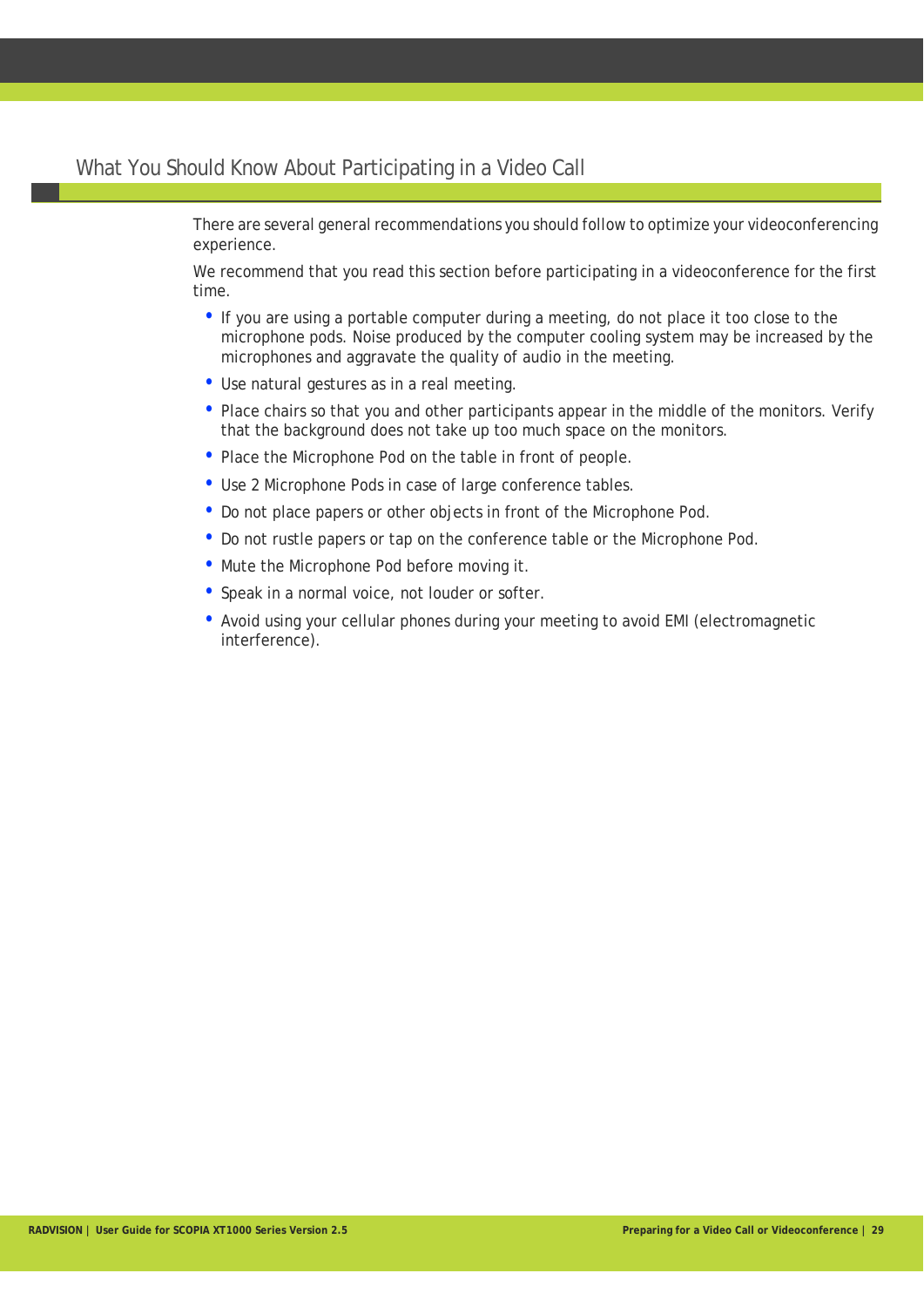

*6*



# <span id="page-29-0"></span>Making Calls

You can make a video call on the SCOPIA XT1000 in several ways. This chapter outlines how to dial to other endpoints in different modes, and how to answer and terminate a call.

## <span id="page-29-3"></span><span id="page-29-1"></span>Making a Video Call

#### <span id="page-29-2"></span>Dialing a New Number

Perform the procedure in this section to dial a number for the first time.

After you dial a number, it is listed in the list of dialed numbers.

If you manage your SCOPIA XT1000 remotely using web interface, you can dial a number remotely by accessing the web interface and navigating to **Make your call > Direct call > Basic options**.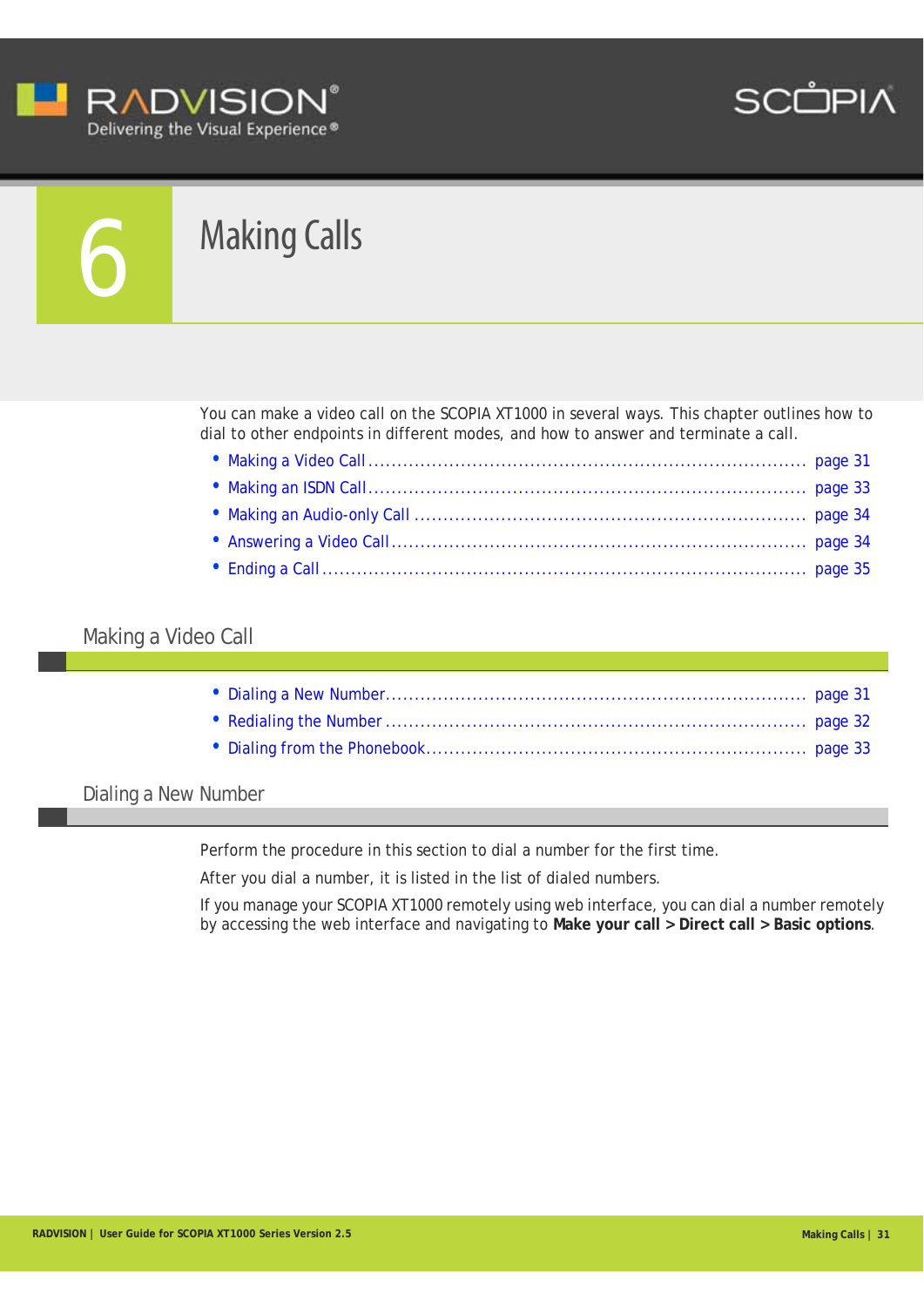#### **Procedure**

- **Step 1** In the Main Menu page, select Make your call. You can also press either or **Direct call** on the Remote Control Unit.
- **Step 2** Enter the contact number using the Remote Control Unit or the virtual keyboard.

Note: For information on how to open the virtual keyboard, see Entering Alphanumeric [Characters page 15.](#page-16-4)

- **Step 3** Use the arrow keys to select the contact's call protocol.
- **Step 4** (Optional) To change the contact's communication settings, select **Advanced options**. Under **Rate (K)** select the maximum bandwidth to use for this call. By default, the system will use the maximum available bandwidth. In the **Call type** dropdown menu, select the type of call: **Audio-Video** or **Audio**.
- **Step 5** To call, press  $\Box$  or  $\Box$ .

#### <span id="page-30-0"></span>Redialing the Number

Once you dial a new number it is added to the list of dialed numbers; then you can select this number and dial it.

If you manage your SCOPIA XT1000 remotely using web interface, you can redial the number remotely by accessing the web interface and navigating to **Make your call > Latest calls**.

#### **Procedure**

- **Step 1** In the Main Menu page, scroll to Make your call.
- **Step 2** Press **Recent calls** on the Remote Control Unit. The Recent calls list will appear, showing the list of the last dialed, received, and missed calls. Icons appear next to a contact number or name. Select the relevant call using the arrow keys. Press  $\Box$  or  $\Box$  Call to place the call.

| <b>Icon</b> | Indicates     |
|-------------|---------------|
|             | Received call |
|             | Dialed call   |
|             | Missed call   |

Note: The system allows you to store up to 25 recent calls.

Another way of redialing if the **Number/Name to call** field is empty: press **C** or **Call** until the Recent Calls list appears on the display. Select the relevant call using the arrow keys. Press  $\Box$  or **Call** to place the call.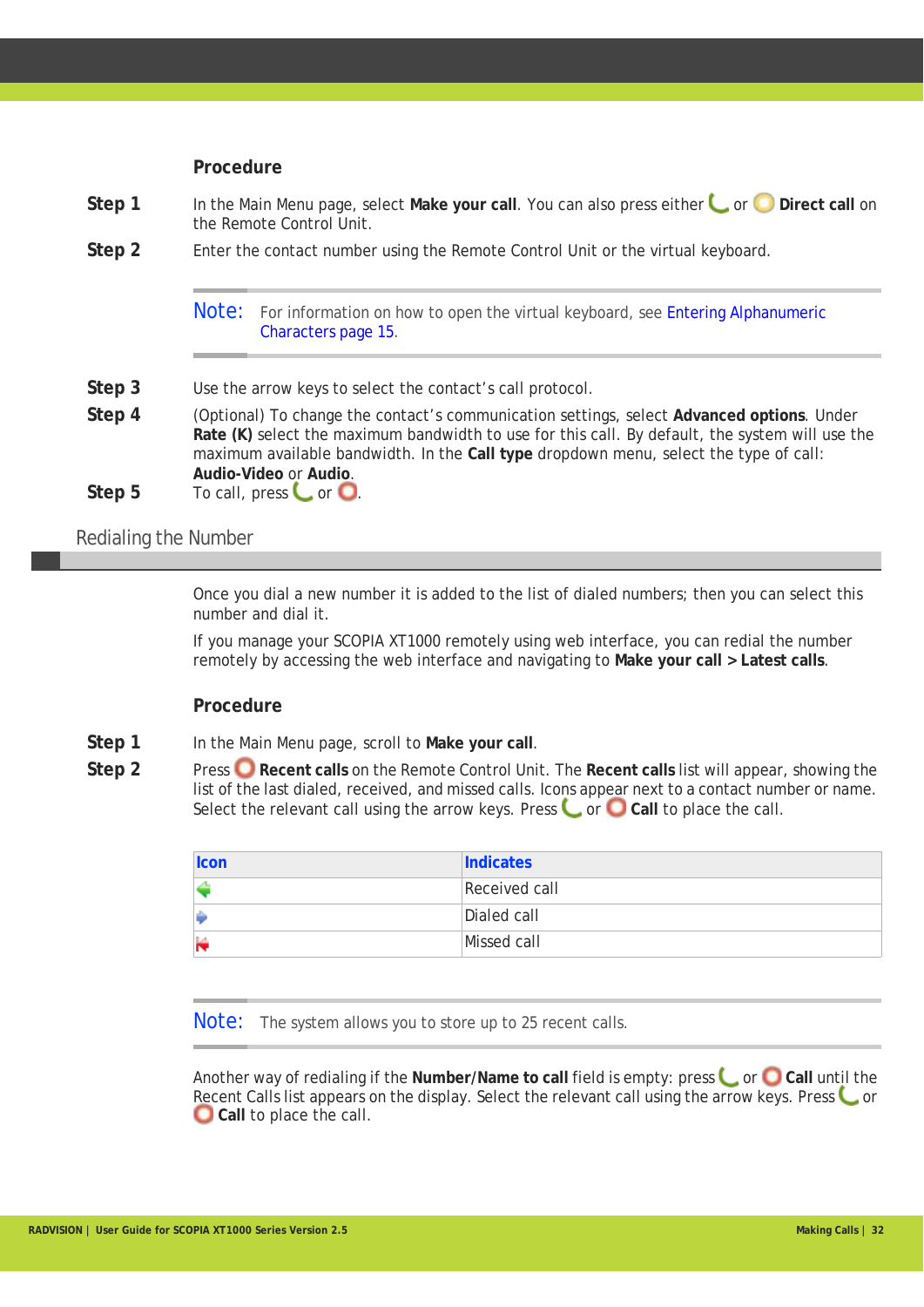<span id="page-31-0"></span>If the endpoint you want to call is listed in your phonebook, you can call it without dialing its number.

If you manage your SCOPIA XT1000 remotely using web interface, you can redial a contact remotely by accessing the web interface and navigating to **Make your call > Address book**.

#### **Procedure**

- Step 1 Press **1** on the Remote Control Unit. Or select Make your call in the Main Menu page, and press Contacts.
- **Step 2** The **Contacts** page appears on the display. Enter the name of the contact or enter asterisk (\*) to display all contacts, and then select the contact you wish to dial.
- **Step 3** Press **C** or **C** Call.

#### <span id="page-31-1"></span>Making an ISDN Call

Your system administrator must enable the ISDN call feature in your terminal.

#### **Procedure**

**Step 1** Select the ISDN number from the **Recall list** or from the phonebook. Or dial the ISDN number in the **Direct call** page and select the **ISDN Call profile**.

|                        |                         | Figure 6-1 Direct Call Dialing |                |                         |
|------------------------|-------------------------|--------------------------------|----------------|-------------------------|
| <b>Direct call</b>     |                         |                                |                |                         |
| Number/Name to call:   |                         |                                |                |                         |
| <b>STEERED</b>         |                         |                                |                |                         |
| Call profiles          | <b>ISDN</b>             |                                |                |                         |
|                        |                         |                                |                | <b>Basic options</b>    |
|                        |                         |                                |                | <b>Advanced options</b> |
|                        |                         |                                |                |                         |
|                        |                         |                                |                |                         |
|                        |                         |                                |                |                         |
|                        |                         |                                |                |                         |
| WT1000_PCA<br>Paddress | GLAN INFINIERS LAN 2300 |                                |                |                         |
| Call                   |                         | œ                              | <b>Co Back</b> | abc1[1abc]123           |

**Step 2** Press **C** Call to place your call.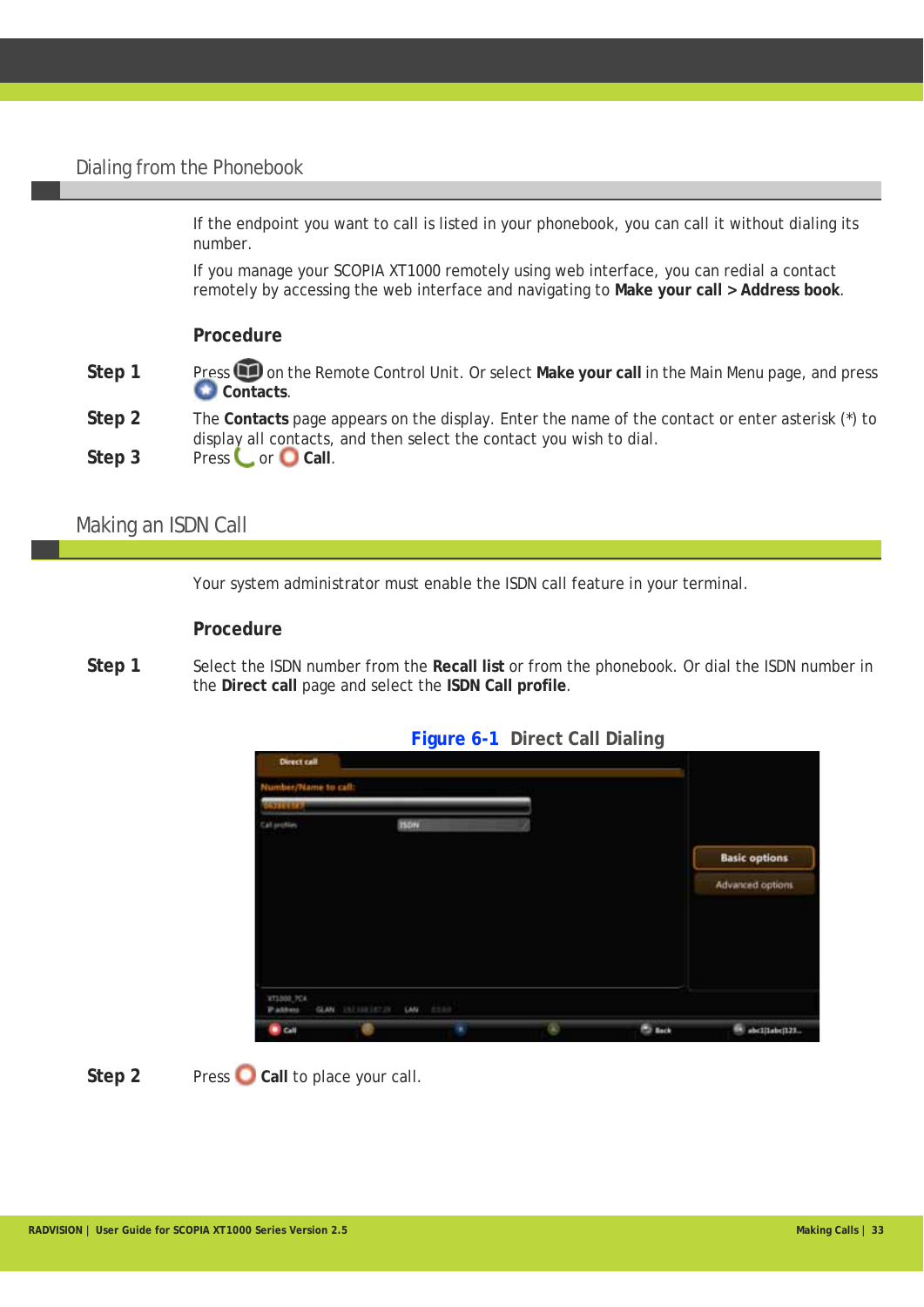<span id="page-32-0"></span>You may also use the SCOPIA XT1000 to place audio-only calls.

If you manage your SCOPIA XT1000 remotely using web interface, you make an audio-only call remotely by accessing the web interface and navigating to **Make your call > Direct call > Advanced options**, and then selecting the **Audio call** check box.

#### **Procedure**

- **Step 1** In the Main Menu page, select Make your call. (Or press  $\Box$  or  $\Box$  Direct call.)
- **Step 2** The **Direct call** page appears on the display.
- **Step 3** Select **Advanced options**.
- **Step 4** Enter the contact number using the Remote Control Unit or the virtual keyboard. You may also use the **Recent calls** list.
- **Step 5** Select **Audio** in the drop-down list.
- **Step 6** To call, press or **Call** on the Remote Control Unit.

#### <span id="page-32-1"></span>Answering a Video Call

You can answer calls manually or set the system to answering the call automatically.

If the SCOPIA XT1000 is configured to automatically answer incoming calls (the **Automatic answer** setting is set to **Yes**) or to automatically rejecting incoming calls (the **Automatic answer** setting is set to **Never**), the SCOPIA XT1000 plays a ringing sound and displays the calling number or name when there is an incoming call.

If you set your system to automatic answering, the terminal will answer after the predefined number of rings.

During the ringing, you may answer by pressing  $\Box$  on the Remote Control Unit. To reject the call, press **Reject**.

If you set your system to manual answering, you can either accept or reject the incoming call:

- To accept the call, press **Accept** on the Remote Control Unit.
- To reject the call, press **Reject** on the Remote Control Unit.
- To reject the call and set the system to automatically reject all further incoming calls without asking any more, press **D** Do not disturb.

For information about setting the system to answering calls automatically, see ["Enabling](#page-19-2)  [Automatic Answering" on page 19.](#page-19-2)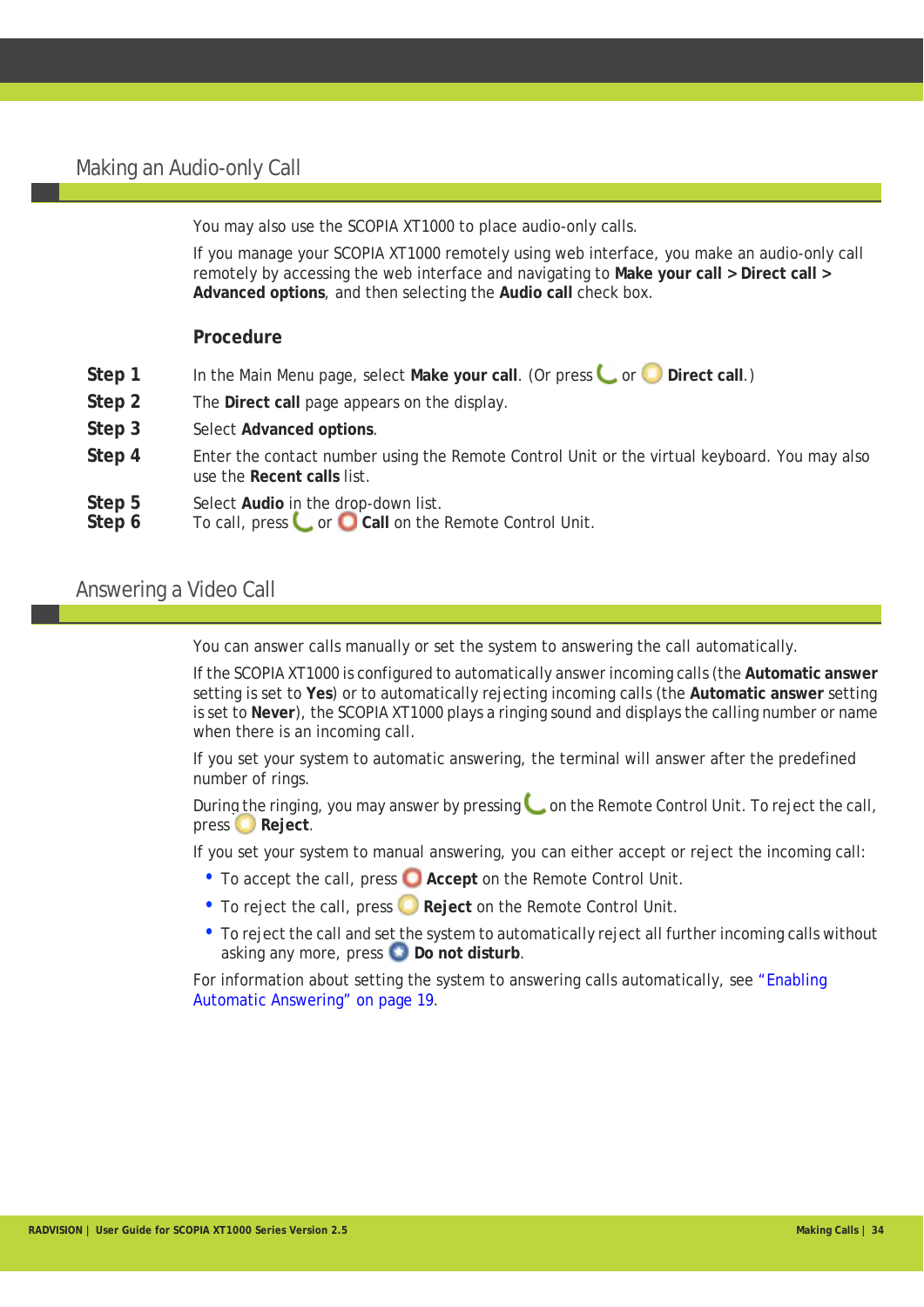# <span id="page-33-0"></span>Ending a Call

To end an ongoing call:

- Press on the Remote Control Unit, or
- Select the **Disconnect** button, then press **Disconnect call** on the Remote Control Unit.

If you have set your system to **Confirm disconnection**, a message appears on your display. Press **Yes** to confirm that you want to end the call.

If you manage your SCOPIA XT1000 remotely using web interface, you can end a call remotely by accessing web interface and navigating to **Make your call > Direct Call > Basic options**.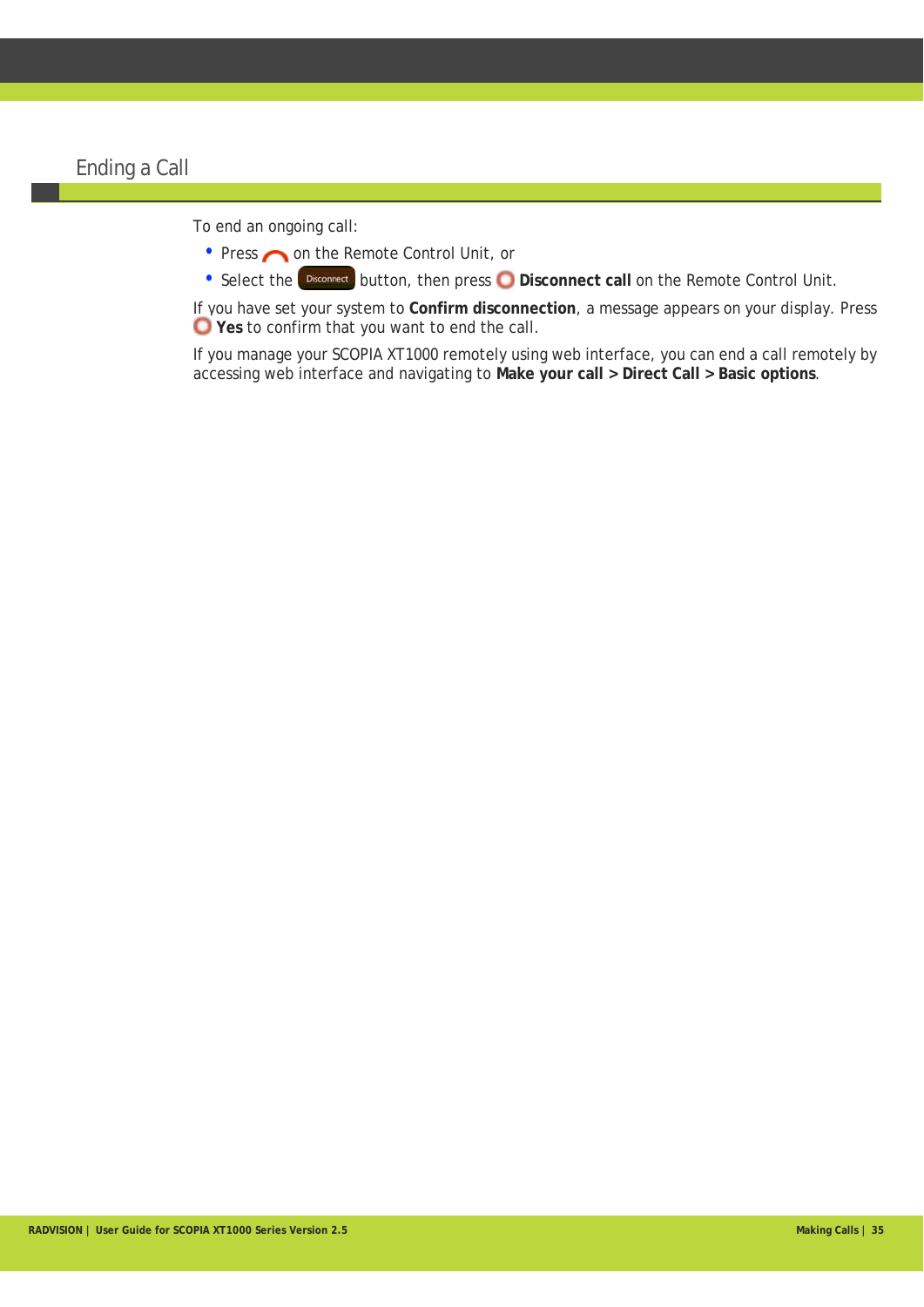

*7*



# <span id="page-34-0"></span>Making Videoconference Calls

More than a room system, the SCOPIA XT1000 also includes an embedded MCU which enables you to host videoconferences with more than two participants. This functionality is only enabled when you purchase the optional MCU license, enabling you to host a videoconference of between four and nine participants.

| • Managing the Videoconference from the SCOPIA XT1000 Hosting ItMCU  page 41     |  |
|----------------------------------------------------------------------------------|--|
|                                                                                  |  |
| • Managing the Videoconference from an SCOPIA XT1000 Used as an Endpoint page 43 |  |
|                                                                                  |  |
|                                                                                  |  |

#### <span id="page-34-1"></span>Starting a Videoconference

To host a conference with more than two participants, you must purchase the optional MCU (Multi Conference Unit) license. Depending on your licence, you can host a videoconference of between four and nine participants.

In addition, it is possible to integrate an external MCU that provides additional capabilities. Consult your system administrator to enjoy the MCU capabilities, as well as to get more details about the dial plan.

Set up the system's components as explained in [Managing Calls and Videoconferences page 45](#page-42-3).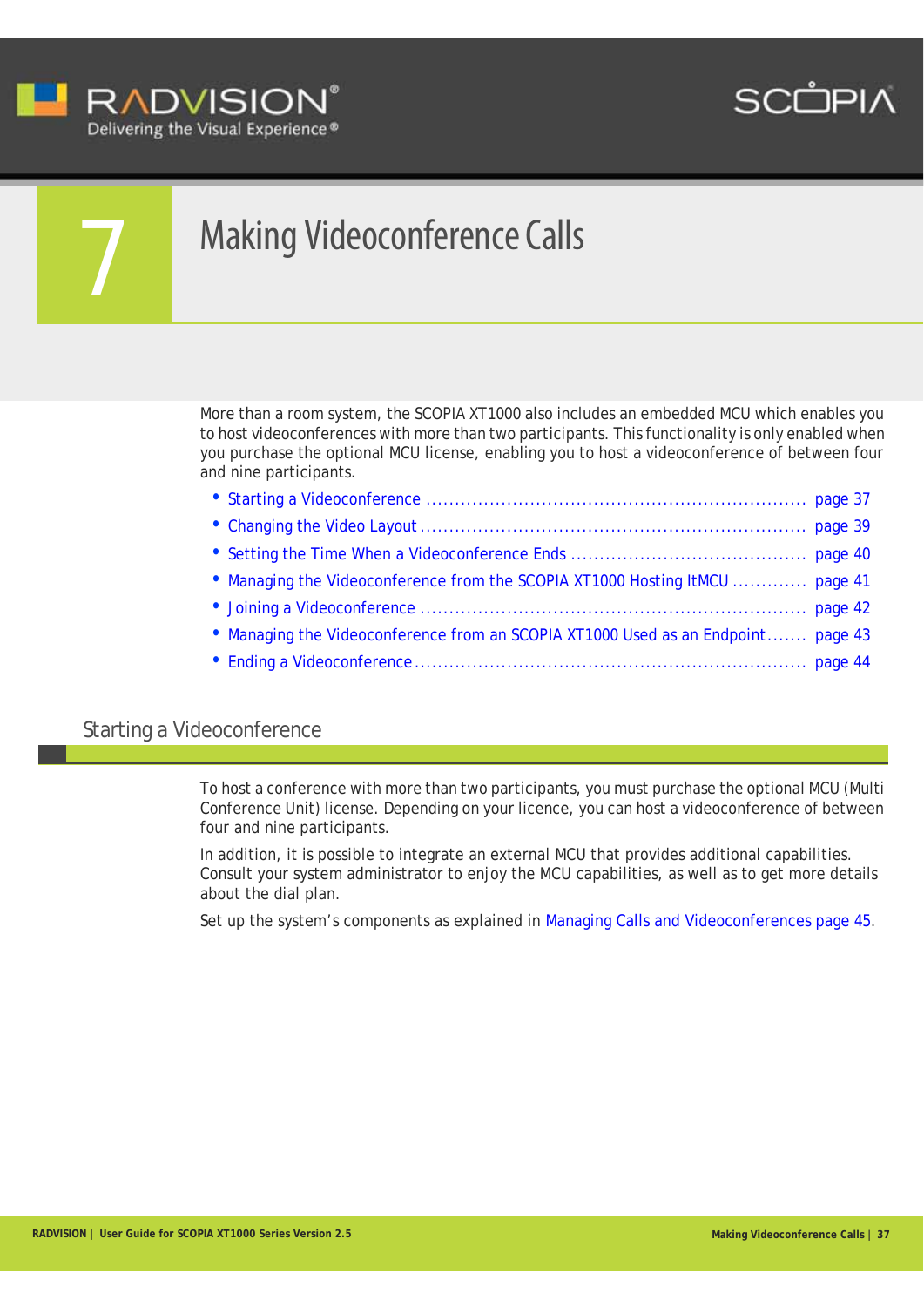#### **Procedure**

- **Step 1** Call the first participant as explained in [Making a Video Call page 31](#page-29-3).
- **Step 2** You can invite additional participants in one of several ways:
	- Call the next participants by pressing on the Remote Control Unit,
	- **•** Answering a call, or
	- **•** Selecting **Add Site**.
- **Step 3** Repeat steps according to the number of participants allowed in your system.
- **Step 4** Scroll to the conference.
- **Step 5** Press Manage conference to enter the menu allowing to manage the videoconference (see [Managing the Videoconference from the SCOPIA XT1000 Hosting ItMCU page 41](#page-38-0)).
- **Step 6** (Optional) While in a videoconference, you can choose the **Video Layout**. Scroll to the **Conference** button and press **Video layout** or select the **Settings** button (see [Changing the](#page-36-0)  [Video Layout page 39\)](#page-36-0). Press **Default layout** to return the default videoconference layout.





**Step 7** (Optional) While in the videoconference screen, you can schedule the time the conference ends (see [Setting the Time When a Videoconference Ends page 40\)](#page-37-0).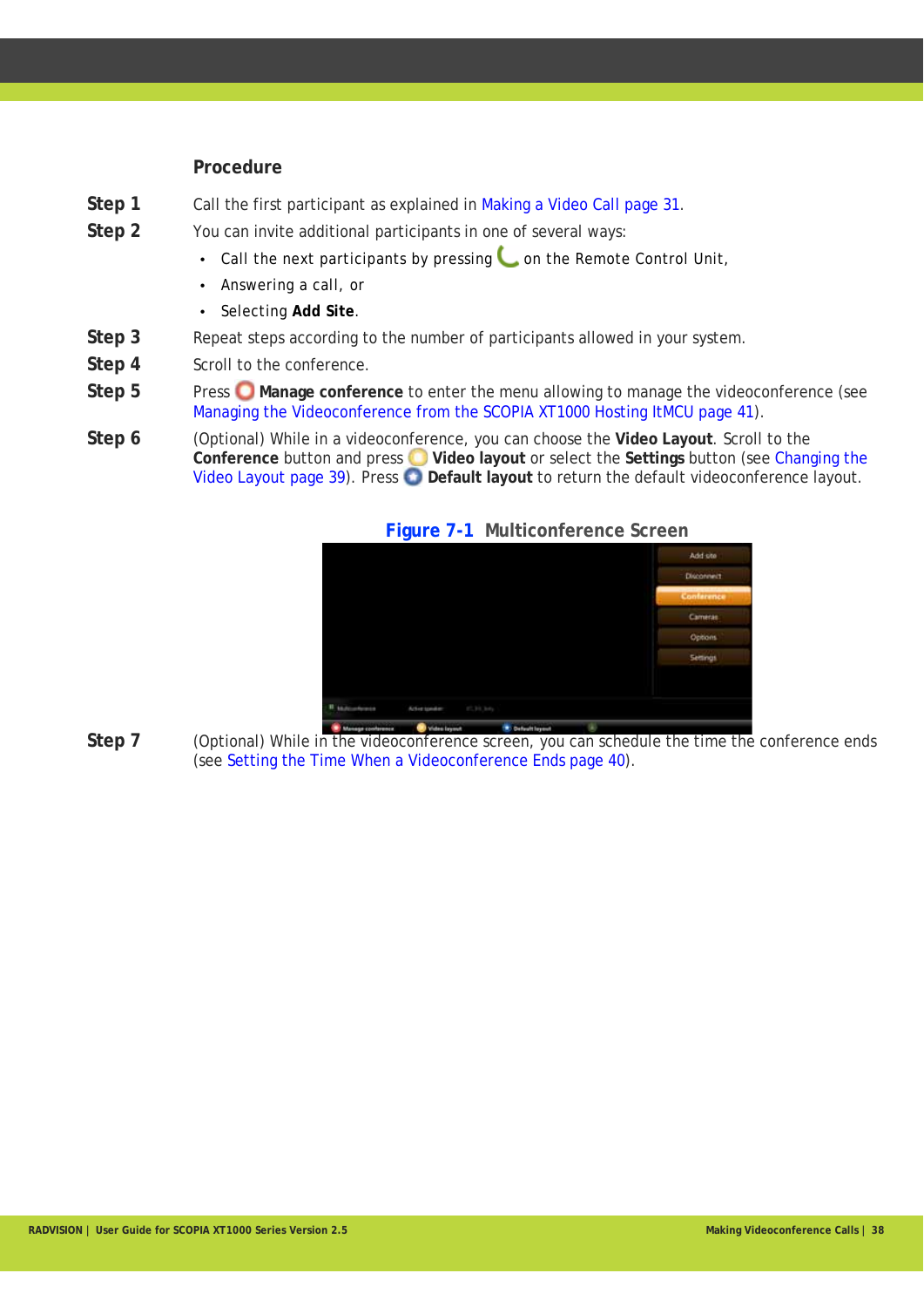<span id="page-36-0"></span>Having multiple participants in a videoconference always requires careful consideration to lay out many windows inside one screen. The SCOPIA XT1000 has a number of available video layouts: full screen, Continuous Presence (CP) 2, CP3, CP4, CP7, CP8, and CP9.



The embedded MCU sends the same video layout to all the participants.

By default, the embedded MCU chooses the best video layout based on the number of participants in the call. You can change the video layout from the embedded MCU. The change affects all participants in the call.

#### **Procedure**

- **Step 1** While in a videoconference, select the **Conference** button, and then select **Manage conference** button.
- **Step 2** Select the **Settings** button.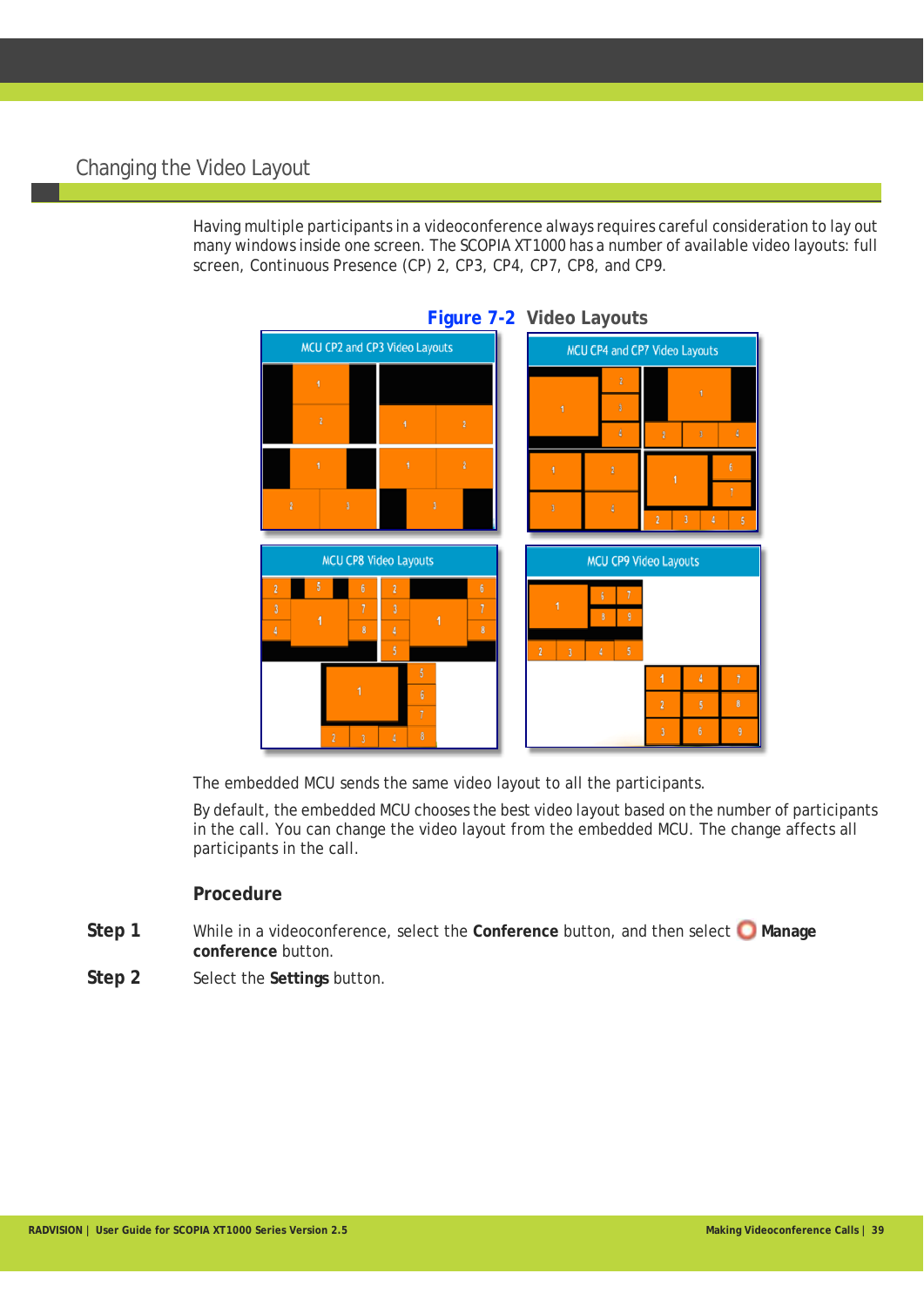**Step 3** The **Display** page appears on the display. Use the arrow keys to change the **Video layout** setting.



**Figure 7-3 Changing the Video Layout**

- **Step 4** Press Save to save the selected layout. Press Undo to return to the default videoconference layout.
	- Note: You can also dynamically change a conference layout: select the **Conference** button, press **Video layout** on the Remote Control Unit or **Default layout** to return to the default videoconference layout.

# <span id="page-37-0"></span>Setting the Time When a Videoconference Ends

Use this feature to organize your video conference schedules.

#### **Procedure**

- **Step 1** While in a videoconference, select the **Conference** button, and then select **Manage conference** button.
- **Step 2** Select the **Settings** button.
- **Step 3** Press **Next label.**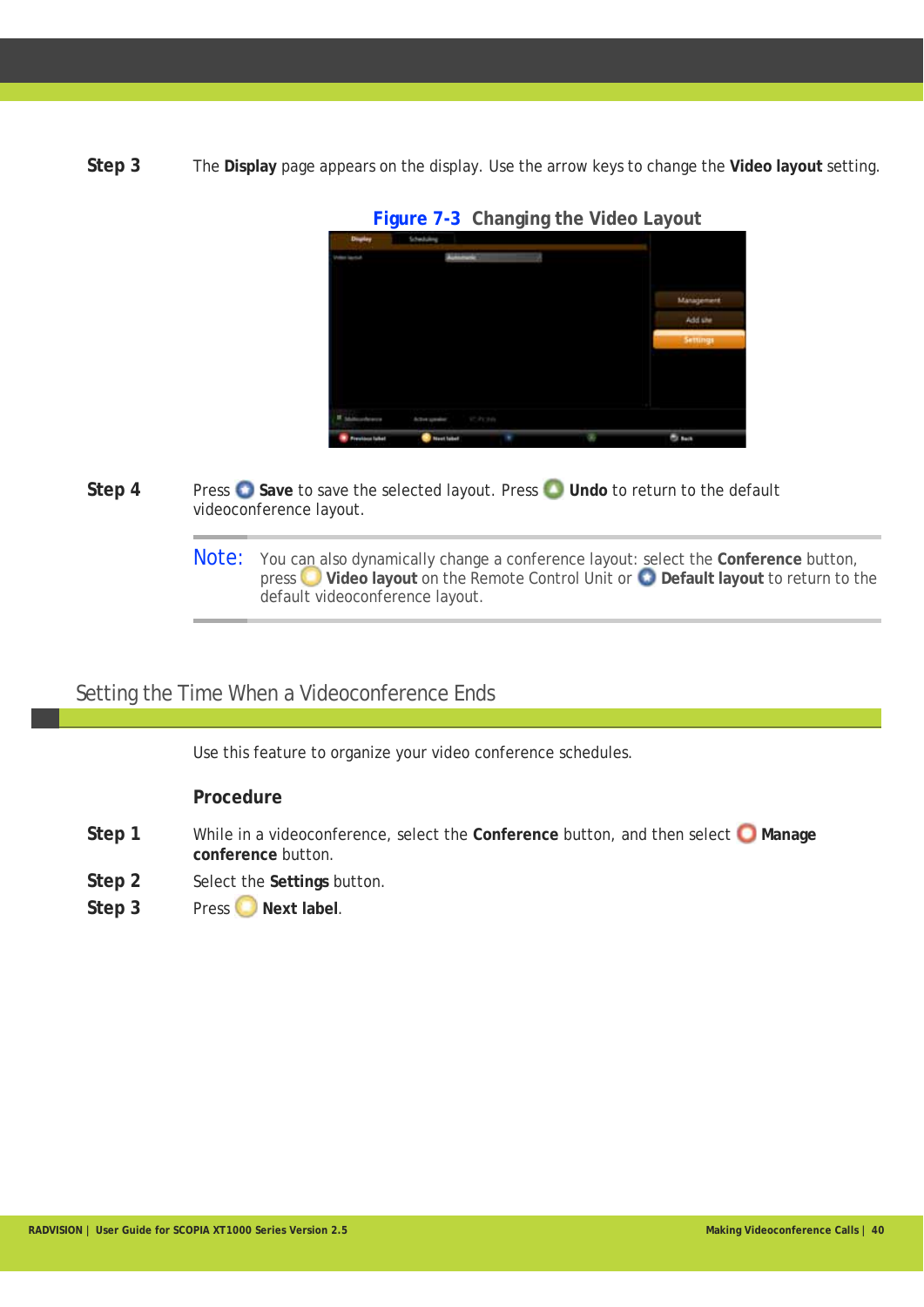**Step 4** The **Scheduling** page appears on the display. Use the arrow keys to set the time when the videoconference ends.





**Step 5** Press **O** to return to the previous page.

## <span id="page-38-0"></span>Managing the Videoconference from the SCOPIA XT1000 Hosting ItMCU

When you use the SCOPIA XT1000 as an MCU to host your videoconference, you are the moderator of conferences hosted on this SCOPIA XT1000.

Apart from using the SCOPIA XT1000 interface, you can also control the conferences remotely using the web interface. To manage a conference remotely, access the SCOPIA XT1000 web interface and navigate to **Make your call > Manage conference**.

#### **Procedure**

- **Step 1** While in a videoconference, scroll to the **Conference** button.
- **Step 2** Press **Manage conference** on the Remote Control Unit. The Conference page appears on the display allowing you to manage the videoconference.



Various icons describe the MCU, endpoint, and call status: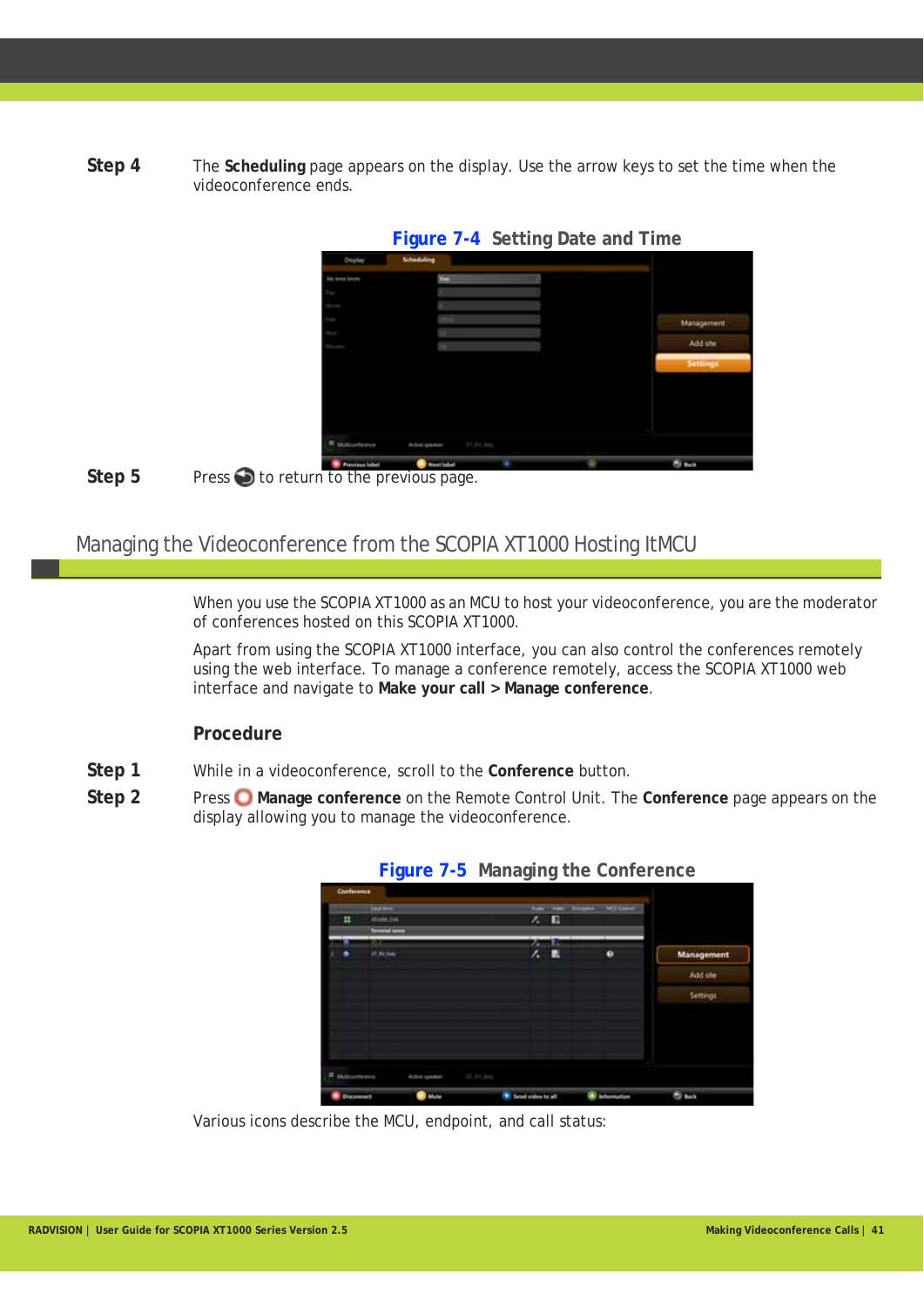| <b>Icon Type</b>   | <b>Icon</b>                    | <b>Indicates</b>                   |  |
|--------------------|--------------------------------|------------------------------------|--|
| Audio              | P.                             | MCU muted the audio                |  |
|                    | P.                             | Audio On                           |  |
|                    | ∕°                             | Audio Off due to failed connection |  |
| Call               | 88                             | <b>MCU</b>                         |  |
|                    |                                | Incoming call                      |  |
|                    | ♦                              | Outgoing call                      |  |
|                    | К                              | Lost incoming call                 |  |
| <b>MCU Control</b> | A                              | Moderator                          |  |
|                    |                                | On floor                           |  |
|                    | $\langle \hat{\Omega} \rangle$ | On air                             |  |
| Encryption         | Q                              | Encrypted communication            |  |
| Video              |                                | Video On                           |  |
|                    |                                | Video error                        |  |
|                    |                                | Video Off (audio only)             |  |
|                    | ۵                              | Previous speaker                   |  |
|                    | $\Omega$                       | Active speaker                     |  |
|                    | o                              | Send video to all participants     |  |
|                    |                                |                                    |  |

#### **Table 7-1 Call Management Icons at the MCU Site**

- **Step 3** Select the endpoint you wish to manage.
- **Step 4** Press the relevant function key on the Remote Control Unit:
	- **•** Press **Disconnect** to disconnect the selected endpoint.
	- **•** Press **Mute** to mute the selected endpoint
	- Press **Send video to all** to send video to all the endpoints. All the participants can see only the selected endpoint.

## <span id="page-39-0"></span>Joining a Videoconference

Use this procedure to join a videoconference in progress.

#### **Before You Begin**

Ensure you know the number of the SCOPIA XT1000 that hosts the videoconference you want to join.

#### **Procedure**

**Step 1** Dial the number of the SCOPIA XT1000 that hosts the videoconference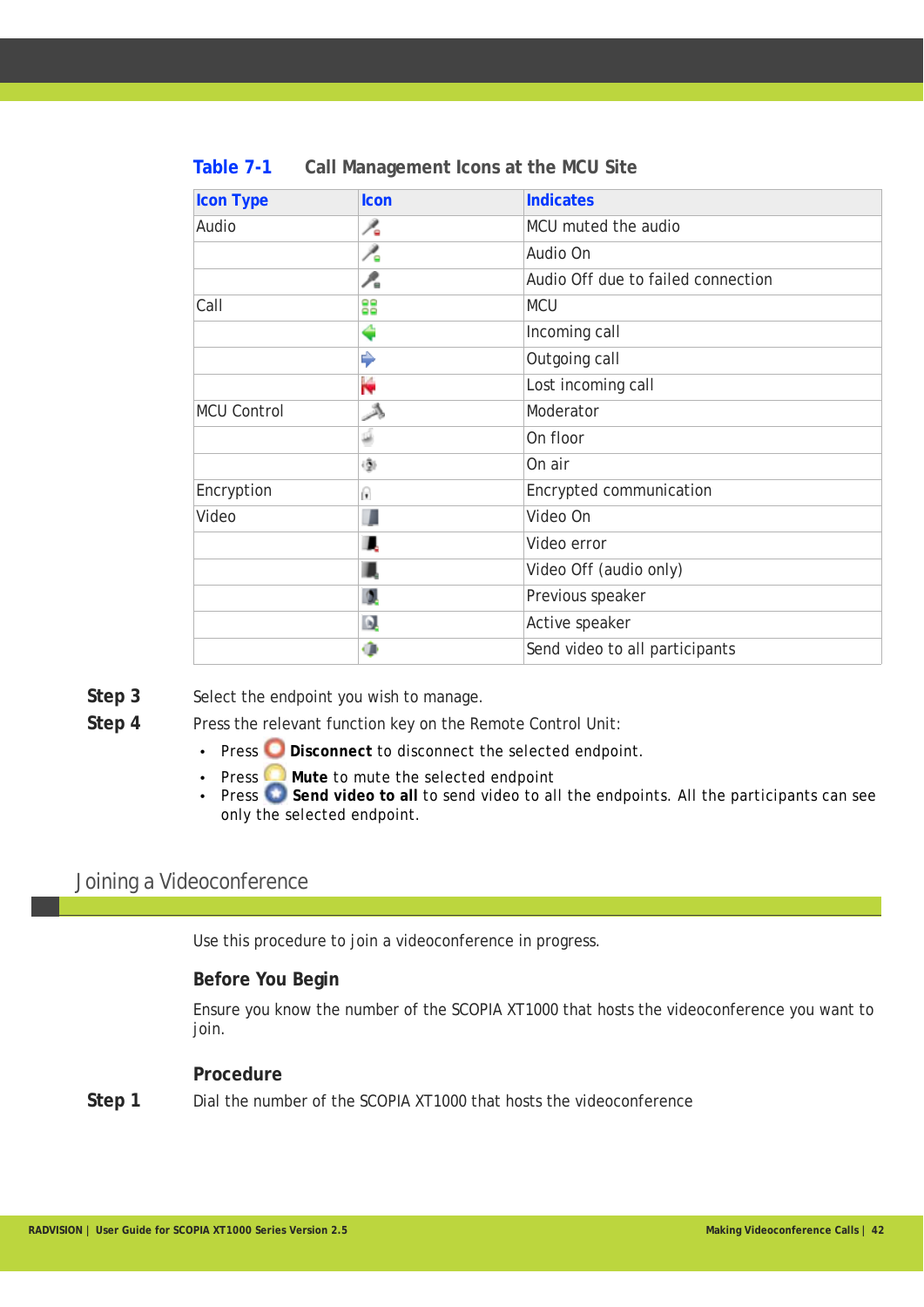# <span id="page-40-0"></span>Managing the Videoconference from an SCOPIA XT1000 Used as an Endpoint

When you use the SCOPIA XT1000 as an endpoint, you can request the moderator's rights and manage the videoconference from the moment you are granted the moderator's rights.

If you manage your SCOPIA XT1000 remotely using web interface, you can manage the videoconference remotely by accessing the web interface and navigating to **Make your call > Manage conference**.

#### **Procedure**

- **Step 1** While in a videoconference, select the **Conference** button, and then select **Manage conference** button.
- **Step 2** Select the **Settings** button.
- **Step 3** The **Conference** page appears on the display. Press the relevant function key on the Remote Control Unit:
	- Press Update to update the list of endpoints.
	- Press **Request/End chair control** to request moderator rights or stop moderating.
	- Press **Send on air** to broadcast the video of the local endpoint. All the participants see only this video.
	- **•** Press **Close conference** to end the videoconference only if you have already requested moderator rights.



#### **Figure 7-6 Managing the Conference**

**Step 4** When you select one of the remote endpoints, you can press **Disconnect** to disconnect the endpoint or **O** On air to broadcast the video of the endpoint. All participants see only the video of the selected endpoint.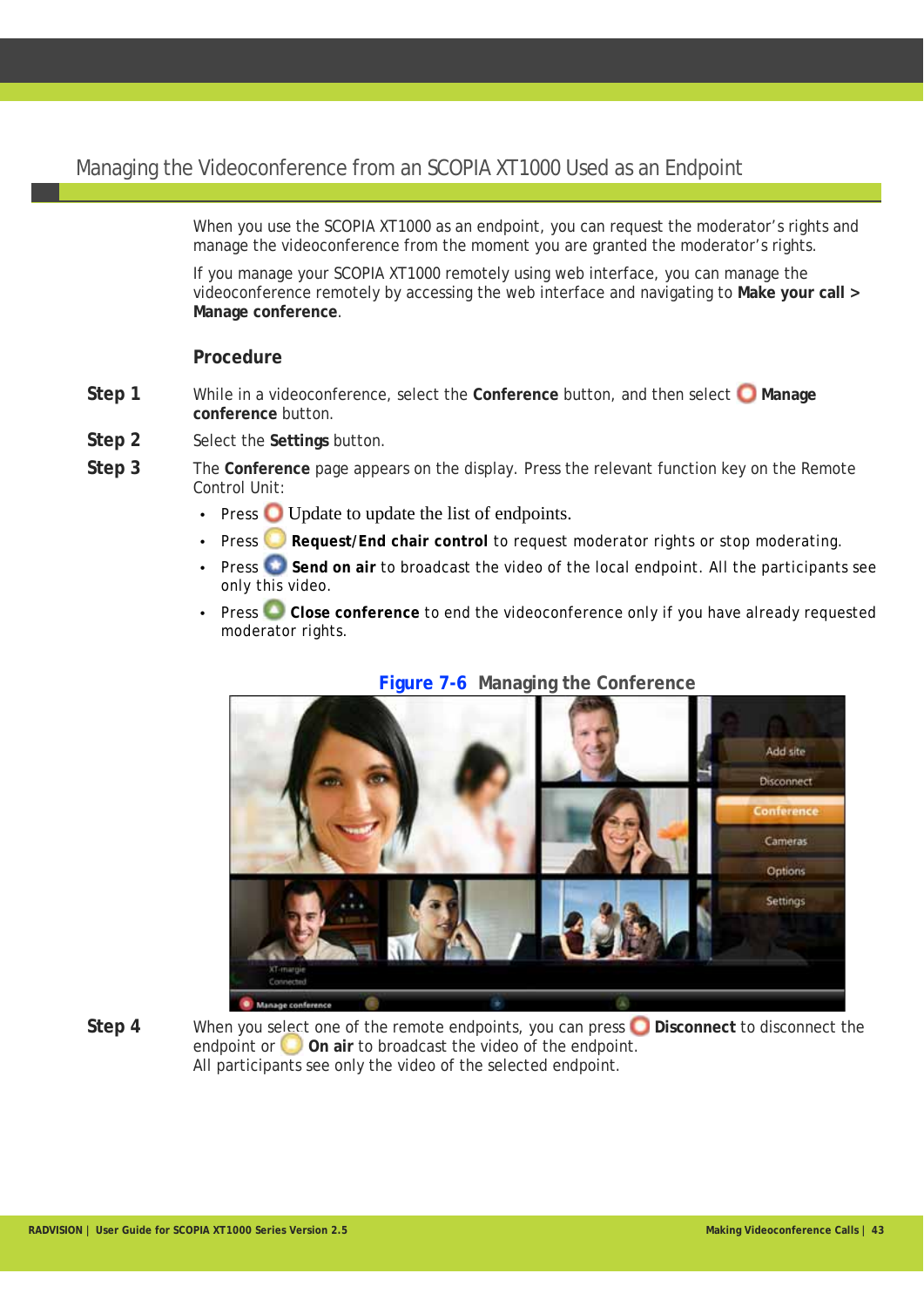# <span id="page-41-0"></span>Ending a Videoconference

Press **.** Or, select the Disconnect button in the Multiconference Main Menu page.

If you are hosting a conference, you can disconnect one terminal or all terminals participating to the conference. Select the terminal(s) in the **Conference** page and press **Disconnect**.

If you are at the terminal site, disconnect as in a normal call.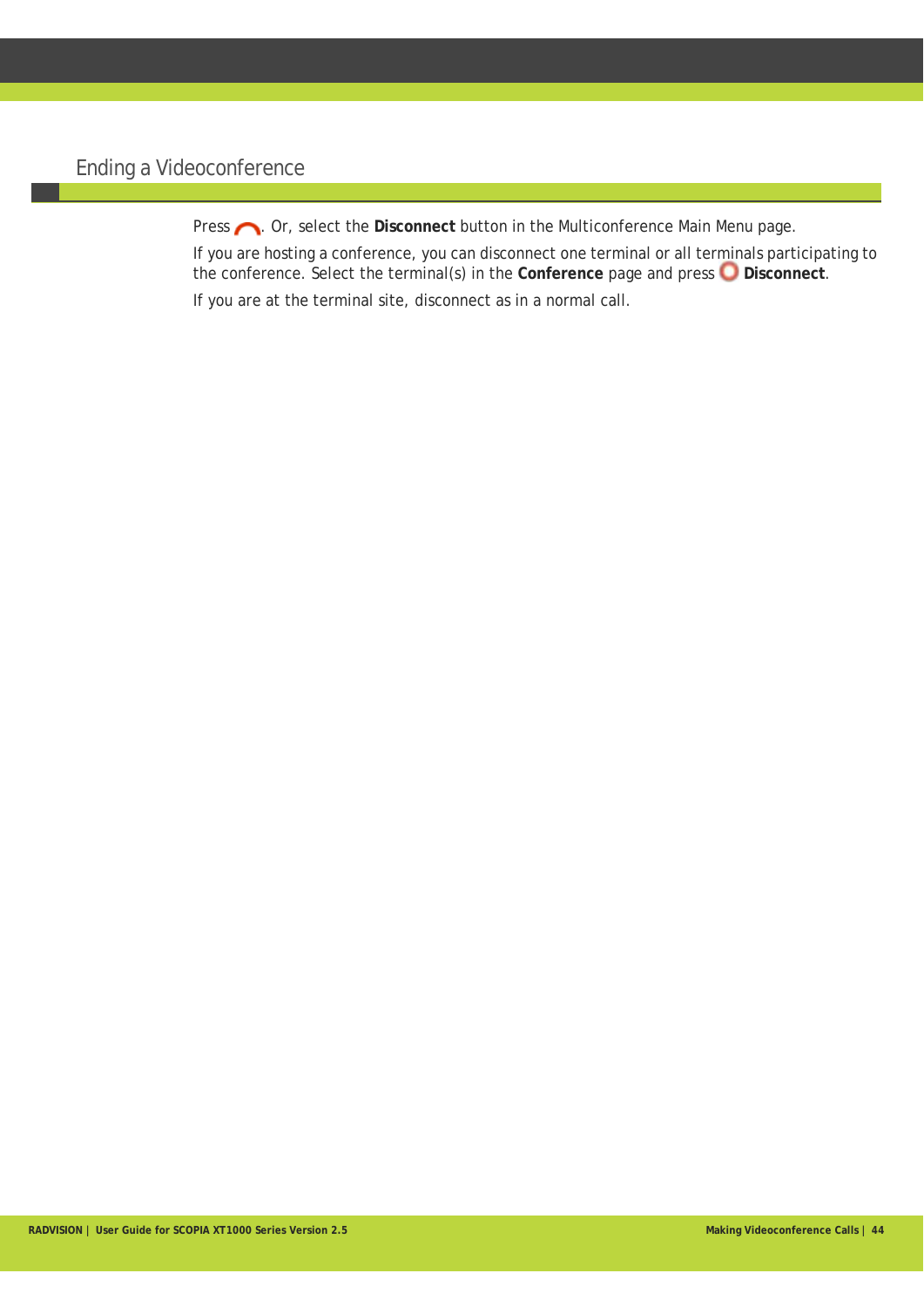

*8*



# <span id="page-42-3"></span><span id="page-42-0"></span>Managing Calls and Videoconferences

This chapter details the configurations you can make on your SCOPIA XT1000 to control the way the video is displayed, to control the audio output and input, encryption support and managing contacts.

## <span id="page-42-1"></span>Managing the Video

This section describes how you can control the camera settings, the monitor display settings, and how to share content from a computer to display a presentation or some other document.

#### <span id="page-42-2"></span>Controlling the Camera

This section describes how to configure the camera settings and define its default settings.

• [Positioning the Local and Remote Cameras ............................................... page 46](#page-43-0) • [Storing a Camera Position .................................................................... page 25](#page-24-2) • [Recalling a Camera Position.................................................................. page 46](#page-43-1)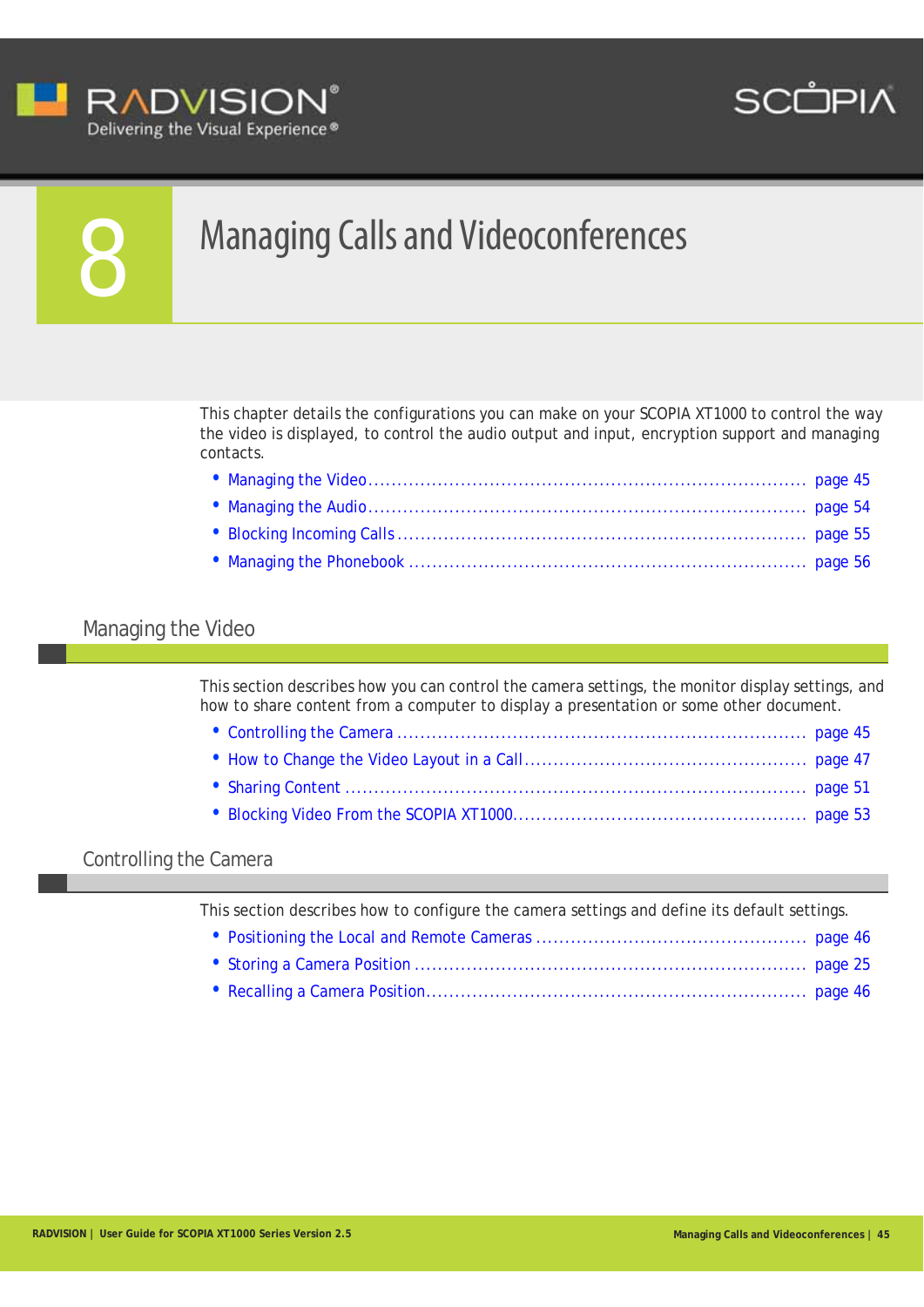<span id="page-43-3"></span><span id="page-43-0"></span>You can control the local video camera zoom and panning functions and also those of the remote camera. To select between the local and remote camera, press  $\mathcal{A}$  or  $\mathcal{A}$ .

You can control the remote camera when the connection with the remote terminal is established and the remote camera is configured to be remotely managed.

You can use the arrow keys to move the camera when the graphic menu is hidden.When the menu is visible, you can move the camera by using menu commands: scroll to **Cameras** using the arrow keys, and select **Move camera**. Move the selected camera to the preferred position. Zoom in or out as desired. You can always zoom in or out without selecting **Move camera**. Select **Stop moving camera**. To switch to another camera, press  $\blacksquare$ .

You can control the cameras remotely using web interface by accessing the web interface and navigating to **Options > Cameras control**.

#### **Procedure**

- **Step 1** While in a call, press **O** to hide the graphics in the Main Menu page.
- **Step 2** Use the arrow keys to move the selected camera to the preferred position.
- **Step 3** Press  $\bullet$  + or to zoom in or out.
- Step 4 To switch to another camera, press **3**. Press **O** or to bring back the graphics.

Note: You can control the second camera either with its stand-alone remote control or the Remote Control Unit. For this option connect a crossed control cable between the first and second camera. Ask your system administrator for the availability of such a cable.

Note: If you connect a camera to the DVI-I input, the system manages it as PC content. In this case you cannot control the camera from the XT1000 Remote Control Unit, unless the camera is connected using VISCA Cross cable. For more information, refer to your system administrator.

#### <span id="page-43-2"></span><span id="page-43-1"></span>Recalling a Camera Position

This feature helps you move the camera to your preferred position and facilitates setting up the videoconference. Just recall the preferred camera position you stored previously in the system, and the camera moves to the memorized position.

For information about storing a camera position, see ["Storing a Camera Position" on page 25.](#page-24-2)

#### **Procedure**

- **Step 1** Press preset set on the Remote Control Unit.
- **Step 2** Enter the number corresponding to the required preset position.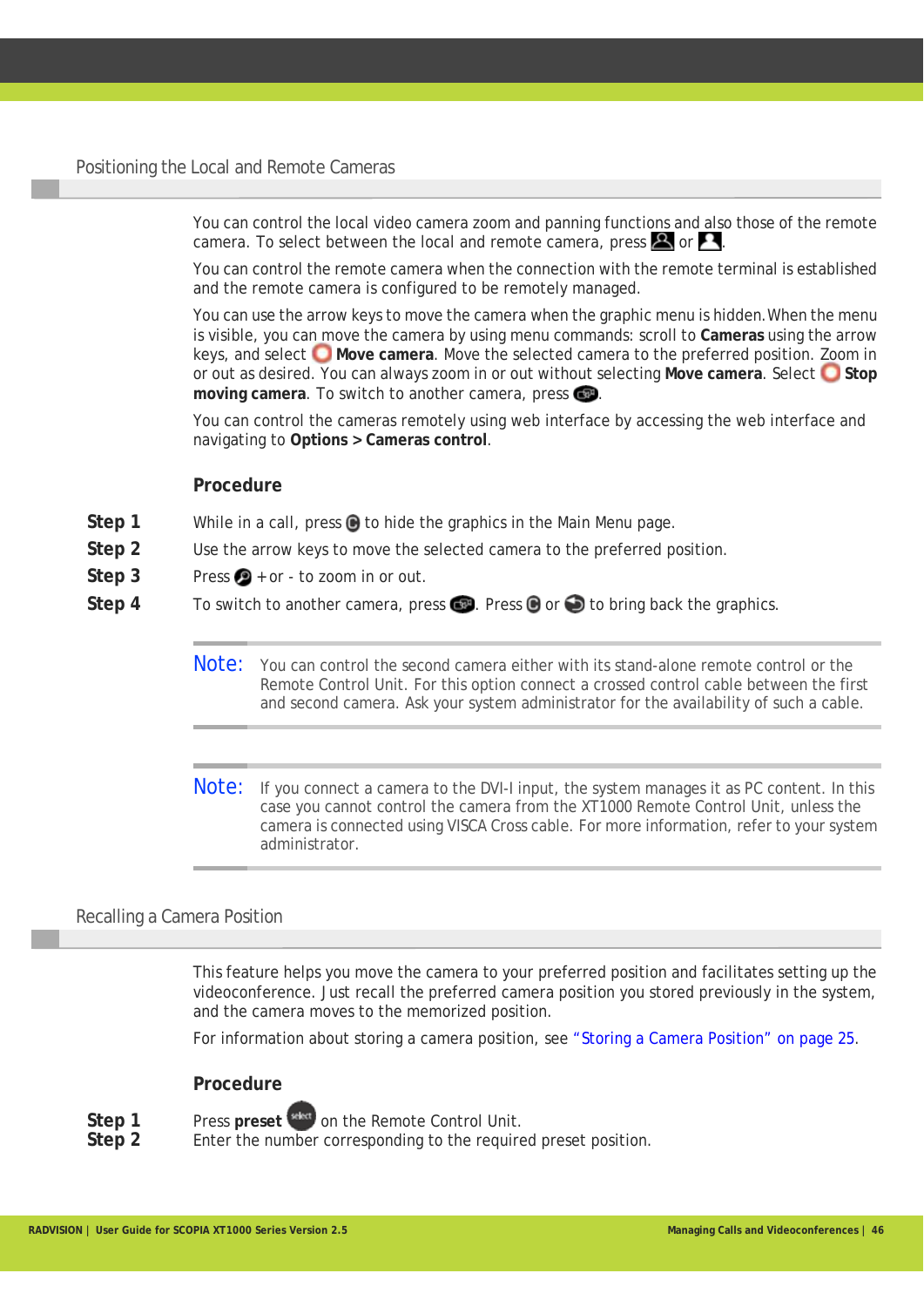<span id="page-44-0"></span>How to Change the Video Layout in a Call

Video layouts of your SCOPIA XT1000 depend on whether it uses one or two monitors. The layouts are preconfigured by the administrator so that a set of default layouts are available for you.

- [About Video Layouts in the SCOPIA XT1000 Using One Monitor ........................ page 47](#page-44-1)
- [About Video Layouts in the SCOPIA XT1000 Using Two Monitors ....................... page 48](#page-45-0)
- [Changing the Video Layout During a Video Call ........................................... page 50](#page-47-0)

<span id="page-44-1"></span>About Video Layouts in the SCOPIA XT1000 Using One Monitor

You see the video and hear the audio on the connected monitor.

Note: If you connect another monitor to the free HD socket and the monitor is configured to Auto by the Administrator, the additional monitor is automatically used to show local video or a presentation (local or remote). You can also connect a recorder to the free HD socket and must configure that output for recording. See the SCOPIA XT1000 Installation Guide for information.

> When you're not in a call, the monitor displays the system menus and the video taken by the local camera.

> In a call, the monitor can split the screen to show the system menus, video (remote, local) and presentation (remote, local) in different windows. This layout is called dual emulation. You can arrange the monitor layout and content by using dedicated keys on the Remote Control Unit.

[Figure 8-1 on page 47](#page-44-2) pictures the monitor default layout during a call. In this example, the display shows the remote video, presentation, and system menus.

<span id="page-44-2"></span>The overlapping image you see in the screen is called a PIP (Picture In Picture) view. The PIP view shows the remote presentation in the main part of the screen, and the remote video in the small image. If the remote terminal does not show any content, the display shows the remote video in the main part of the screen, and the local presentation in the small image.



**Figure 8-1 Showing the monitor in PIP view**

[Figure 8-2 on page 48](#page-45-1) depicts a PaP (Picture and Picture) view in which two images are presented side by side and at the same size.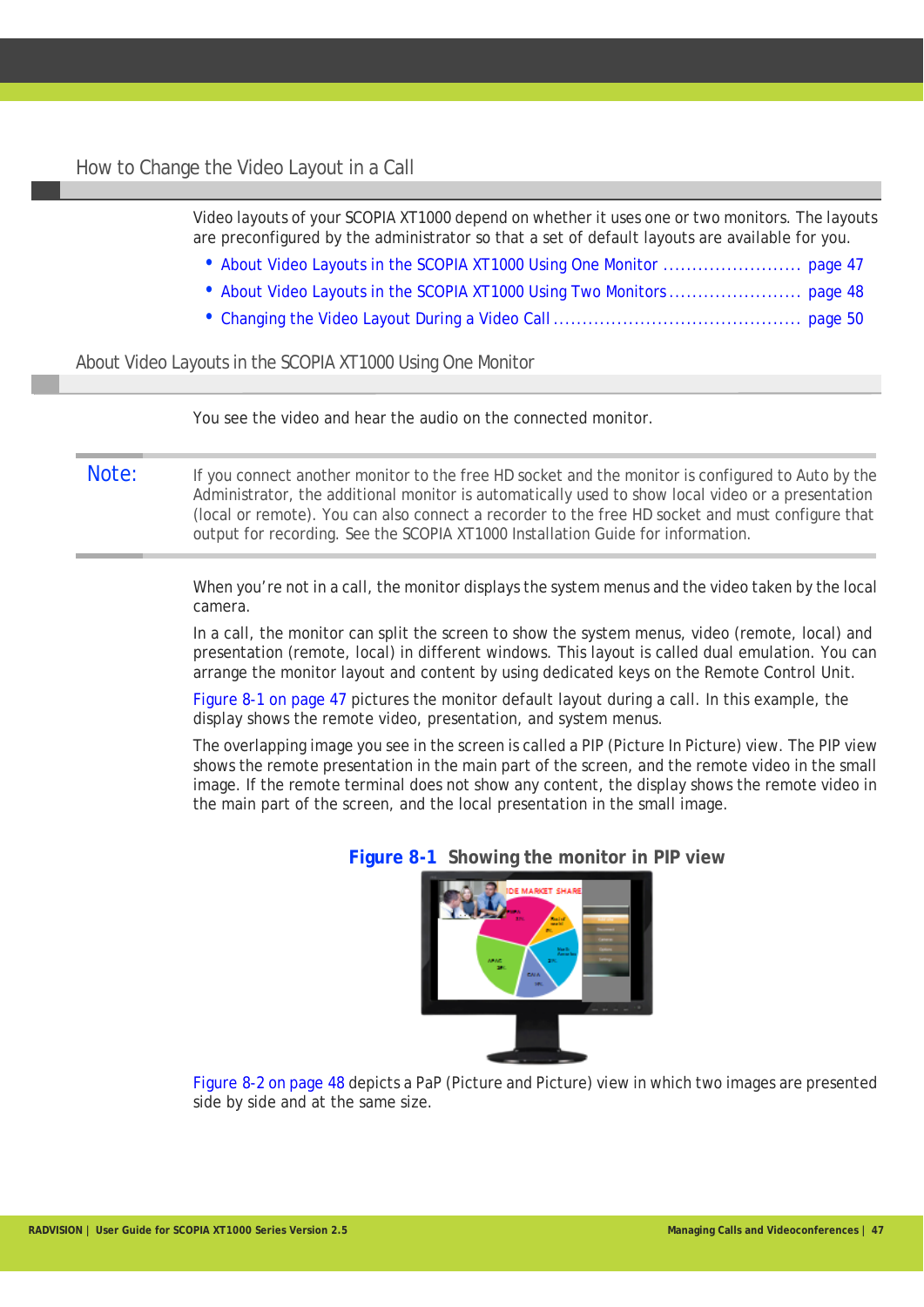

<span id="page-45-1"></span>**Figure 8-2 Showing the monitor in PaP view**

<span id="page-45-2"></span>[Figure 8-3](#page-45-2) depicts a PoP (Picture out Picture) view in which two images of different size are presented side by side.



#### **Figure 8-3 Showing the monitor in PoP view**

You can use PIP, PaP or PoP views only if your system administrator has configured them in your Codec Unit.

<span id="page-45-0"></span>About Video Layouts in the SCOPIA XT1000 Using Two Monitors

When you're not in a call, one monitor shows the system menus; both monitors display the video taken by the local camera.

In a call, one monitor contains the system menus; the available video streams (local video, remote video, local or remote presentation) are distributed on the two monitors according to the selected monitor configuration. You can further arrange the monitor layouts and content by using dedicated keys on the Control Unit.

Your system administrator configures the monitors to show one of these layouts when you are in a call: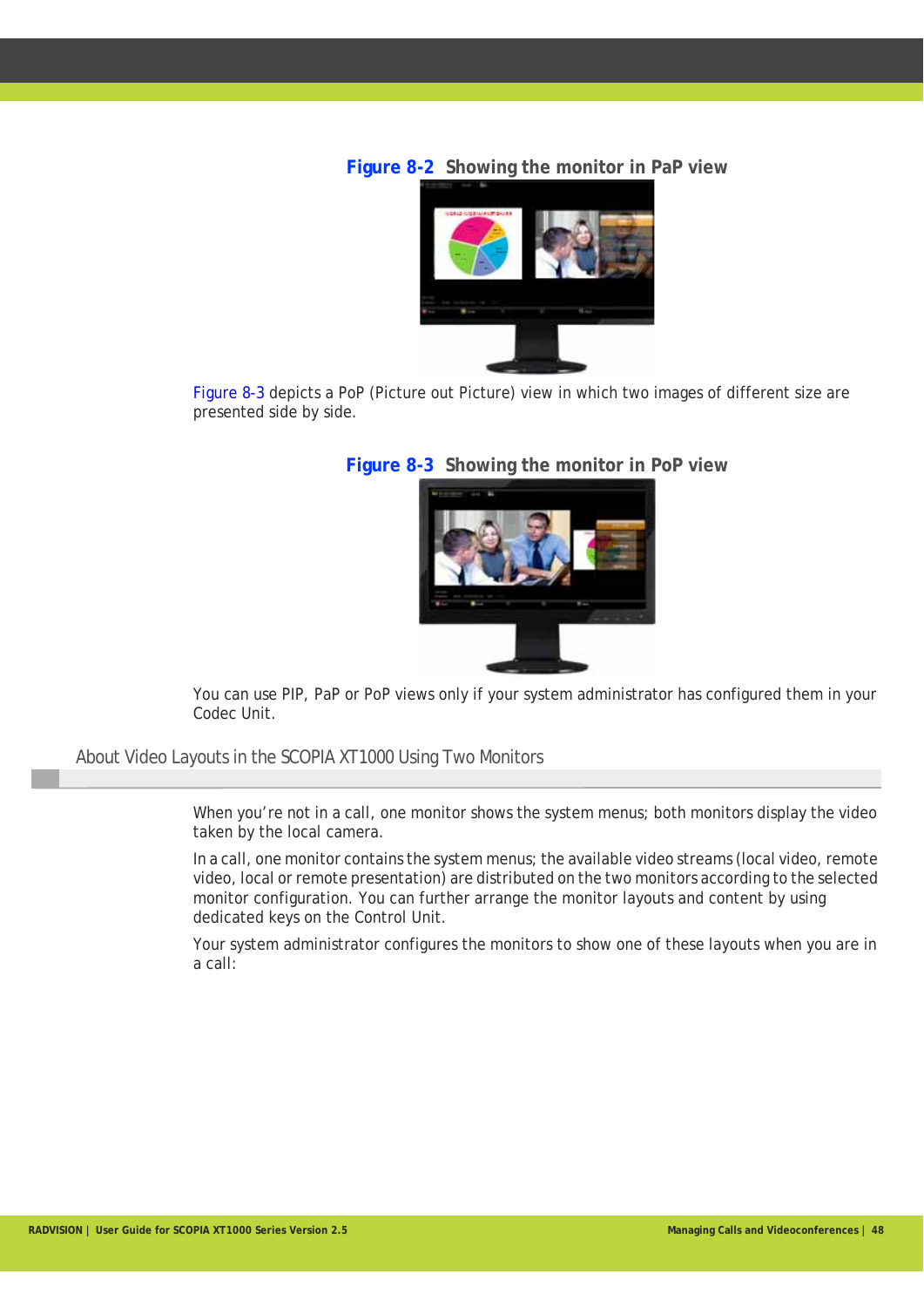• Configuring to **HD1 (Menu & Video Rx) + HD2 (Present)**. See [Figure 8-4 on page 49.](#page-46-0) The main monitor (HD1) shows the system menus, the received video, and local video. The local video is in a small overlapping window, also called a PIP (Picture in Picture) view. The auxiliary monitor (HD2) shows the presentation (local or remote), if available. The audio is automatically enabled on HD1. This is the default configuration.

<span id="page-46-0"></span>**Figure 8-4 Menu, received video, and local video on HD1 and presentation on HD2**



• Configuring to **HD1 (Menu & Present) + HD2 (Video Rx)**. See [Figure 8-5 on page 49.](#page-46-1) HD1 shows the system menus, the presentation (local or remote) if available, and the local video in a small overlapping window. HD2 shows the received video. The audio is automatically enabled on HD1.

<span id="page-46-1"></span>**Figure 8-5 Menu, presentation, and local video on HD1 and received video on HD2**



• Configuring to **HD1 (Present) + HD2 (Menu & Video Rx)**. See [Figure 8-6 on page 50.](#page-47-1) HD1 shows the presentation (local or remote), if available. HD2 shows the system menus, the received video, and the local video in a small overlapping window. The audio is automatically enabled on HD2.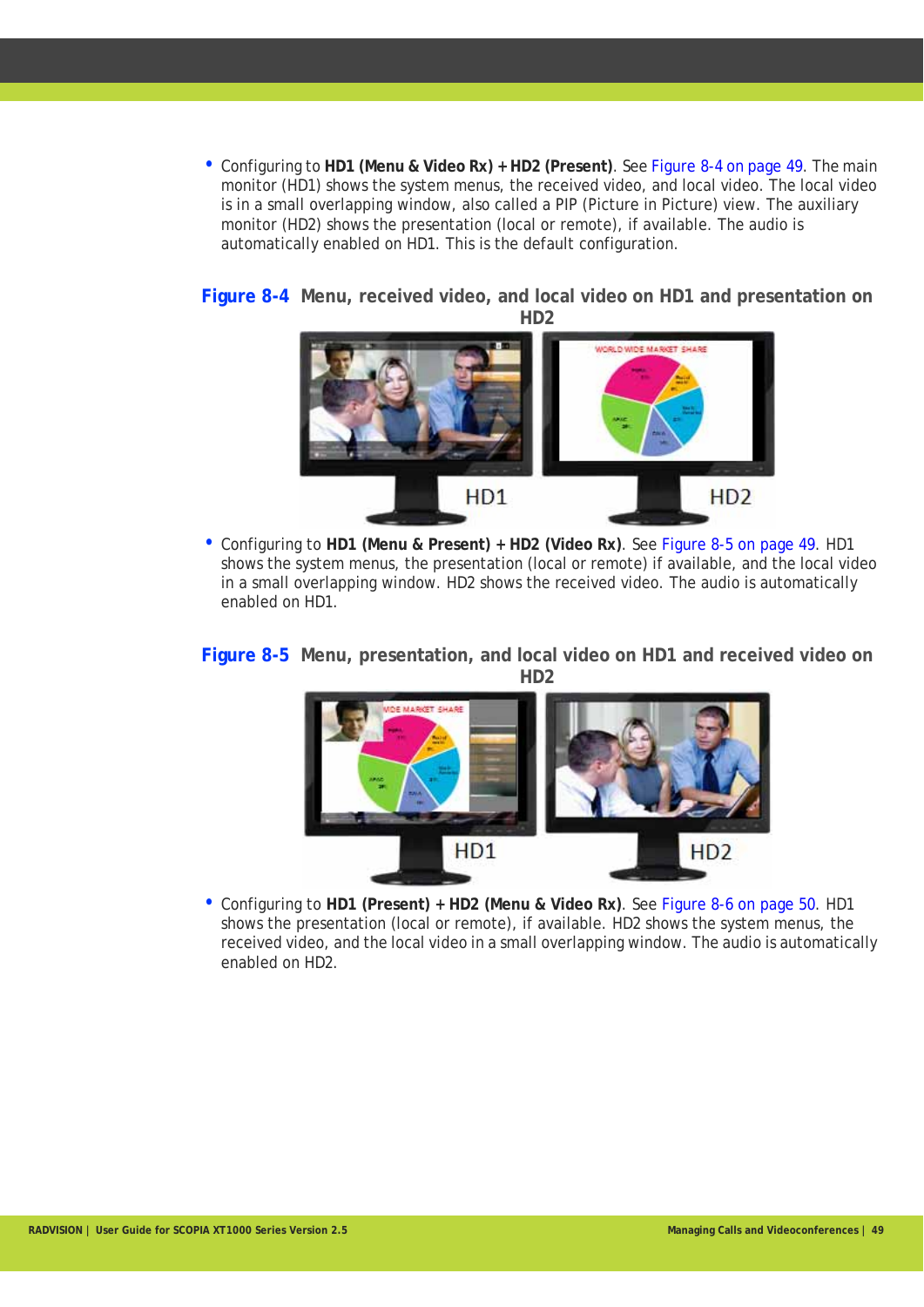<span id="page-47-1"></span>**Figure 8-6 Presentation on HD1, and menu, received video, and local video on HD2**



• Configuring to **HD1 (Video Rx) + HD2 (Menu & Present)**. See [Figure 8-7 on page 50.](#page-47-2) HD1 shows the received video. HD2 shows the system menus, the presentation (local or remote) if available, and the local camera image in a small overlapping window. The audio is automatically enabled on HD2.

<span id="page-47-2"></span>**Figure 8-7 Received video on HD1 and local video, presentation, and menu on HD2**



Seeing two images side by side and at the same size in one monitor is called PaP (Picture and Picture) view. See [Figure 8-2 on page 48](#page-45-1) for a picture of the PaP view.

You can use PIP or PaP views only if your system administrator has configured them in your Codec Unit.

<span id="page-47-0"></span>Changing the Video Layout During a Video Call

During the call, you can change your monitor's default layout to facilitate your work:

- To change the position of a PIP view on the monitor, show a PaP or PoP view, or display a full screen view of one of the images, press  $\blacksquare$  repeatedly.
- When you are in PIP view, you can change its content by pressing  $\bigcirc$  repeatedly.
- When you are in PaP view, you can change its content by pressing  $\bigcirc$  repeatedly.
- When you are in PoP view, you can change its content by pressing  $\Box$  repeatedly.
- When you are in full presentation view, you can change its content by pressing  $\bigcirc$  repeatedly.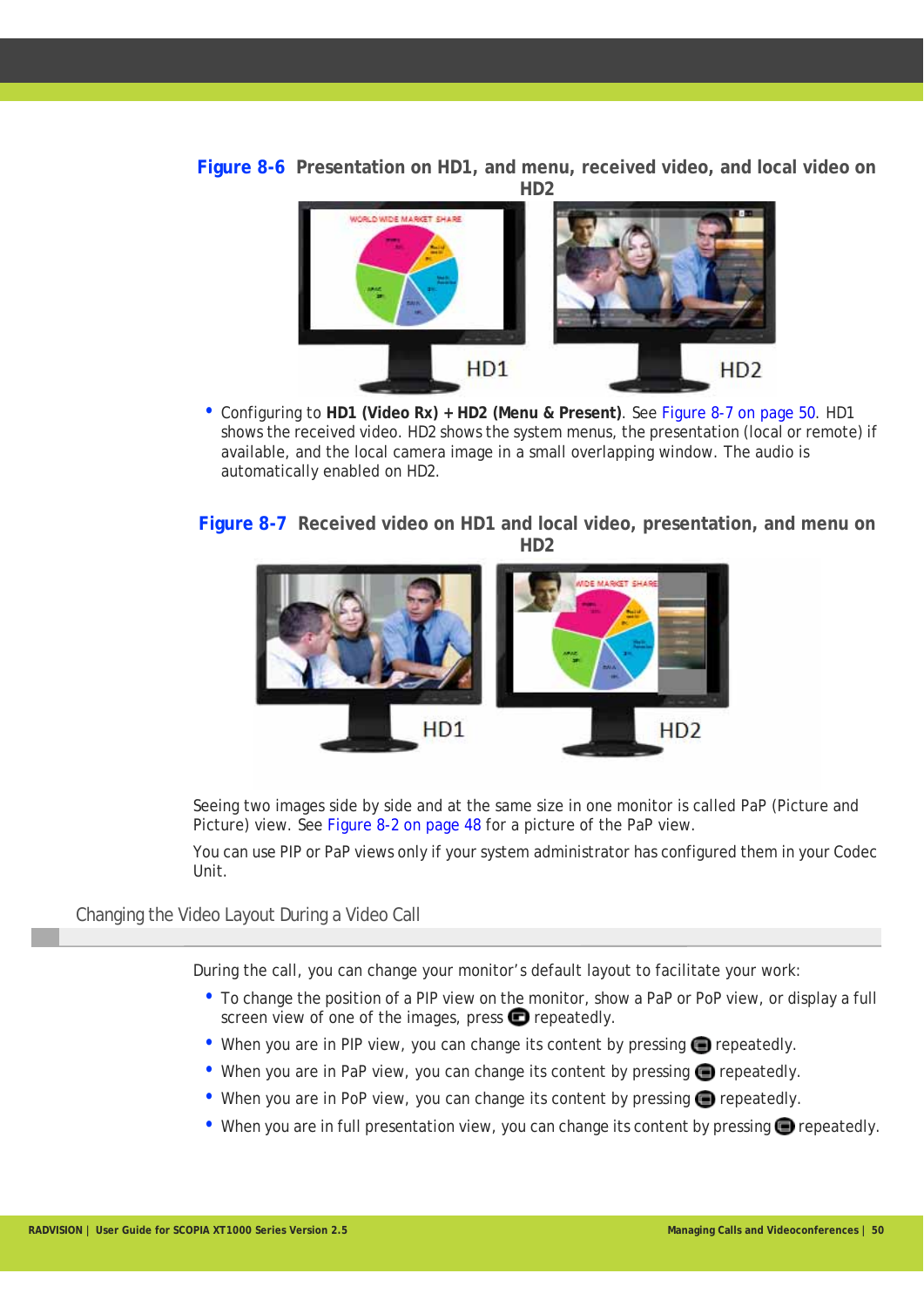<span id="page-48-0"></span>

|                        | System menus automatically disappear from the display after a few seconds in a call. You can also<br>remove them manually by pressing <b>O</b> . To bring back the system menus, press <b>O</b> again or Back key<br>again.                                                                                                                                                                                                                                                                                                                                                                                                                                                                                               |
|------------------------|---------------------------------------------------------------------------------------------------------------------------------------------------------------------------------------------------------------------------------------------------------------------------------------------------------------------------------------------------------------------------------------------------------------------------------------------------------------------------------------------------------------------------------------------------------------------------------------------------------------------------------------------------------------------------------------------------------------------------|
| Note:                  | When there is no call, you can reset the monitors to the default configuration by pressing $\bigodot$ and<br>then 0 on the Remote Control Unit.                                                                                                                                                                                                                                                                                                                                                                                                                                                                                                                                                                           |
|                        | If you change your video layout your SCOPIA XT1000 remotely using web interface by accessing<br>the web interface and selecting Options > PIP to select PIP.                                                                                                                                                                                                                                                                                                                                                                                                                                                                                                                                                              |
| <b>Sharing Content</b> |                                                                                                                                                                                                                                                                                                                                                                                                                                                                                                                                                                                                                                                                                                                           |
|                        |                                                                                                                                                                                                                                                                                                                                                                                                                                                                                                                                                                                                                                                                                                                           |
|                        | This section details how to share a presentation or any other file from a PC.                                                                                                                                                                                                                                                                                                                                                                                                                                                                                                                                                                                                                                             |
|                        | Typically, a conference room can have one or two monitors. Depending on the conference room<br>configuration, the presentation is shown either on the same monitor as the live remote video or<br>on the monitor of its own. For more information see "About Video Layouts in the SCOPIA XT1000<br>Using One Monitor" on page 47 and "About Video Layouts in the SCOPIA XT1000 Using Two<br>Monitors" on page 48.                                                                                                                                                                                                                                                                                                         |
|                        | You can share content only in your local conference room or with all conference rooms and<br>endpoints participating in a call. Local presentation mode is an SCOPIA XT1000 feature that allows<br>to easily connect a PC laptop to the DVI connector of the Codec Unit for having a presentation or<br>any other PC content immediately available on the monitors. When in the local presentation<br>mode, the system does not accept incoming calls automatically. When an incoming call is<br>received, the local presentation mode is suspended. The original video source and graphics are<br>restored, and the displays the prompt allowing you to choose how to handle the call<br>(accept/reject/do not disturb). |
|                        |                                                                                                                                                                                                                                                                                                                                                                                                                                                                                                                                                                                                                                                                                                                           |
|                        |                                                                                                                                                                                                                                                                                                                                                                                                                                                                                                                                                                                                                                                                                                                           |

- [Calibrating the Computer Display ........................................................... page 28](#page-27-1) • [Sharing Content in the Local Conference Room........................................... page 51](#page-48-1)
- [Sharing Content during a Call ................................................................ page 52](#page-49-0)

<span id="page-48-1"></span>Sharing Content in the Local Conference Room

You can share the content of your computer screen with other participants in the local conference room when the SCOPIA XT1000 is not in a call. This mode is called local presentation. When in the local presentation mode, the system does not accept incoming calls automatically. When an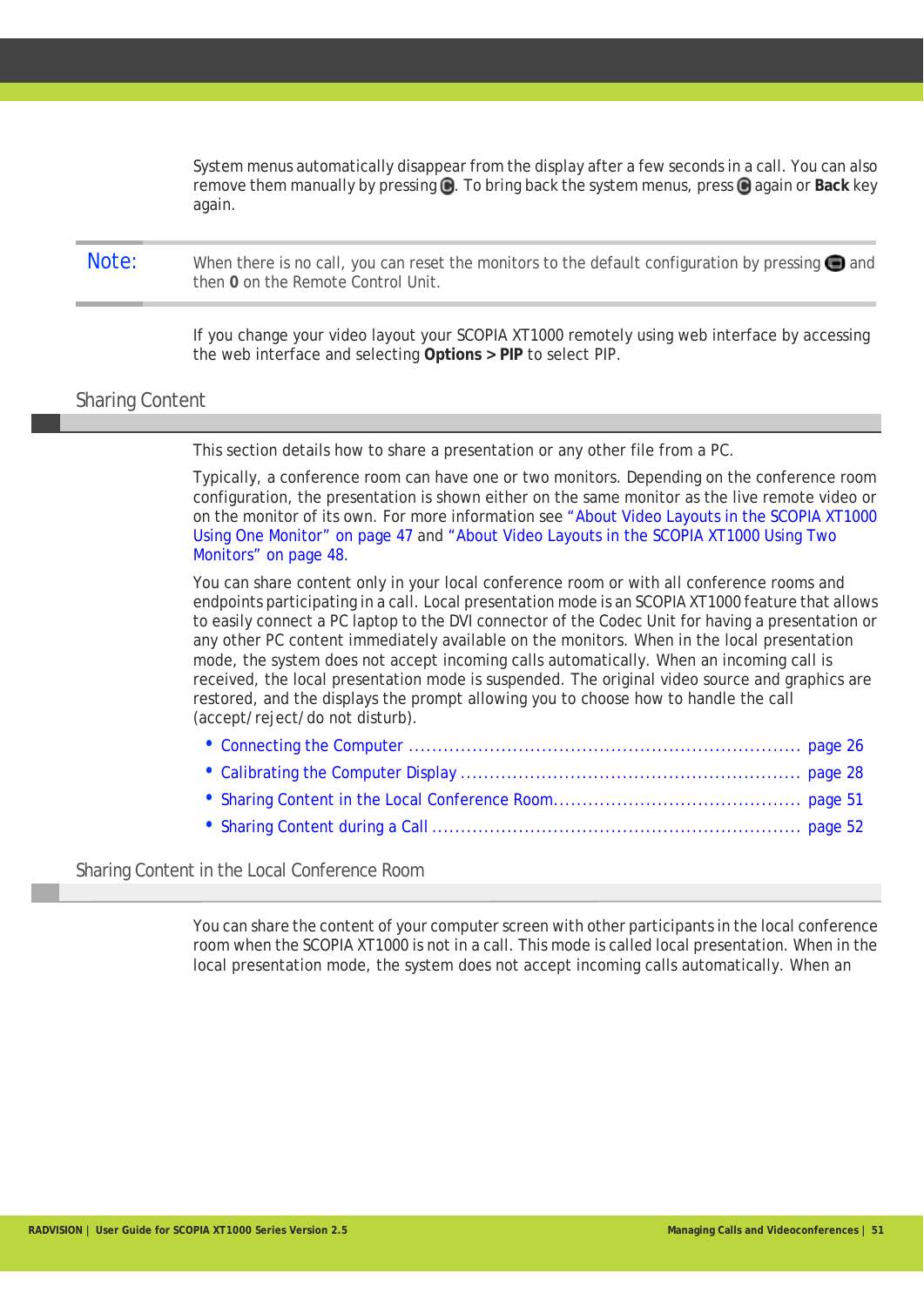incoming call is received, the local presentation mode is suspended. The original video source and graphics are restored, and system displays the prompt allowing you to choose how to handle the call (accept/reject/do not disturb).

#### **Before You Begin**

You must setup your computer and the Codec Unit before starting the presentation:

- Verify that the SCOPIA XT1000 is not in a call.
- Configure your computer to the resolution and refresh rates supported by the system. See [Calibrating the Computer Display page 28](#page-27-1) for detailed information.
- Check the audio settings.

To hear the PC input locally and remotely, you need to route PC audio through the S/PDIF port.

Navigate to **Administrator settings > I/O connections > Audio - Inputs > SPDIF/HD page**. Select **SPDIF associated with DVI** or **SPDIF always**.

Navigate to **Administrator settings > I/O connections > Audio - Outputs > General page**. In the **SPDIF/HD camera to output** field, select **All** or **HD1+SPDIF**.

#### **Procedure**

**Step 1** If your SCOPIA XT1000 is configured to enter the local presentation mode automatically, connect your computer to the DVI-I connector of the Codec Unit. The content appears on the monitors of your local conference room.

> For information about connecting your computer, see the *Quick Setup Guide* for installation instructions.

- **Step 2** If your SCOPIA XT1000 is not configured to enter the local presentation mode automatically, perform these steps:
	- a. Press the **Presentation** key **to share PC** content.

The Codec Unit saves the currently used live camera (HD1 CAM or HD2 CAM) and switches to DVI mode.

Menus are hidden.

**b.** End local presentation mode by pressing  $\blacksquare$ . The Codec Unit switches back to the previously used live camera.

#### <span id="page-49-0"></span>Sharing Content during a Call

Once a call has been established, you can share your computer screen with the remote endpoint.

If the remote endpoint supports presentation mode, the Codec Unit sends both live video and presentation without switching to DVI mode.

If the remote endpoint does not support presentation mode, the Codec Unit can send only one video stream. Upon entering presentation mode, the Codec Unit remembers which live camera is currently used. The Codec Unit sends the presentation in place of live video and switches automatically to DVI mode. When the presentation mode ends, the Codec Unit switches back automatically to the previously used live camera (HD CAM1 or HD CAM2).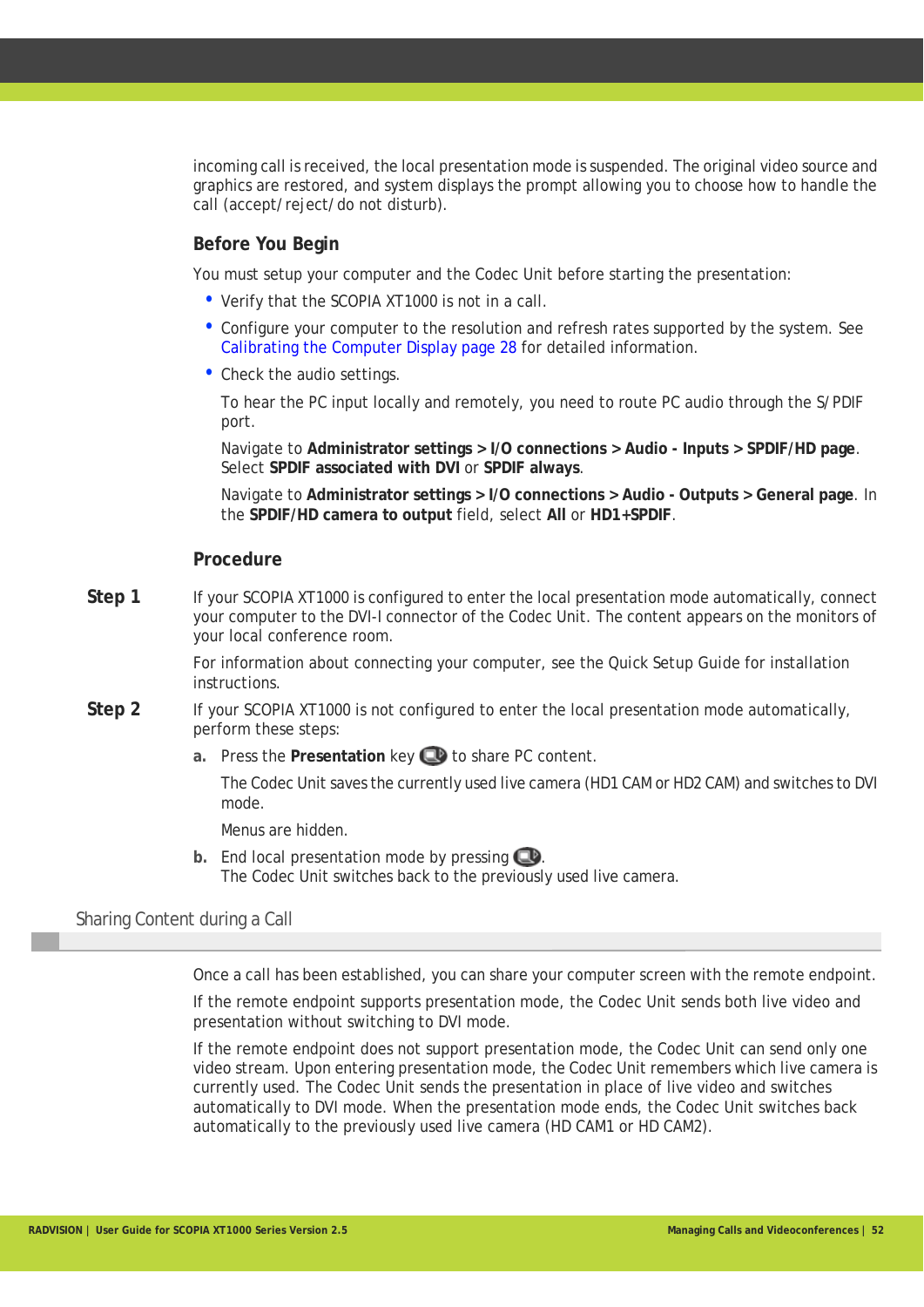If you control your SCOPIA XT1000 remotely using the web interface, you can start sharing content remotely by accessing the web interface and navigating to **Options > DualVideo**.

By default, the total available bandwidth is evenly divided between live video and presentation. In most cases it ensures the best content sharing experience. If necessary, your system can change the bandwidth dedicated to live video and presentation to suite your network requirements.

#### **Before You Begin**

Before sharing content, proceed as follows:

- Configure your computer to the resolution and refresh rates supported by the system. See [Calibrating the Computer Display page 28](#page-27-1) for detailed information.
- Connect your computer to the DVI-I connector of the Codec Unit. See the *Quick Setup Guide* for installation instructions.
- Check the audio settings.

To hear the PC input locally and remotely, you need to route PC audio through the S/PDIF port.

Navigate to **Administrator settings > I/O connections > Audio - Inputs > SPDIF/HD page**. Select **SPDIF associated with DVI** or **SPDIF always**.

Navigate to **Administrator settings > I/O connections > Audio - Outputs > General page**. In the **SPDIF/HD camera to output** field, select **All** or **HD1+SPDIF**.

#### **Procedure**

- **Step 1** In the Main Menu page select **Make your call**.
- **Step 2** Press **D** to share the presentation.
- **Step 3** To end the presentation, press  $\mathbb{C}$ .

Note: If you are not in a call, you can share your presentation with participants in the local conference room. See [Sharing Content in the Local Conference Room page 51](#page-48-1).

#### <span id="page-50-0"></span>Blocking Video From the SCOPIA XT1000

While in a call, you can block video from your local SCOPIA XT1000. Press  $\Box$  on the Remote Control Unit. The system sends a pre-defined image to the remote terminal. The  $\blacksquare$  icon appears on your display, indicating that the remote terminal no longer receives video from your local terminal.

If you control your SCOPIA XT1000 remotely using the web interface, you can block its video input remotely by accessing the web interface and navigating to **Options > Video privacy**.

You can configure your SCOPIA XT1000 to block video input from your local endpoint by default at the start of each call. For more information see ["Configuring the SCOPIA XT1000 to Block Its](#page-21-2)  [Video Input by Default" on page 21.](#page-21-2)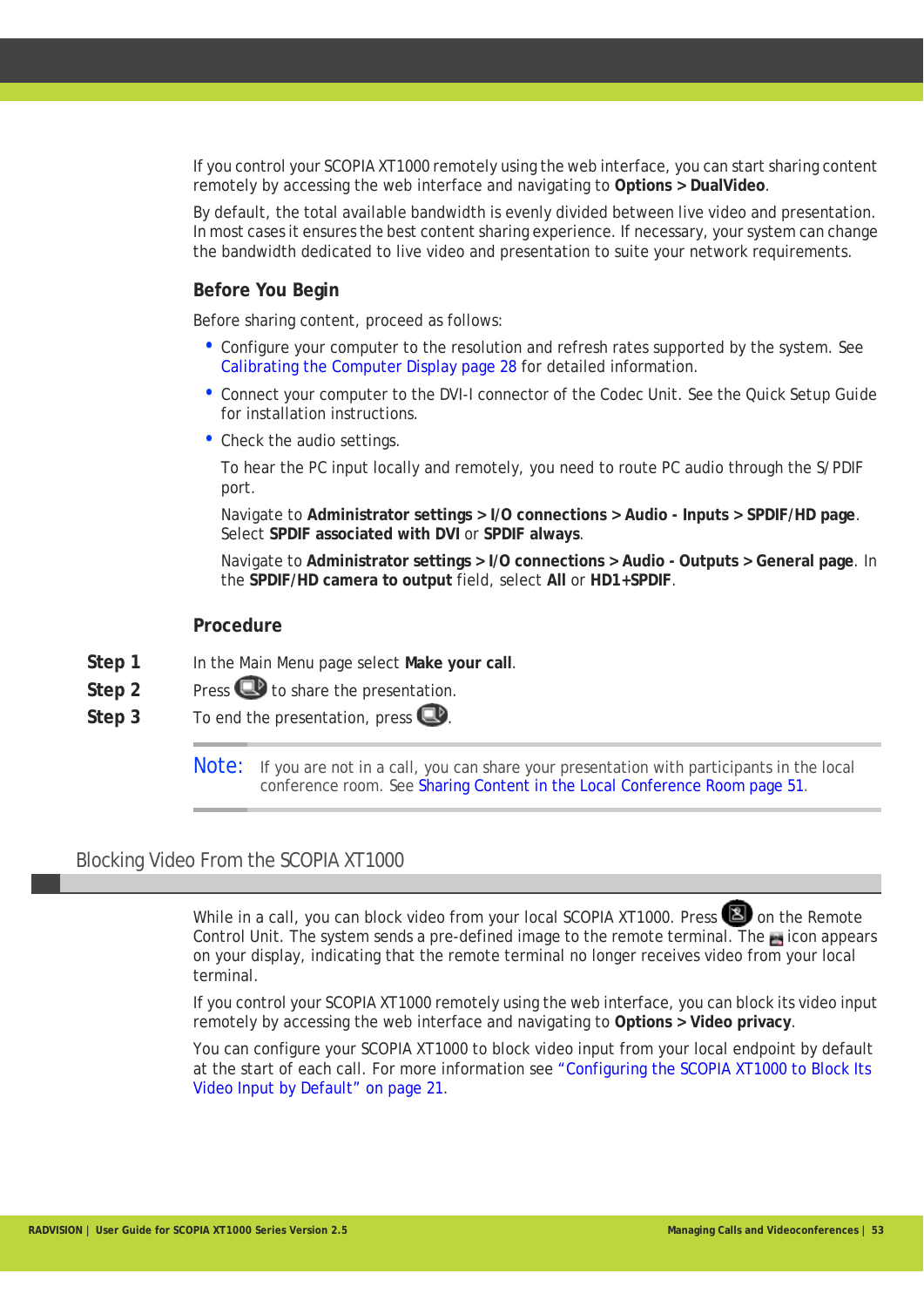#### <span id="page-51-0"></span>Managing the Audio

You can change the volume of calls, call ringing, and the volume of the microphone pod.

- [Adjusting the System Volume ................................................................ page 54](#page-51-1)
- [Adjusting the Ringing Volume................................................................ page 54](#page-51-2)
- [Muting the Microphone Pod................................................................... page 55](#page-52-0)

#### <span id="page-51-1"></span>Adjusting the System Volume

When in a meeting, press  $\bigcirc$  + or - on the Remote Control Unit to adjust the sound you hear at your site.

To change the default speaker volume, perform the procedure in this section.

If you control your SCOPIA XT1000 remotely using the web interface, you can adjust the system volume remotely by accessing the web interface and navigating to **Settings > User Settings > Call-Answer mode**.

#### **Procedure**

- **Step 1** Select **Settings**.
- **Step 2** Press **User settings**.
- **Step 3** Select **Call-Answer Mode**.
- **Step 4** Use the down arrow key to scroll to the **Volume** setting.
- **Step 5** Press **OK**.
- **Step 6** Use the left and right arrow keys to move the slider until the requested value appears on the screen.

#### <span id="page-51-2"></span>Adjusting the Ringing Volume

When not in a meeting, you can set the ringing tone of the incoming call to a comfortable hearing level.

Press  $\blacktriangleleft$  + or - on the Remote Control Unit to adjust the sound you are hear when receiving a call.

To change the default ringing volume, perform the procedure in this section.

If you control your SCOPIA XT1000 remotely using the web interface, you can adjust the ringing volume remotely by accessing the web interface and navigating to **Settings > User Settings > Call-Answer mode**.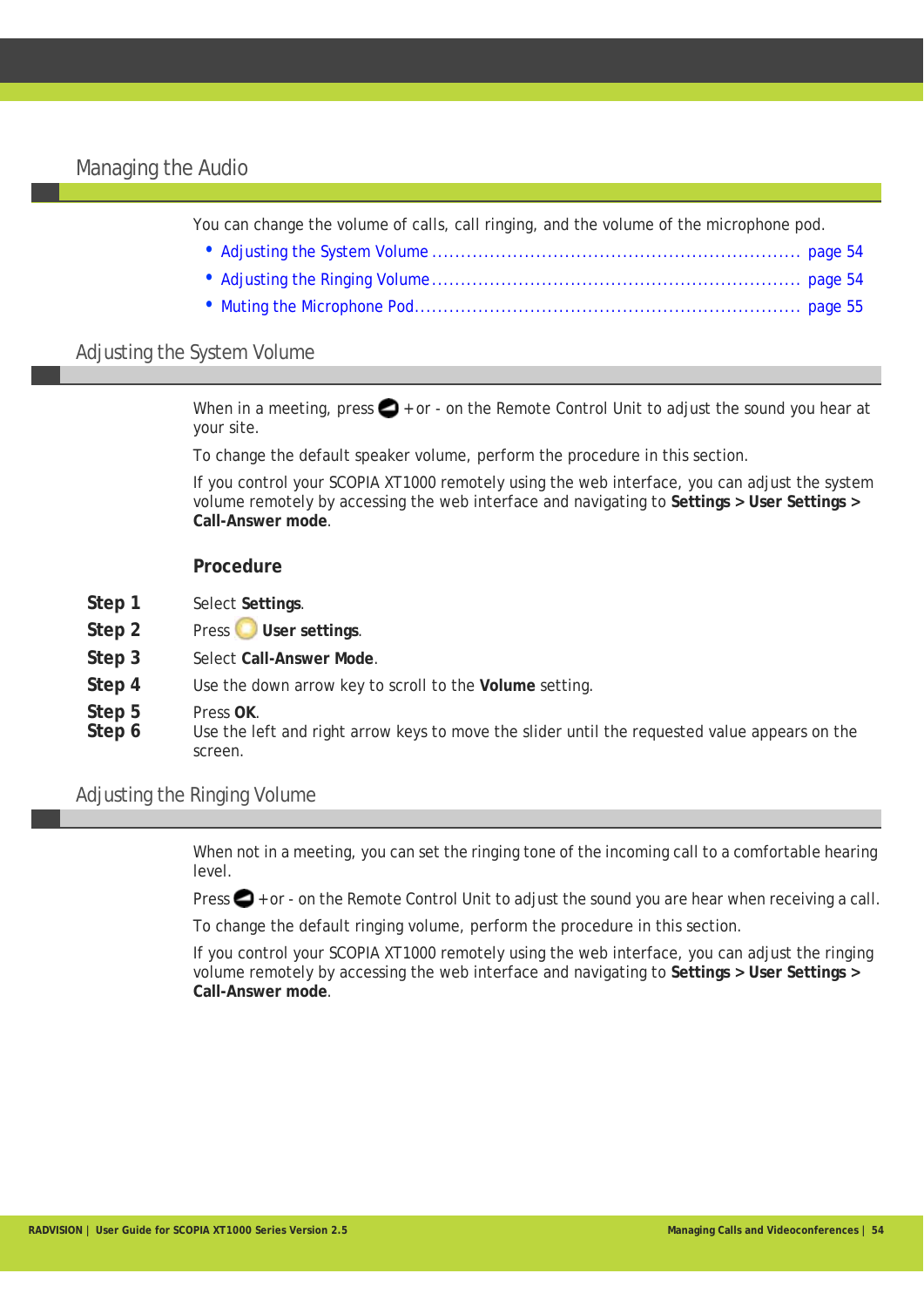#### **Procedure**

- **Step 1** Select **Settings**.
- **Step 2** Press **User settings**.
- **Step 3** Select **Call-Answer Mode.**
- **Step 4** Press **OK**.
- **Step 5** Use the down arrow key to navigate to the **Ringing Volume** setting.
- **Step 6** Use the left and right arrow keys to move the slider until the requested value appears on the screen.

#### <span id="page-52-0"></span>Muting the Microphone Pod

You can mute the Microphone Pod in your room if you do not want participants at the remote site to hear you.

Press  $\bullet$  on the Remote Control Unit or press the Mute button on the Microphone Pod. The  $\bullet$ icon appears on the display.

If you are managing a call from the XT1000 web interface, you can mute the Microphone Pod remotely by selecting **Options > Mute**.

The section shows that the Microphone Pod of the remote endpoint is muted.

#### <span id="page-52-2"></span><span id="page-52-1"></span>Blocking Incoming Calls

You can block an incoming call using the Do Not Disturb feature if you do not want to answer. When a remote endpoint calls and you block an incoming call, the SCOPIA XT1000 appears busy and the call is disconnected. The  $\Box$  icon appears in the system information area of the monitor display.

You can block an incoming call as follows:

- From the system menu as described in the procedure
- $\bullet$  By pressing and holding  $\bullet$  on the Remote Control Unit.

When you block an incoming call as described in this section, the system disconnects the current call only. After the call is disconnected, the SCOPIA XT1000 will still display notifications for other incoming calls allowing you to accept them.

If you control your SCOPIA XT1000 remotely using the web interface, you can block incoming calls remotely by accessing the web interface and navigating to **Options > Do not disturb**.

You can configure the SCOPIA XT1000 to automatically block all incoming calls, if you want this to be the default behavior. For operational information, see ["Configuring the SCOPIA XT1000 to](#page-20-2)  [Block Incoming Calls by Default" on page 20.](#page-20-2)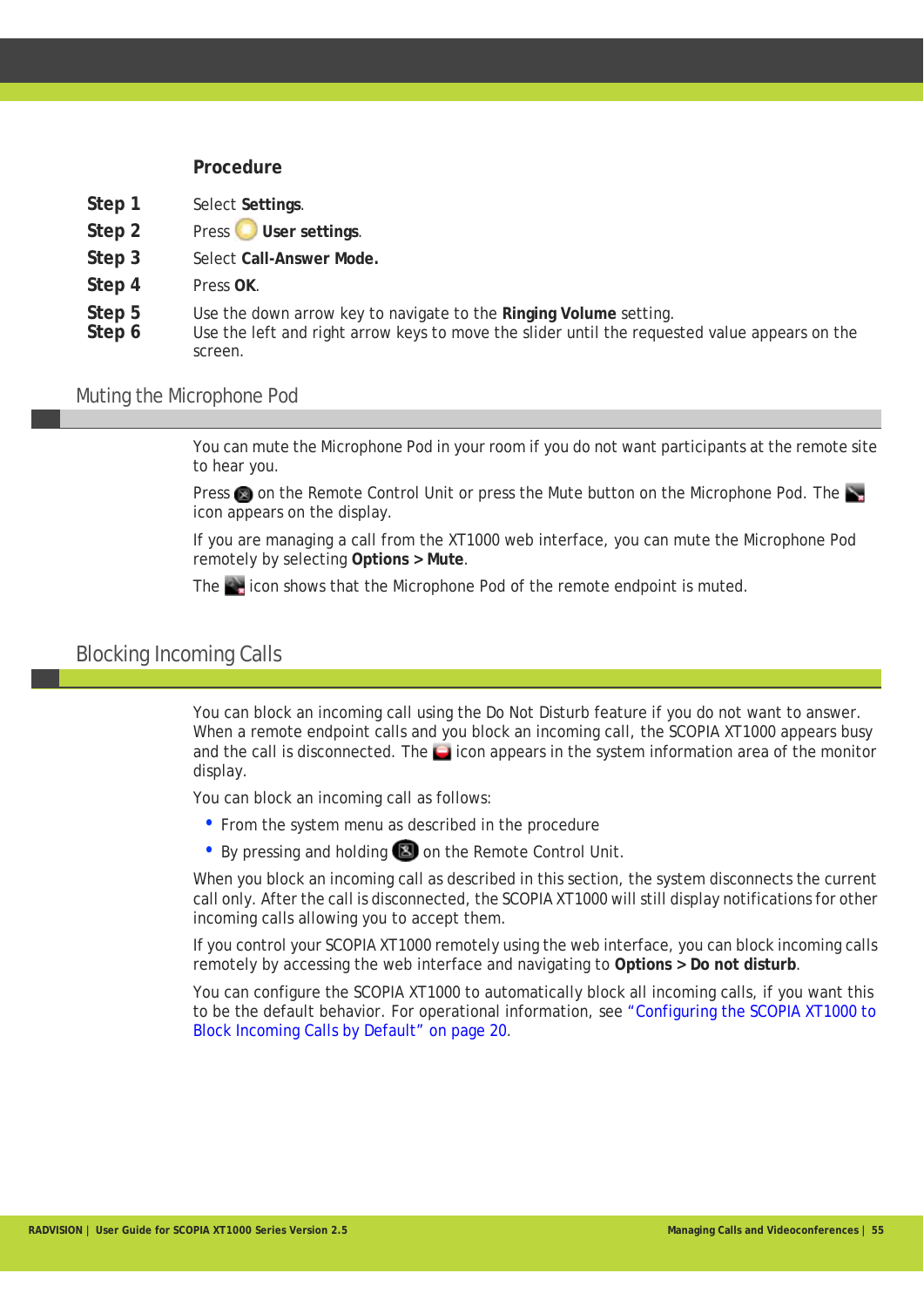#### **Procedure**

- **Step 1** In the Main Menu page, scroll to Options.
- **Step 2** Press Do not disturb.<br> **Step 3** To deactivate DND, press To deactivate DND, press **D** Do not disturb.

## <span id="page-53-0"></span>Managing the Phonebook

This section details how to manage the contact information stored in the SCOPIA XT1000:

#### <span id="page-53-1"></span>Adding a Contact to the Phonebook

Create a new entry or add a contact from the **Recent calls** list.

#### **Procedure**

Step 1 Press **1** On the Remote Control Unit. Or select Make your call in the Main Menu page, and press **Contacts**.

**Step 2** Press **Add.**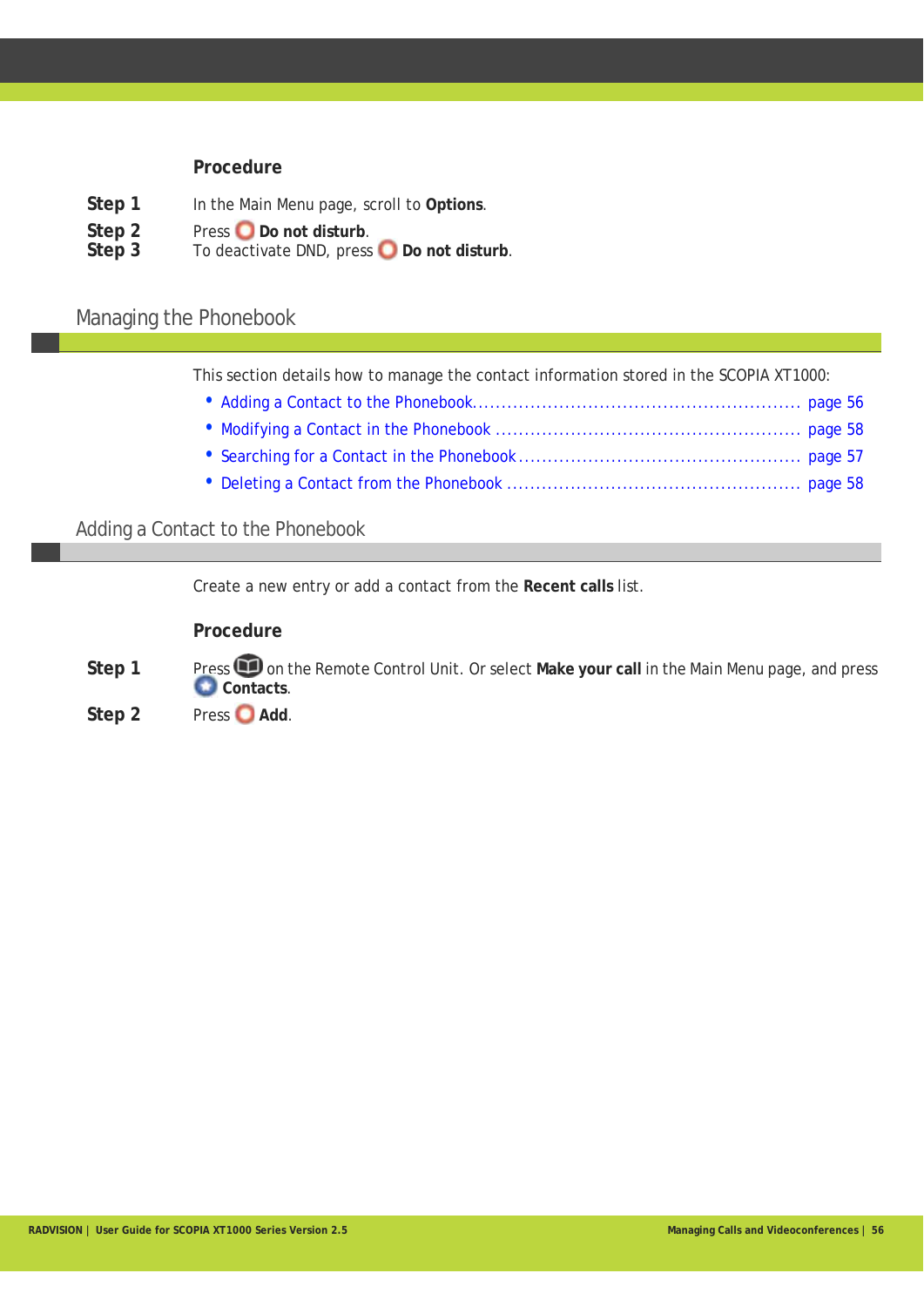**Step 3** The **Add contact** page appears on the display.

| ٠<br>Save                 | Undo                | $\rightarrow$<br><b>Insert number</b> | Œ, | <b>D</b> Back |
|---------------------------|---------------------|---------------------------------------|----|---------------|
| Piccolo-7F0<br>IP address | GLAN 192.168.187.27 |                                       |    |               |
|                           |                     |                                       |    |               |
|                           |                     |                                       |    |               |
|                           |                     |                                       |    |               |
|                           |                     |                                       |    |               |
|                           |                     |                                       |    |               |
|                           |                     |                                       |    |               |
| Numbers list              |                     |                                       |    |               |
| Company                   |                     |                                       |    |               |
| First name                |                     |                                       |    |               |
| Last name                 |                     |                                       |    |               |
| <b>Add contact</b>        |                     |                                       |    |               |

**Figure 8-8 Add Contact Page**

**Step 4** Press **Insert number.** 

- **Step 5** Enter the contact **Last Name**, **First Name** and **Company Name**.
- **Step 6** Press Save.
- **Step 7** Enter the endpoint information (one contact may be associated to many endpoints): name, number (or alias), call type (H.323, SIP).
- **Step 8** Press Save.

<span id="page-54-0"></span>Searching for a Contact in the Phonebook

If you know the name of the contact you want to find in the phonebook, you can search using the name or surname. If you are not sure what is the name of the contact you need to find, you can display all contacts to review them.

#### **Procedure**

- Step 1 Press on the Remote Control Unit. Or select Make your call in the Main Menu page, and press Contacts.
- **Step 2** Enter the name or surname of the contact you want to find in the **Search** field.

Or

**Step 3** Enter the asterisk symbol (\*) in the **Search** field to display all contacts.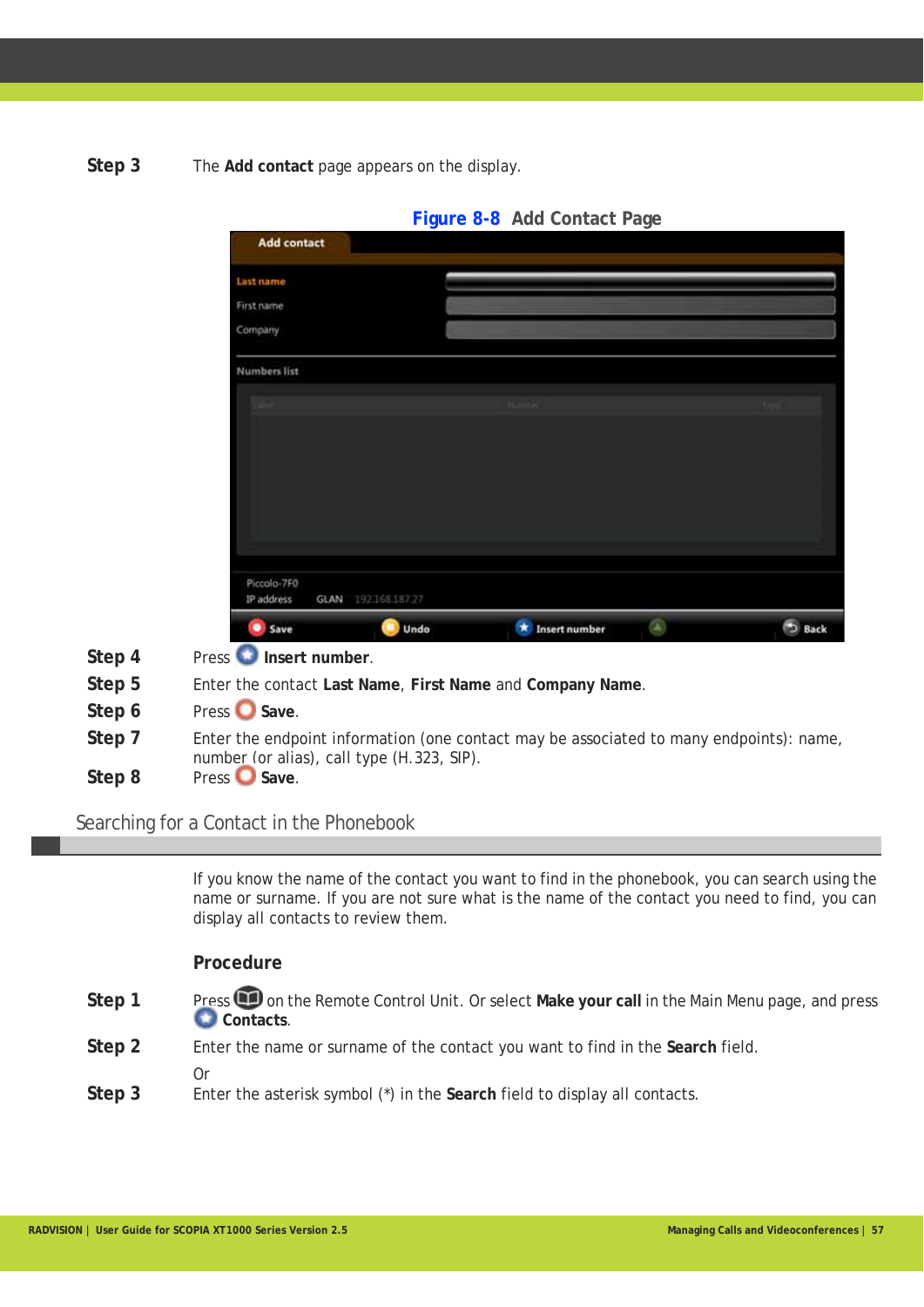Use this function to keep your phonebook up to date with the latest changes in your contact's information.

#### **Procedure**

- <span id="page-55-0"></span>Step 1 Press **1** on the Remote Control Unit. Or select Make your call in the Main Menu page, and press Contacts.
- Step 2 Select the contact.

**Step 3** Press **Modify contact** and modify the contact's information.

**Step 4** Press Save to save the modified contact.

# <span id="page-55-1"></span>Deleting a Contact from the Phonebook

Use this function to remove unused contacts from your phonebook.

#### **Procedure**

- Step 1 Press **1** On the Remote Control Unit. Or select Make your call in the Main Menu page, and press **Contacts**.
- Step 2 Select the contact.
- **Step 3** Press **Delete contact.**<br> **Step 4** Press **P** Yes to confirm.
- **Press C** Yes to confirm.